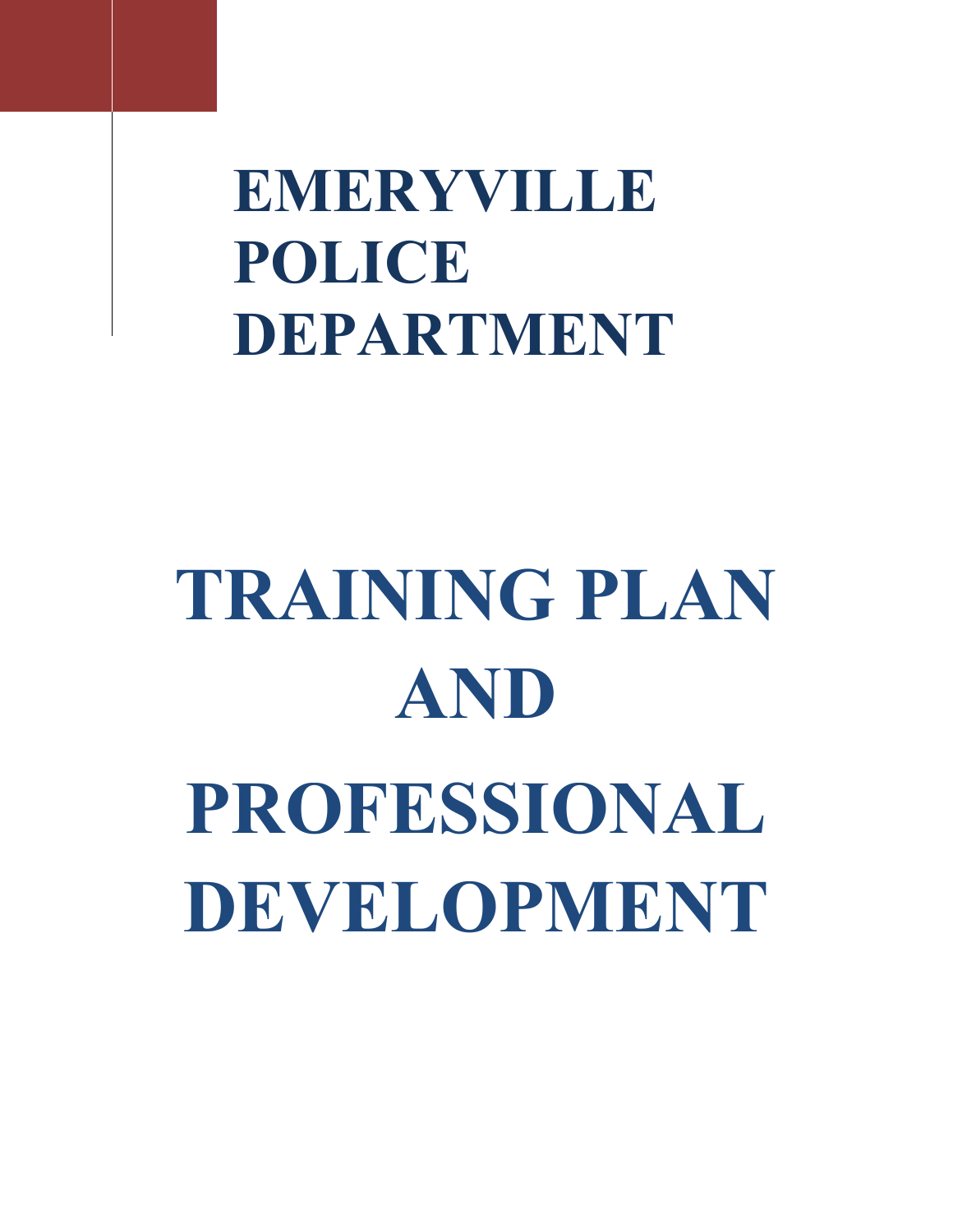#### **INTRODUCTION:**

The Emeryville Police Department has an interest and responsibility for the continual growth and development of its personnel. Through a combined effort in the areas of professional training and personal education, we believe an employee can achieve both professional and personal excellence and career goals. By so doing, the police department will ensure its personnel possess the knowledge skills, and abilities necessary to provide a professional level of service that meets the needs of the community.

#### **PURPOSE:**

The purpose of the Emeryville Police Department Training Plan and the Succession Plan is to:

- 1) Meet mandated, essential and desirable training requirements;
- 2) Enhance the level of law enforcement service to the public;
- 3) Increase the technical expertise and overall effectiveness of our personnel;
- 4) Provide for continued professional development of department personnel.

The Training Plan is designed to identify the training needs and set priorities for the training needs of every rank/position and task/specialized assignment within the Department. The Plan should be used as an objective tool that assists with bringing uniformity and consistency to training, while providing employees with the greatest opportunity for success. It is a tool to be used by supervisors and managers in their efforts to meet the training needs of their employees, and/or evaluating training requests from employees.

The Department will strive to use a broad spectrum of training sources for the educational and professional development of its employees. Whenever possible, the Department will use courses certified by the Commission on Police Officer Standards and Training (P.O.S.T.)

It is understood that the Training Plan in no way identifies all the training that will occur for the members of the Emeryville Police Department. Additionally, it does not guarantee that a member will receive all the training that has been identified for his/her position, with the exception of the training that has been identified as Mandatory.

To make professional and personal goals possible to the employee, the Department has placed an emphasis in two areas:

- 1) Law Enforcement Professional Training
- 2) College Education

#### **LAW ENFORCEMENT PROFESSIONAL TRAINING:**

Law Enforcement Professional Training is comprised of two categories of training. The first category refers to those courses certified by California Police Officers Standards and Training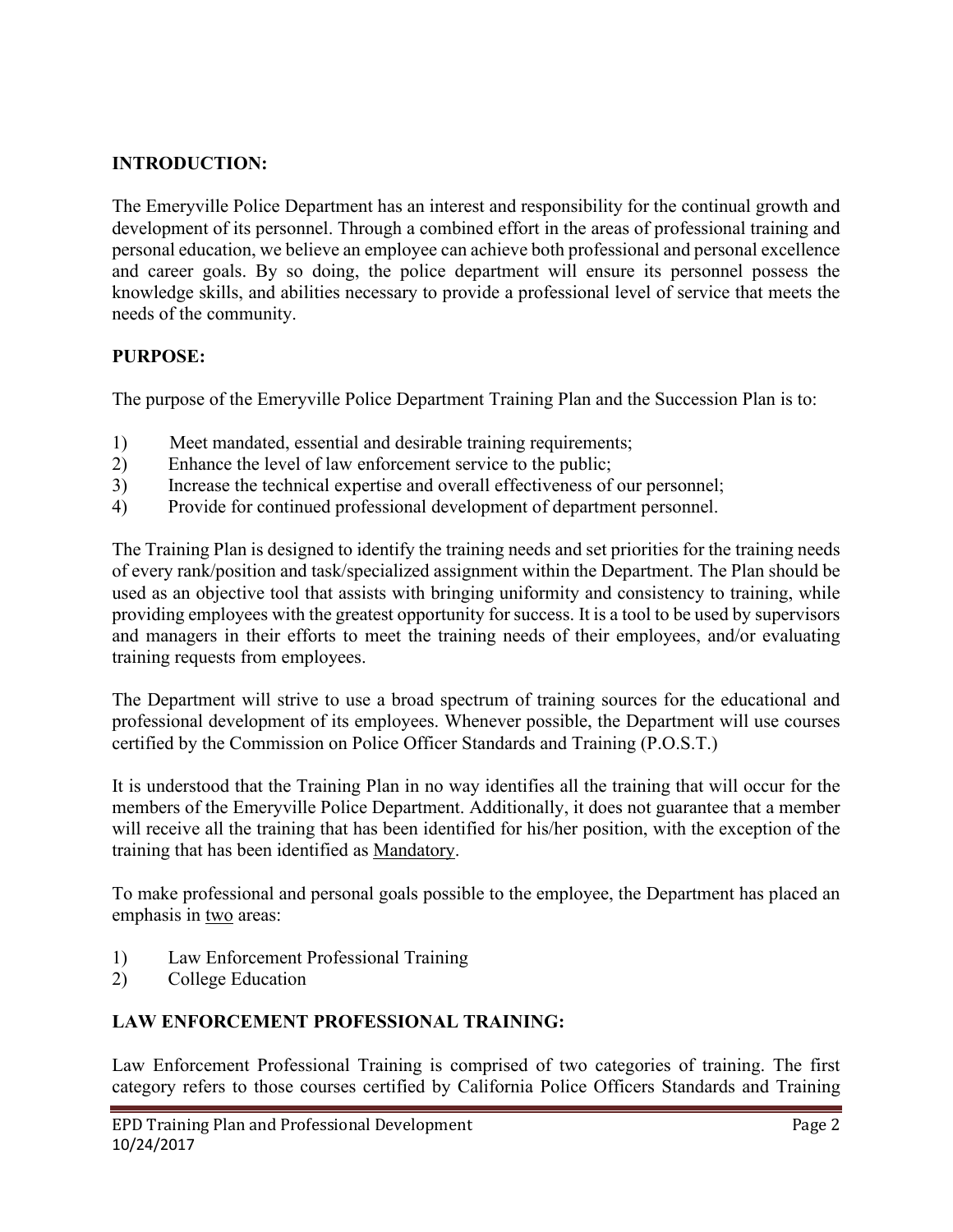(P.O.S.T.). These courses are available for both sworn and professional personnel, whose job description supports the need for specified or requested training.

The P.O.S.T courses in this category are reimbursable to the City's General Fund by the State of California in varying degrees based on their "plan" designation. The categories of expense/allowances that may be reimbursed are: subsistence, commuter lunch, travel, tuition, back-fill salary and training presentation costs. The five reimbursement plans that have been adopted by P.O.S.T. are designated as Plan I, II, III, IV, and as follows:

| <b>Plan I</b>     | Plan II                      | Plan III       |
|-------------------|------------------------------|----------------|
| Subsistence       | Subsistence                  | Subsistence    |
| Commuter Lunch    | Commuter Lunch               | Commuter lunch |
| Travel            | Travel                       | Travel         |
| Tuition           | Back-fill Salary*            | Tuition        |
| Back-fill Salary* |                              |                |
| <b>Plan IV</b>    | <b>Plan V</b>                |                |
| Subsistence       | Subsistence                  |                |
| Commuter Lunch    | Commuter Lunch               |                |
| Travel            | Travel                       |                |
|                   | <b>Training Presentation</b> |                |

P.O.S.T has implemented a forty-hour cap per year for reimbursable training. There are several courses which are exempt from the forty-hour cap. These courses are listed in Appendix A.

In addition to typical classroom settings, P.O.S.T. training is also available through the P.O.S.T. Learning Portal (www.post.ca.gov), videos/DVDs and other interactive computer programs.

The second category of Law Enforcement Professional Training refers to training certified by P.O.S.T., but not reimbursable, in-house training and training provided by outside agencies and vendors.

This training includes defensive tactics, range training, etc. In-house instruction is the responsibility of the Emeryville Police Department and is spearheaded by the Training Officer. This type of training provides "hands-on" continuing professional training to department employees. Monthly training bulletins are distributed to each employee through Lexipol. The training bulletins contain a variety of law enforcement information, such as legal updates and health advice, along with refresher information on the current police department policy manual. Roll call training topics include practical case law application, equipment proficiency, street tactics, standard operating procedures, and policy review.

Other forms of non-P.O.S.T. training is offered through different vendors such as Fred Pryor Seminars and others. This training is not reimbursable, but frequently very beneficial for the professional development of the employee.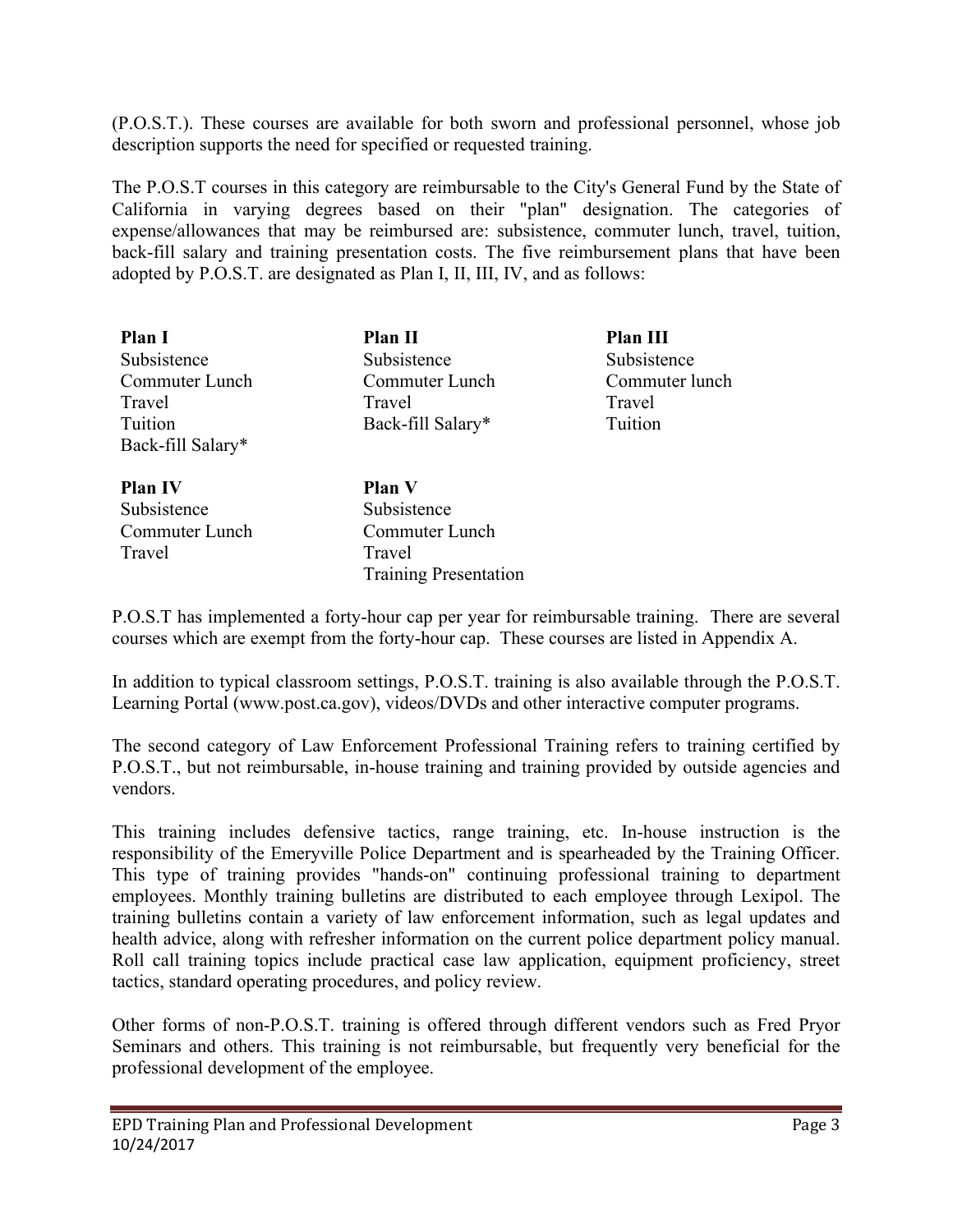#### **COLLEGE EDUCATION:**

The City Manager, the Chief of Police and the City of Emeryville are very supportive of its employees obtaining a formal college education. This is evident through the adoption of the Department Succession Plan. This plan outlines the educational requirements of those employees desiring to promote within the Department. All personnel of the Emeryville Police Department are encouraged to pursue their educational goals.

#### **TRAINING BUREAU:**

The Department's Training Bureau is responsible for coordinating the delivery of Law Enforcement Professional Training to sworn and professional personnel. An officer is responsible for the day to day operations of the Training Bureau and is directly supervised by the Captain of Professional Standards and Training Division. The Training Officer is also responsible for ensuring training compliance with P.O.S.T. regulations, federal and state statues and City policy.

The Training Officer will coordinate scheduled training with the supervisor(s) of the employee. The Training Officer will normally make all travel arrangements, including class reservations and any applicable hotel, airline or car reservations and will submit all of the necessary paperwork to the Finance Department of the City in compliance with City of Emeryville Purchasing Policy. The student employee's work schedule shall be checked for staffing levels and adjustments by their direct supervisor.

The Training Officer will distribute remaining paperwork and any reimbursement checks approximately one to two weeks prior to the training or in some cases, checks will be issued once training is complete. If the scheduled training is a P.O.S.T. certified course then a Training Reimbursement Request (TRR) form must be submitted to the instructor of the course. This form will be provided to the employee and it is the responsibility of the employee attending the training to submit this form. This is the mechanism that allows the State of California to reimburse the City of Emeryville.

#### **Training Management System (TMS)**

This is a computer software program utilized by the Training Officer to track all departmental training. The Training Plan for both "Rank and Task Assignments" has been entered this software program. It is important that notification and documentation of all training be forwarded to the Training Officer to ensure that information is entered the TMS program. This allows for the Training Officer to conduct Training Plan and P.O.S.T. training compliance reports for all employees. With this capability, the Training Officer can identify training deficiencies per the Training Plan.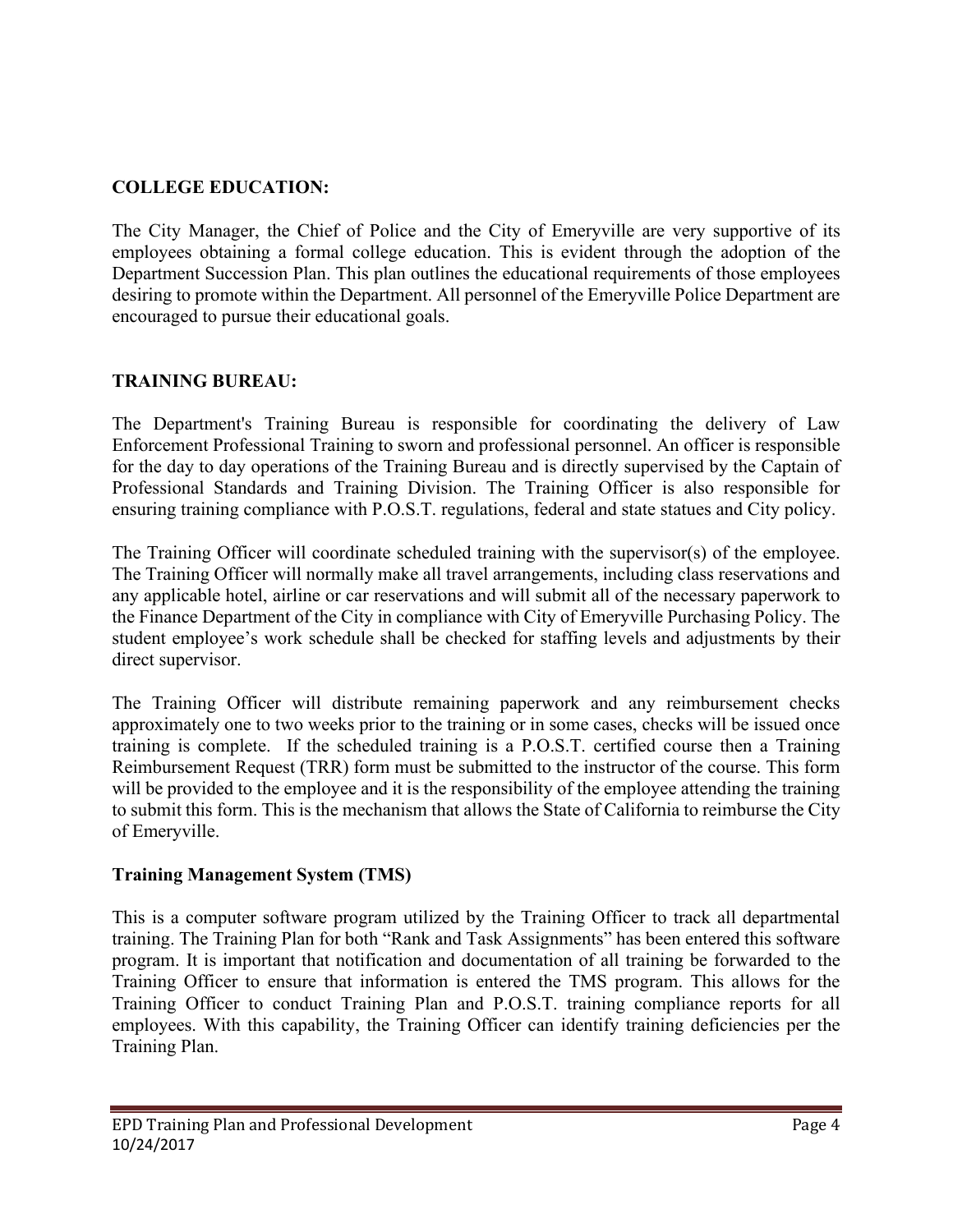#### **ORGANIZATION OF THE TRAINING PLAN:**

The Training Plan is divided into two sections:

#### **Section 1: Rank/Position Assignment:**

This section of the Training Plan contains a list of all sworn and civilian rank/positions within the structure of the police department.

#### **Section 2: Task/Specialized Assignment**

This section of the Training Plan is an alphabetized list of all task/specialty assignments within the Department for both sworn and civilian assignments.

Within each section the training courses are categorized as follows:

#### **MANDATED**

Training in this category is required by Federal law, State law and/or Department policy. Unless otherwise noted, this training should be completed within one year of appointment to the position.

#### **ESSENTIAL**

This training has been designated by the Department as necessary for the professional development of an employee in his/her specified rank and/or task assignment.

#### **DESIRABLE**

Upon completion of the mandatory and essential courses, an employee may pursue additional interests in their law enforcement training. The Department will make a positive effort to accommodate an individual's desired career path, with consideration for the needs of the Department and anticipated employee career direction.

In many instances an employee will be simultaneously guided by multiple sections of the Training Plan. An example would be a police officer currently assigned as a Field Training Officer. That employee will need to meet the training needs of both the Police Officer rank assignment and the Field Training Officer task assignment.

#### **CONTINUAL PROFESSIONAL TRAINING (CPT**):

Continual Professional Training (CPT) is required for police officers and dispatch personnel who are employed by POST participating departments. The purpose of CPT is to maintain, update, expand, and/or enhance an individual's knowledge and/or skills. CPT is training that exceeds the training required to meet or re-qualify in entry-level minimum standards.

Every police officer other than a Level III reserve police officer, public safety dispatcher, and public safety dispatch supervisor shall satisfactorily complete the CPT requirement of 24 or more hours of POST qualifying training during every two-year CPT cycle, beginning January 1, 2009.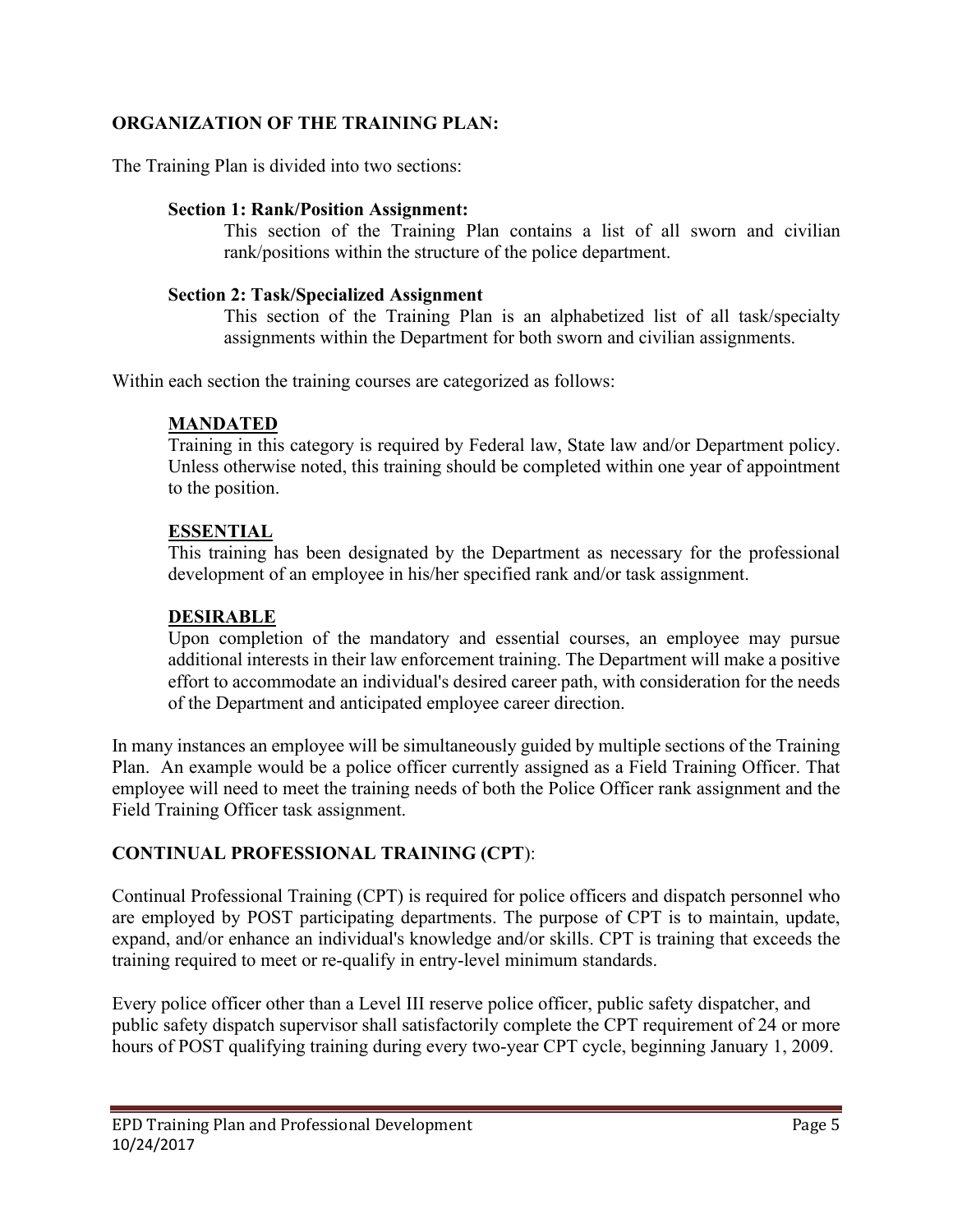#### **Perishable Skills/Communications Requirement for CPT:**

Effective January 1, 2002, all police officers (except reserve officers) below the rank of lieutenant and assigned to patrol, traffic, or investigations who routinely effect the physical arrest of criminal suspects are required to complete Perishable Skills and Tactical Communications training. In-lieu of completing the training, the requirement may be met by successfully passing a presenterdeveloped test that measures the approved training objectives.

Perishable Skills training shall consist of a minimum of 12 hours in each two-year period. Of the total 12 hours required, a minimum of 4 hours of each of the three following topical areas shall be completed:

- **Arrest and Control**
- **Driver Training/Awareness or Driving Simulator**
- **Tactical Firearms or Force Options Simulator**

**Communications Training**, either tactical or interpersonal, shall consist of a minimum of 2 hours in each two-year period

It is recommended that managers and executives complete, within their two-year compliance cycle, two hours of CPT devoted to updates in the perishable skills topical areas enumerated above.

#### **PROFESSIONAL CERTIFICATES and LICENSES:**

The Emeryville Police Department recognizes the importance of well-trained personnel. This includes assisting Department members in obtaining the appropriate professional certificate(s) awarded by the Commission on Police Officer Standards and Training.

The Department, through the Training Manager, is responsible for ensuring that all personnel receive their basic certificate. Due to the numerous combinations of training, education and experience that would qualify individuals for certificates other than the basic it is the individual's responsibility if they feel they are eligible for an upper-level certificate. If so, they should notify their supervisor and training manager.

To qualify for award of certificates, applicants shall have completed combinations of education, training and experience as prescribed by the Commission.

(a) **Training Points**: For purposes of certificate qualifications:

1. Twenty (20) hours of **law enforcement** training are equal to one training point. Only completed courses with verifiable hours are accepted.

- 2. The Commission shall determine acceptable law enforcement training.
- (b) **Education Points**: For purposes of certificate qualifications:
	- 1. One college semester unit equals one education unit, or
	- 2. One college quarter unit equals two-thirds of an education unit.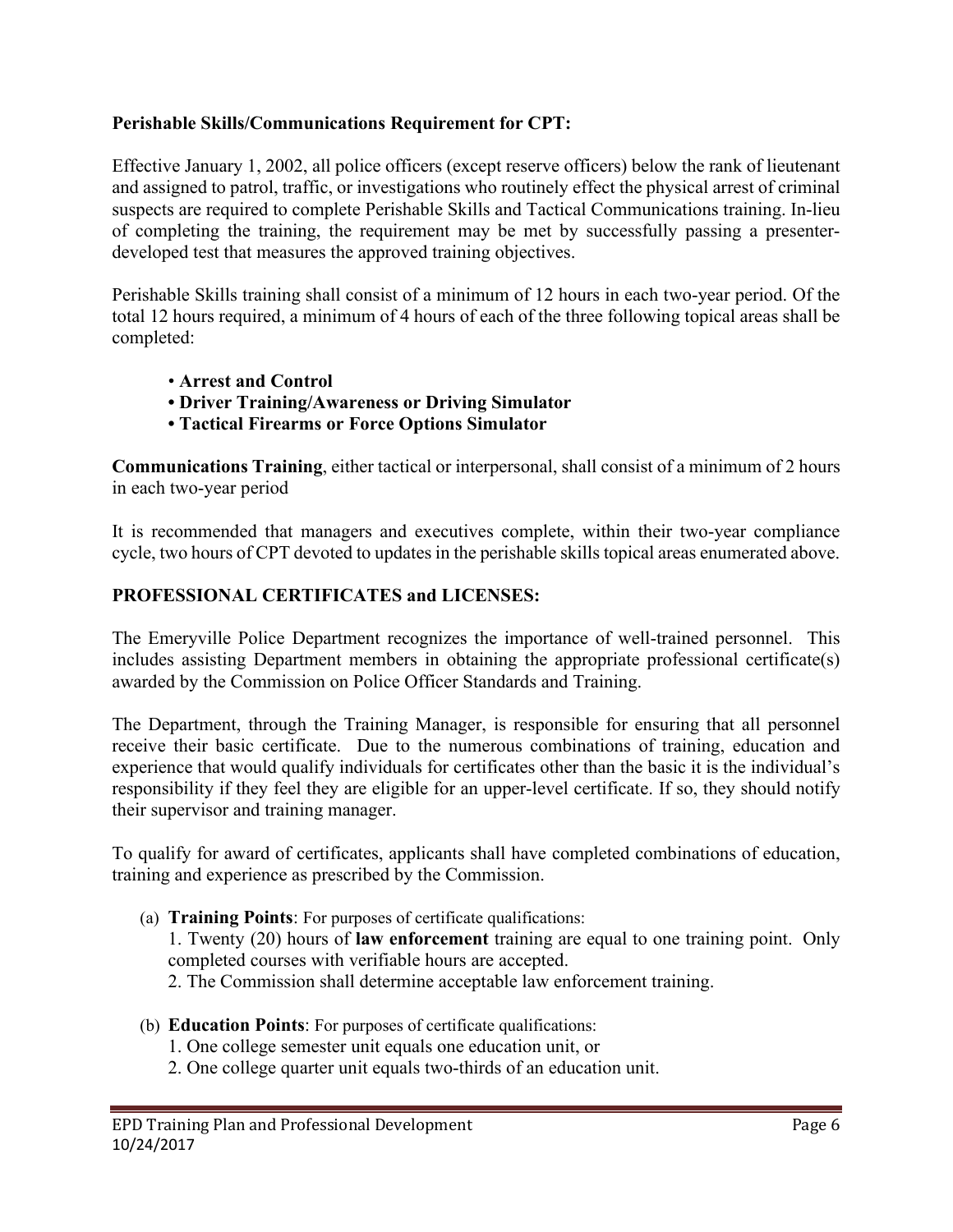All education and training must be supported by copies of transcripts, diplomas and other verifying documents attached to the application for POST certificate. Units of credit transferred from one education institution to another must be documented by transcripts from both such educational institutions. When credit is awarded, it shall be counted for either training or education points, whichever is to the advantage of the applicant.

- (c) Training acquired in completing a certified Basic Course may be credited toward the number of training points necessary to obtain the Intermediate or Advanced Certificate. When education points as well as training points are acquired in completing the Basic Course, the applicant may select, without apportionment, the use of either the education points or the training points.
- (d) For the Regular or Specialized Certificate Programs, law enforcement experience in California as a full-time, paid police officer shall be accepted for the full period of such experience.
- (e) In other law enforcement categories (e.g., out-of-state or military law enforcement experience) the required experience shall be accepted by the Commission, not to exceed a maximum of five years. The experience must be documented, and the name of the organization(s) indicated, years of service, duties performed, and types of responsibility.
- (f) The Supervisory, Management, and Executive Certificates each require two years of satisfactory experience. Middle management experience shall be substitutable for supervisory experience. Department head experience may substitute for middle management or supervisory experience. An aggregate of four years of experience (with at least two years of experience at the higher rank) is required to receive both the Supervisory and Management Certificates; an aggregate of six years of experience (with at least two years of experience at the higher rank) is required for all three certificates to be awarded.

#### **Basic Certificate:**

If employed after January 1, 1988, and have satisfactorily completed the period of probation, of no less than one year, as attested to by the department head. An applicant must acquire the certificate upon completion of probation but within 24 months of date of hire. If the local probation period is 24 months, an additional 3 months shall be allowed for obtaining the certificate.

In addition to the requirements set forth in the P.O.S.T. Administrative Manual, the applicant for the award of the Regular or Specialized Basic Certificate must:

(a) If employed after January 1, 1988, have satisfactorily completed the period of probation, of no less than one year, as attested to by the department head. An applicant must acquire the certificate upon completion of probation but within 24 months of date of hire. If the local probation period is 24 months, an additional 3 months shall be allowed for obtaining the certificate. For officers employed before January 1, 1988, they must have completed a period of satisfactory service of no less than one year. The Executive Director shall have the authority to determine the manner in which the time.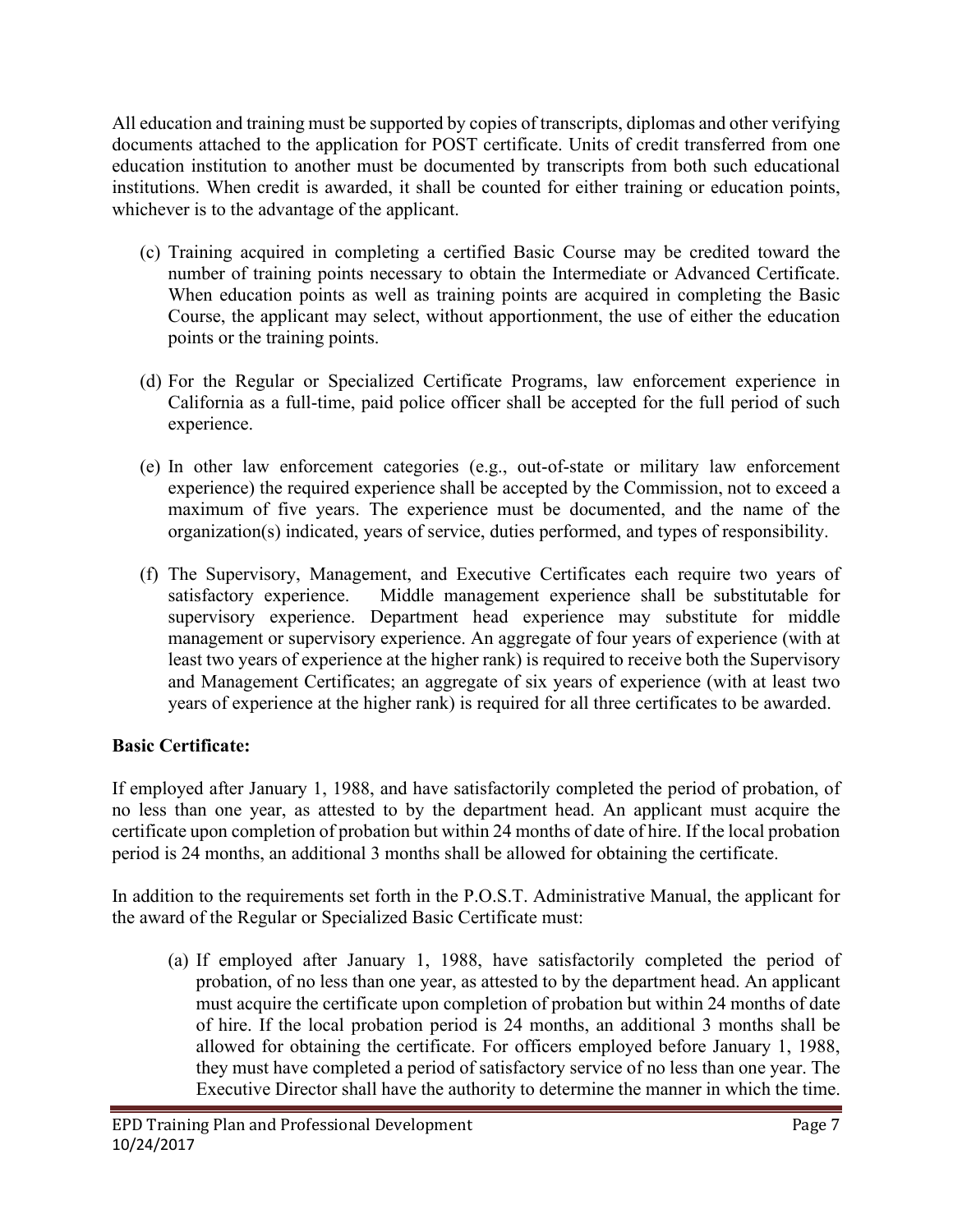periods are calculated, when there is change of employers, injury, illness, or other such extraordinary circumstances over which the applicant or department may have little or no control.

(b) Have satisfactorily met the appropriate POST Basic Course training requirement.

The certificate shall include the applicant's name and experience category of the employing agency.

#### **Intermediate Certificate:**

In addition to the requirements set forth in the P.O.S.T. Administrative Manual, the applicant for the award of the Regular or Specialized Intermediate Certificate must:

- (a) Possess or be eligible to possess a basic certificate; and
- (b) Satisfy the prerequisite basic course training requirement as described by POST, Section 1005(a), and have acquired the training and education points and/or the college degree designated and the prescribed years of law enforcement experience in one of the following combinations:

| <b>Degree or Education Points</b> |     | <b>Law Enforcement</b><br><b>Experience</b> |      | <b>Training Points</b> |
|-----------------------------------|-----|---------------------------------------------|------|------------------------|
| Bachelor's degree                 | and | 2 years                                     | plus |                        |
| Associate Degree                  | and | 4 years                                     | plus |                        |
| 45 Education Points               | and | 4 years                                     | plus | 45                     |
| 30 Education Points               | and | 6 years                                     | plus | 30                     |
| 15 Education Points               | and | 8 years                                     | plus |                        |

#### **Advanced Certificate:**

In addition to the requirements set forth in the P.O.S.T. Administrative Manual, the applicant for the award of the Regular or Specialized Advanced Certificate must:

- (a) Possess or be eligible to possess an intermediate certificate; and
- (b) Satisfy the prerequisite basic course training requirement and have acquired the training and education points and/or the college degree designated and the prescribed years of law enforcement experience in one of the following combinations:

| <b>Degree or Education Points</b> |     | <b>Law Enforcement</b><br><b>Experience</b> |      | <b>Training Points</b> |
|-----------------------------------|-----|---------------------------------------------|------|------------------------|
| Master Degree                     | and | 4 years                                     | plus |                        |
| <b>Bachelor Degree</b>            | and | 6 years                                     | plus |                        |
| Associate Degree                  | and | 9 years                                     | plus |                        |
| 45 Education Points               | and | 9 years                                     | plus | 45                     |
| 30 Education Points               | and | 12 years                                    | plus | 30                     |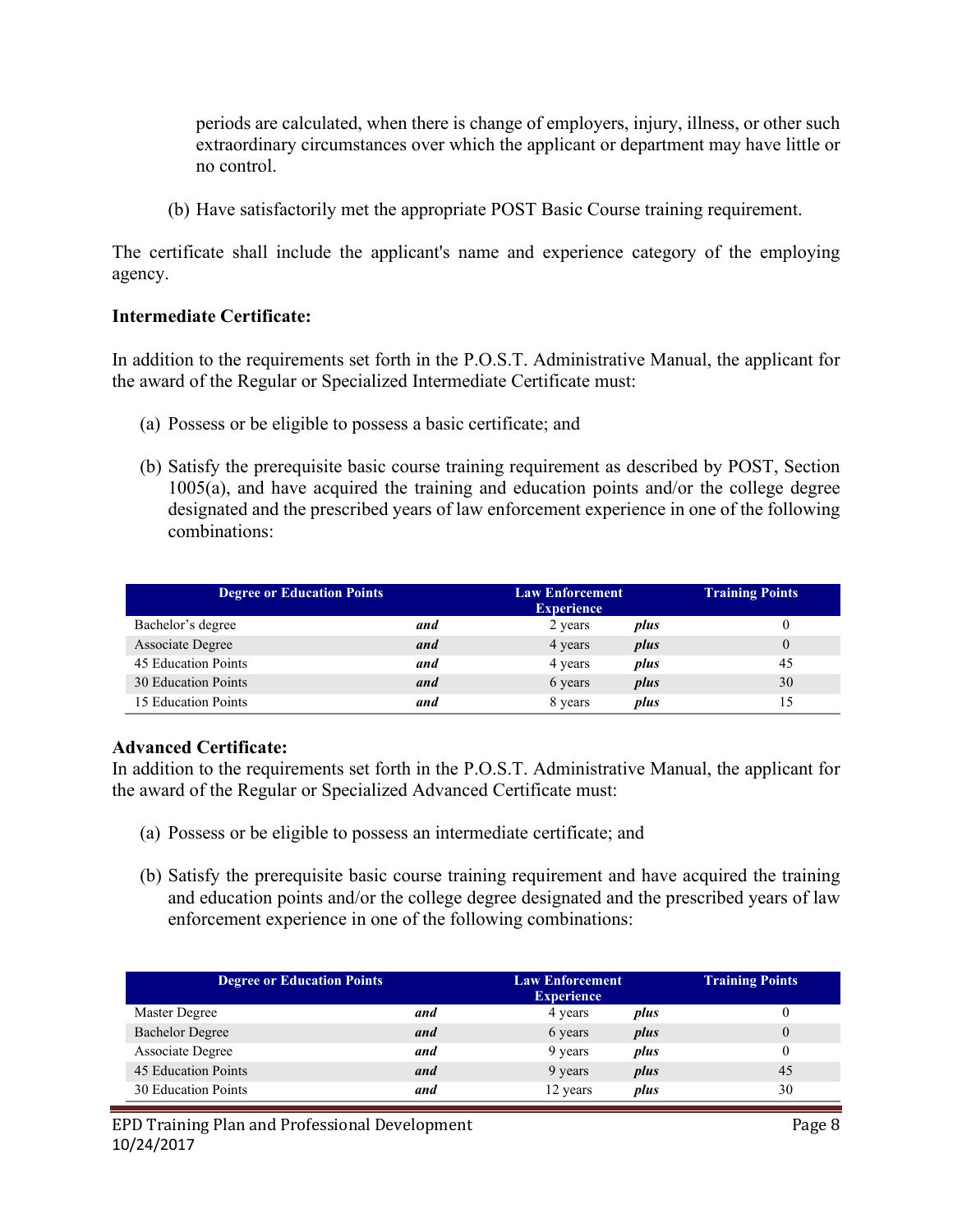#### **Supervisory Certificate:**

In addition to the requirements set forth in the P.O.S.T. Administrative Manual, the applicant for the award of the Regular or Specialized Supervisory Certificate must:

- (a) Possess or be eligible to possess an intermediate certificate; and
- (b) Have no less than 60 semester units (see subparagraph F-1-4.b.); and
- (c) Satisfactorily meet the training requirement of the Supervisory Course; and
- (d) Have served satisfactorily for a period of two years as a first-level supervisor, middle manager, assistant department head, or department head as defined, respectively, in Sections POST 1001 (n), (s), (t), and (1) of the Regulations. The certificate shall include the applicant's name, official title and name of employing jurisdiction or agency.

#### **Management Certificate:**

In addition to the requirements set forth in the P.O.S.T. Administrative Manual, the applicant for the award of the Regular or Specialized Management Certificate must:

- (a) Possess or be eligible to possess an advanced certificate; and
- (b) Have no less than 60 semester units and (see subparagraph F-I-4. b.);
- (c) Satisfactorily meet the training requirement of the Management Course; and
- (d) Have served satisfactorily for a period of two years as a middle manager, assistant department head, or department head as defined, respectively, in POST Sections 1001 (s), (t), and (1) of the Regulations.

The certificate shall include the applicant's name, official title and name of employing jurisdiction or agency. When a holder of a Management Certificate transfers as an assistant department head or middle manager to another jurisdiction, a new certificate may be issued upon request, as provided for in PAM, Section F-3, displaying the name of the new jurisdiction.

#### **Executive Certificate:**

In addition to the requirements set forth in the P.O.S.T. Administrative Manual, the applicant for the award of the Regular or Specialized Executive Certificate must:

(a) Possess or be eligible to possess an advanced certificate; and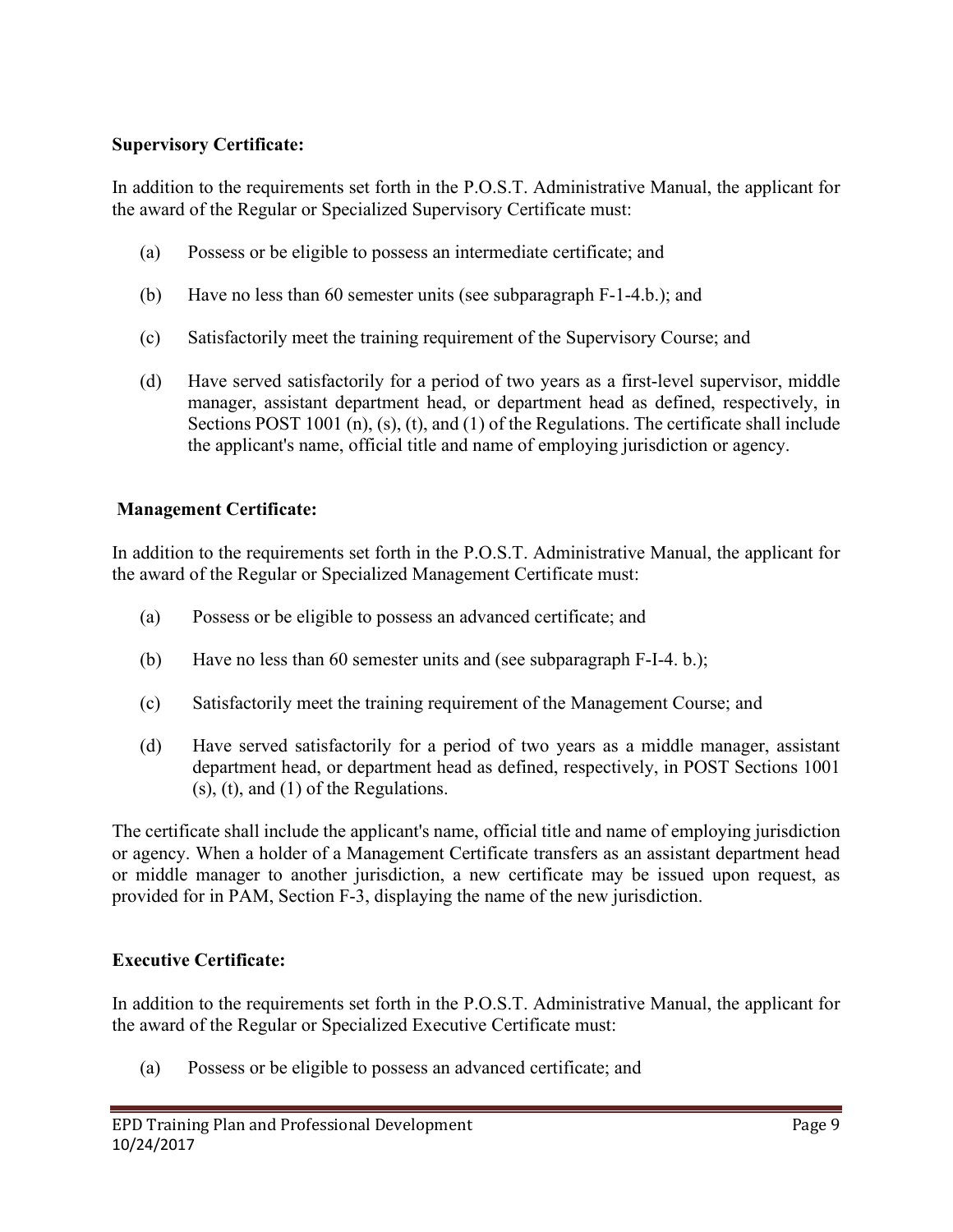- (b) Have no less than 60 semester units (see subparagraph F-l-4. b.); and
- (c) Satisfactorily meet the training requirements of the Executive Development Course; and
- (d) Have served satisfactorily for a period of two years as a department head as defined in POST Section 1001 (1) of the Regulations.

The certificate shall include the applicant's name, official title and name of employing jurisdiction. When a holder of an Executive Certificate transfers as a department head to another jurisdiction, a new certificate may be issued upon request as provided for in PAM, Section F-3, displaying the name of the new jurisdiction or agency.

#### **Records Supervisor Certificate:**

To be eligible for the award of a Public Safety Dispatcher Certificate, an applicant must:

- (1) Currently be a records supervisor as defined in PAM, Section POST 1001(cc) and have been reported to POST in accordance with Regulation 1003, Notice of Appointment/Termination; and
- (2) Have satisfactorily completed a probationary period established by the employing agency as a records supervisor; and
- (3) Have a minimum of two years of satisfactory service with the employing agency as a records supervisor; and
- (4) Have graduated high school or passed the General Education Development Test (GED); and
- (5) Have been trained in accordance with the minimum training standards described in POST PAM Section 1005(h)

#### **ANNUAL REVIEW:**

As provided for in the Department's Policy Manual, the Captain of Professional Standards & Training will conduct an annual Training-Needs Assessment (TNR) of the Police Department. The TNR will be reviewed by the Police Department's Command Staff. Upon approval of the Staff, the TNR assessment will form the basis for the training plan for the fiscal year. It is the responsibility of the Training Officer to maintain, review and update the Training Plan on an annual basis.

\*Suspended per post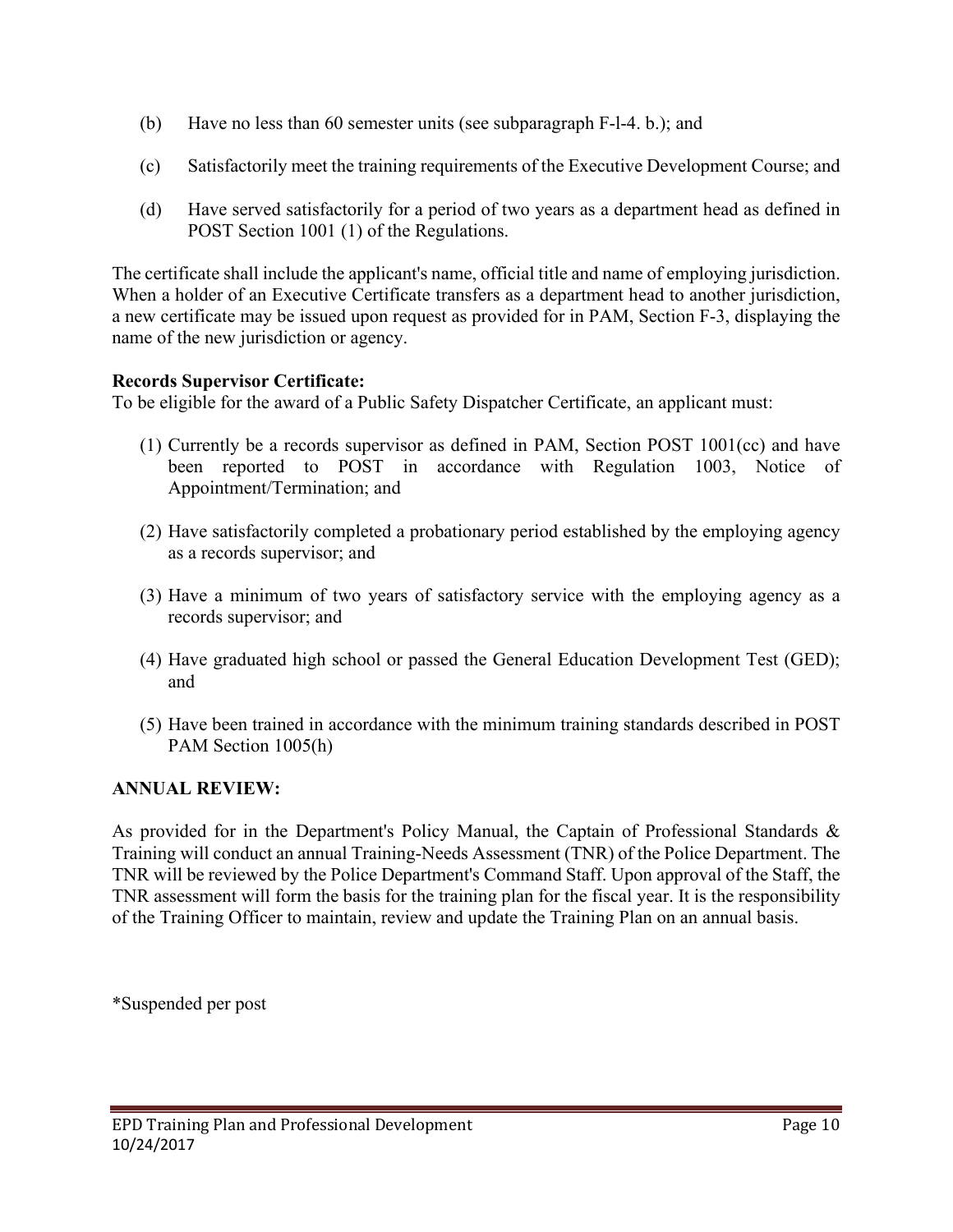### **SECTION 1 SWORN POSITIONS**

# **Rank/Position Assignment-Sworn Personnel**

| • OFFICER IN CHARGE 23 |  |
|------------------------|--|
|                        |  |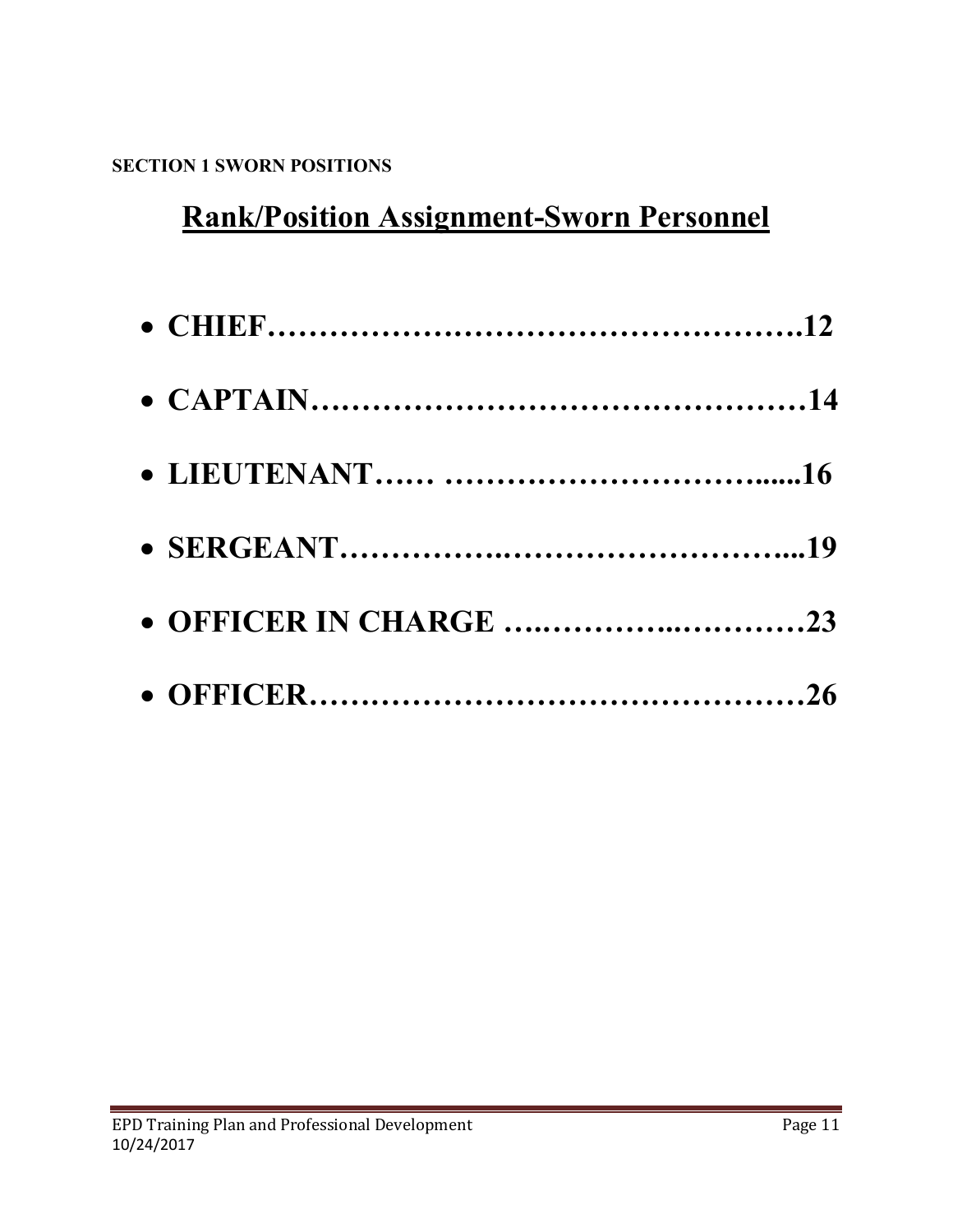## **CHIEF**

### **Standard Training Requirements**

#### **MANDATED TRAINING:**

#### **First Aid/CPR (P.O.S.T. PC 13518 (a))** Initial Training: Provided in Basic Academy Recertification: Every 3 years

#### **Racial Profiling Update (P.O.S.T. PC 13519.4)** Initial Training: Within 5 years of appointment Recertification: 2 hours of training every 5 years

#### **Range Qualification-Pistol (EPD Policy 312.4)**

Initial Training: Within 6 months of appointment Recertification: 2 times per year

#### **Harassment Prevention Training (Gov. Code 12950.1/ Cal Osha 1825)**

Initial Training: Within 1 year of appointment Recertification: Every 2 years

#### **ESSENTIAL TRAINING:**

#### **Continued Professional Training (CPT) (P.O.S.T.)**

Initial Training: 24 hours of P.O.S.T. certified training every two years

o The two year cycle begins January 1 of the year following being added to the Department roster

Recertification: New cycle begins every 2 years

#### **Domestic Violence Update (Alameda County Protocol)**

Initial Training: Within 1 year of appointment Recertification: Annually

#### **Management/Supervision of Officer Involved Shooting Investigations**

Initial Training: Within 2 years of appointment Recertification: Not required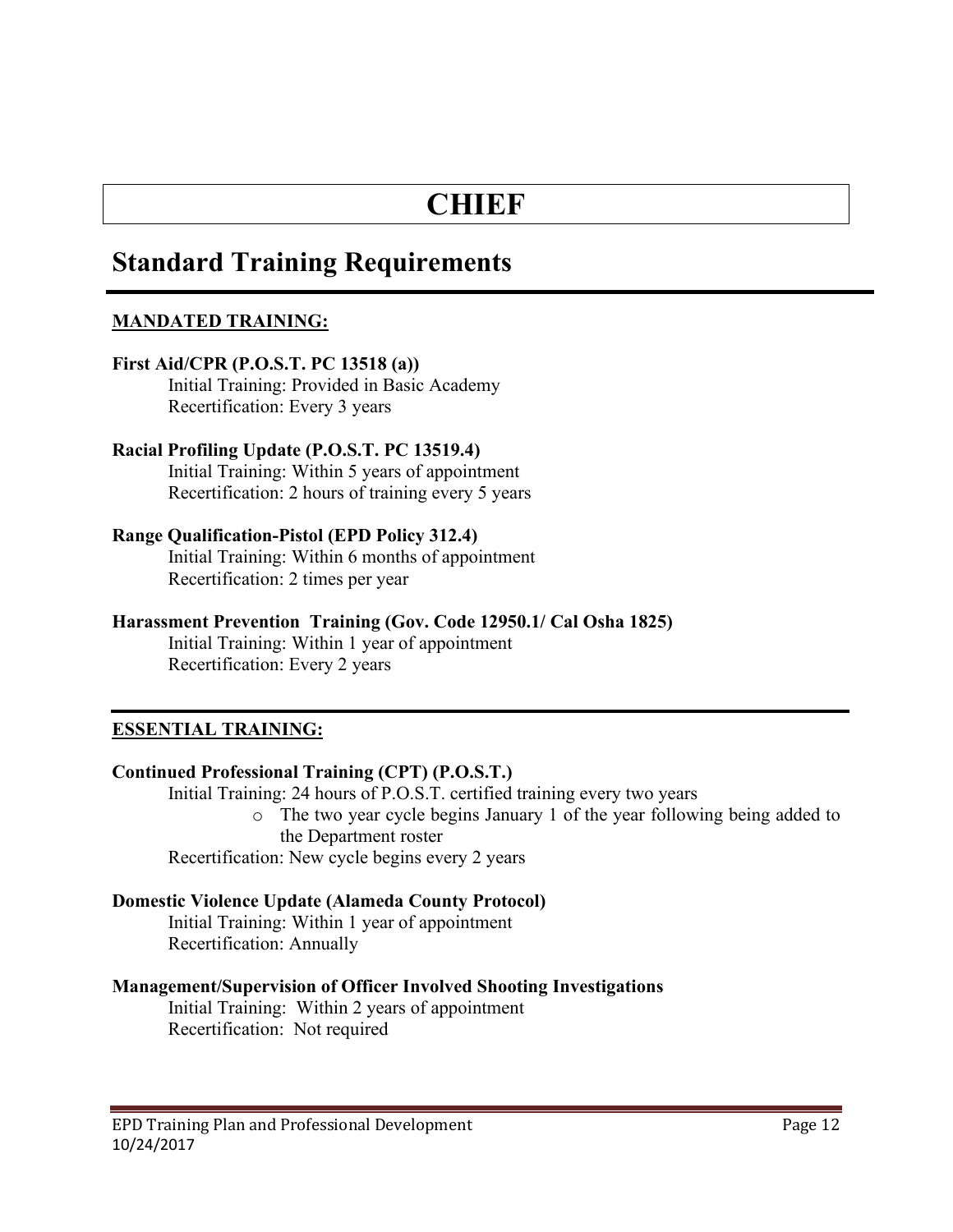#### **Public Records Act**

Initial Training: Within 2 years of appointment Recertification: Not required

#### **DESIRABLE TRAINING:**

#### **Budget Preparation Course**

Initial Training: Not required Recertification: Not required

#### **California Police Chief's Conference**

Initial Training: Not required Recertification: Not required

#### **FBI National Academy**

Initial Training: Not required Recertification: Not required

#### **Kennedy School of Government**

Initial Training: Not required Recertification: Not required

#### **Alameda County Chiefs' of Police Conference**

Initial Training: Not required Recertification: Not required

#### **Media Relations**

Initial Training: Not required Recertification: Not required

#### **The Role of the Police Chief**

Initial Training: Not required Recertification: Not required

#### **Worker's Compensation / Disability Retirement Issues**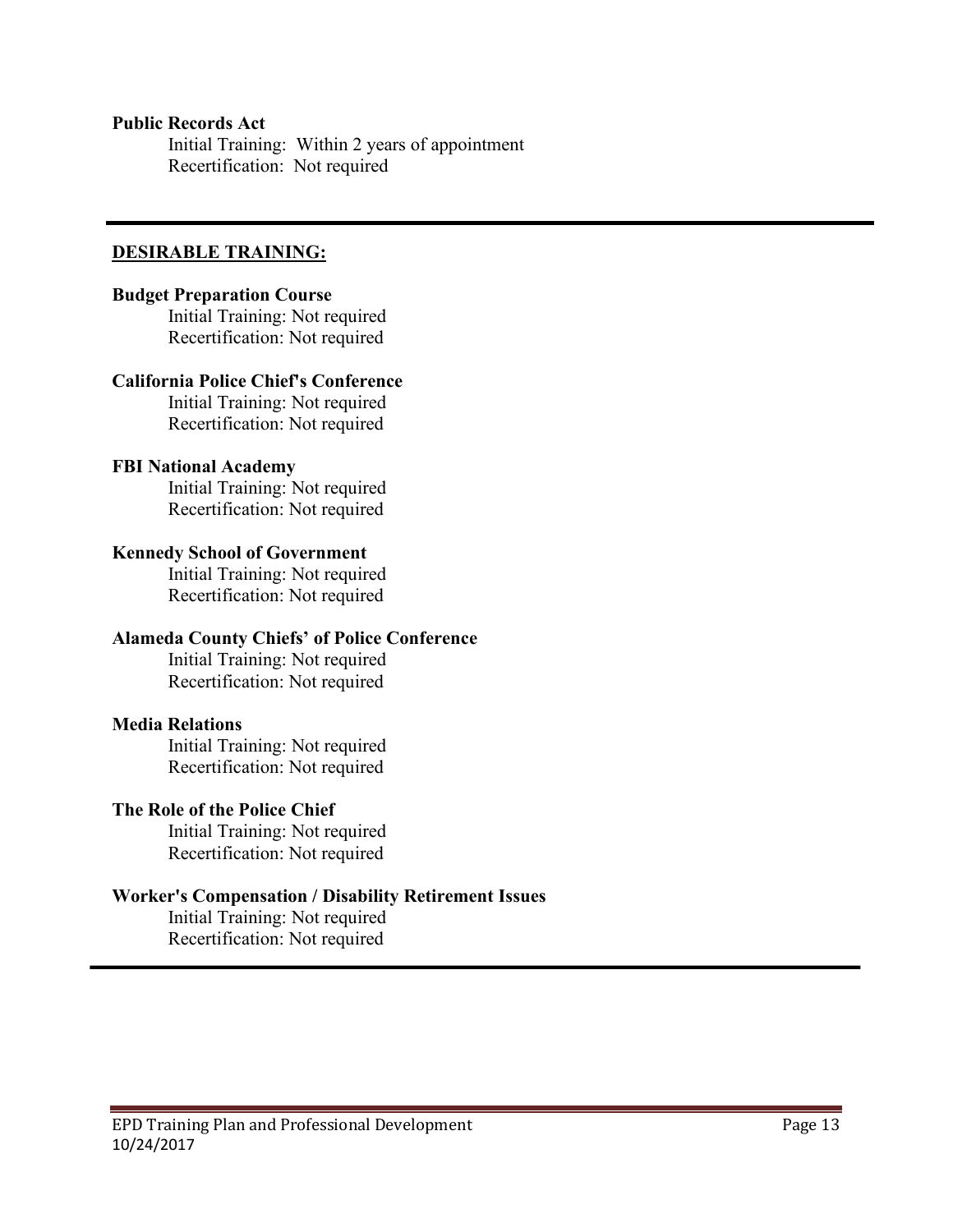# **CAPTAIN**

### **Standard Training Requirements**

#### **MANDATED TRAINING:**

#### **Executive Development Course (PAM 1005)**

Initial Training: Within 1 year of appointment Recertification: Not required

#### **First Aid/CPR (P.O.S.T. PC 13518 (a))**

Initial Training: Provided in Basic Academy Recertification: Every 3 years

#### **Racial Profiling Update (P.O.S.T. PC 13519.4)**

Initial Training: Within 5 years of appointment Recertification: 2 hours of training every 5 years

#### **Range Qualification-Pistol (Policy \*\***

Initial Training: Within 6 months of appointment Recertification: 2 times per year

#### **Harassment Prevention Training (Gov. Code 12950.1/ Cal Osha 1825)**

Initial Training: Within 1 year of appointment Recertification: Every 2 years

#### **ESSENTIAL TRAINING:**

#### **Continued Professional Training (CPT) (P.O.S.T.)**

Initial Training: 24 hours of P.O.S.T. certified training every two years

o The two year cycle begins January 1 of the year following being added to the Department roster

Recertification: New cycle begins every 2 years

#### **Domestic Violence Update (Alameda County Protocol)**

Initial Training: Within 1 year of appointment Recertification: Annually

#### **Management/Supervision of Officer Involved Shooting Investigations**

Initial Training: Within 2 years of appointment Recertification: Not required

#### **Public Records Act**

Initial Training: Within 2 years of appointment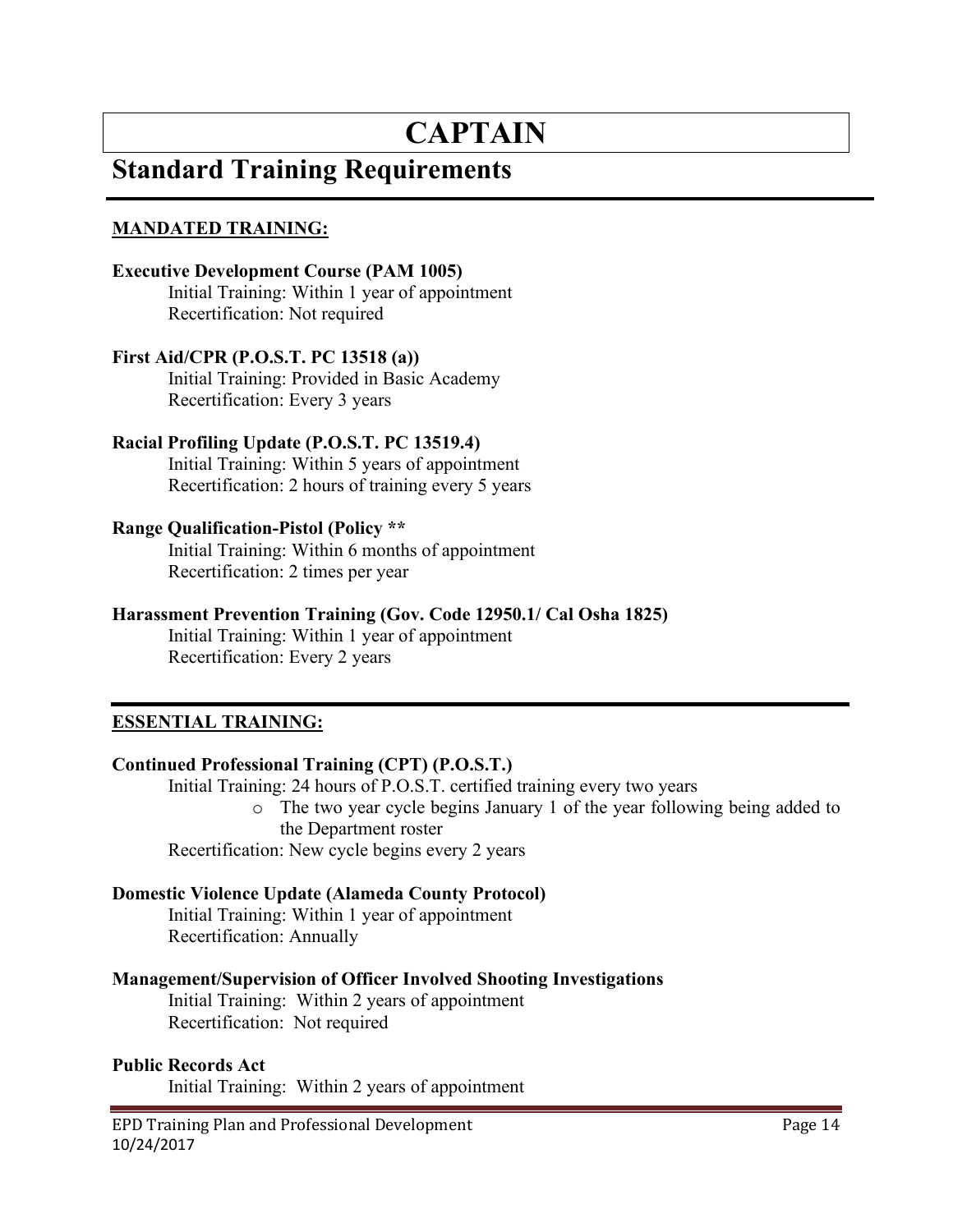#### **DESIRABLE TRAINING:**

#### **Budget Preparation Course**

Initial Training: Not required Recertification: Not required

#### **California Police Chief's Conference**

Initial Training: Not required Recertification: Not required

#### **FBI National Academy**

Initial Training: Not required Recertification: Not required

#### **Alameda County Chiefs' of Police Conference**

Initial Training: Not required Recertification: Not required

#### **Media Relations**

Initial Training: Not required Recertification: Not required

#### **POST Command College**

Initial Training: Not required Recertification: Not required

#### **Senior Management Institute for Police (SMIP)**

Initial Training: Not required Recertification: Not required

#### **The Role of the Police Chief**

Initial Training: Not required Recertification: Not required

#### **WestPoint Leadership**

Initial Training: Not required Recertification: Not required

#### **Worker's Compensation / Disability Retirement Issues**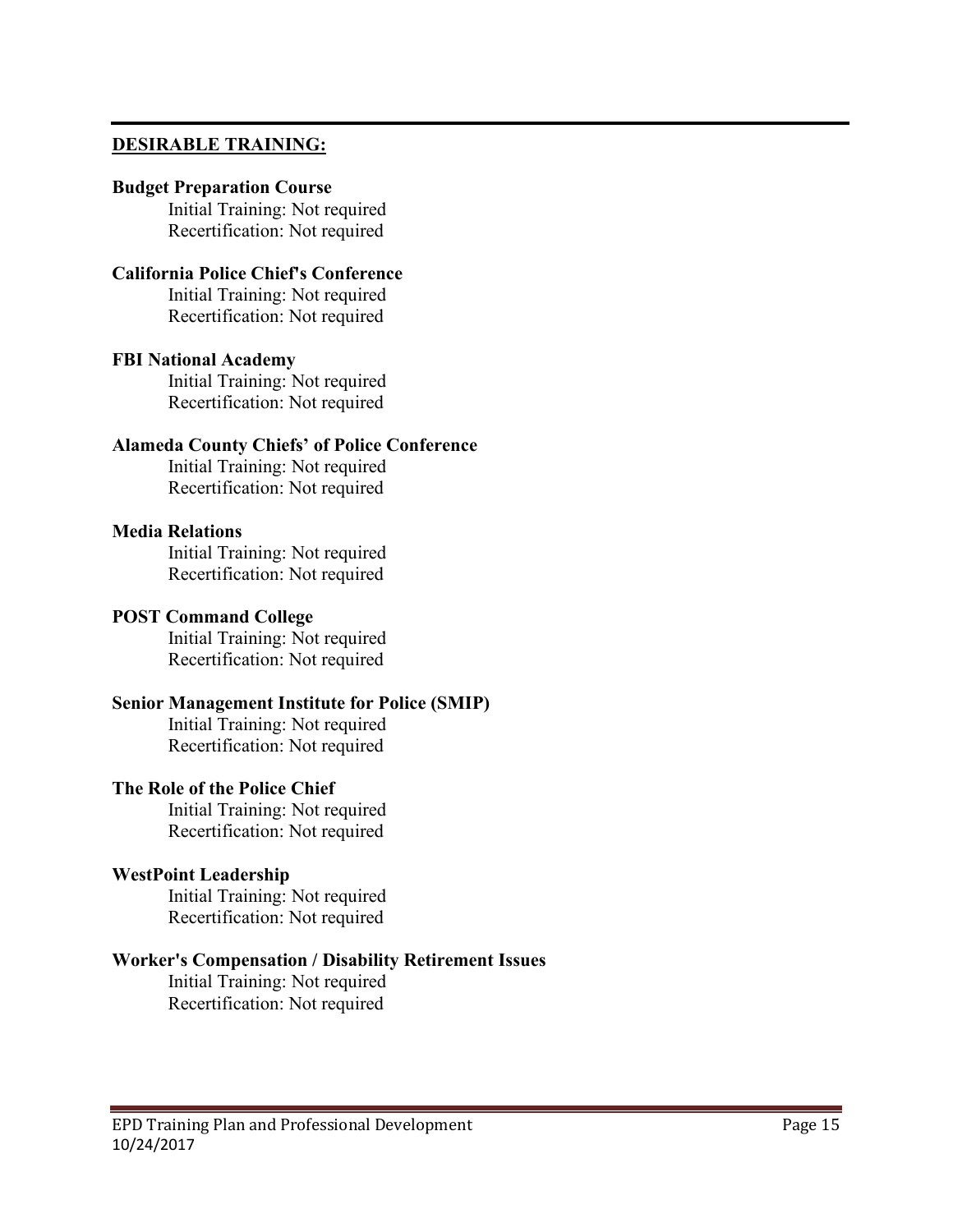# **LIEUTENANT**

### **Standard Training Requirements**

#### **MANDATED TRAINING:**

#### **Bloodborne Pathogens (CAL-OSHA Reg. 5193)** Initial Training: Provided in Basic Academy Recertification: Annually

#### **Incident Command System SEMS/NIMS (300, 400)**

Initial Training: Within 1 year of appointment Recertification: Not Required

# **National Incident Management System (700)**

Initial Training: Within 1 year of appointment Recertification: Not Required

#### **Management Class (PAM 1005)**

Initial Training: Within 1year of appointment Recertification: Not required

#### **Racial Profiling Update (P.O.S.T. PC 13519.4)**

Initial Training: Within 5 years of appointment Recertification: 2 hours of training every 5 years

#### **Range Qualification- Pistol (Policy 312.4)**

Initial Training: Within 6 months of last qualification Recertification: 4 times per year

#### **Respiratory Protection Program (CAL-OSHA)**

Initial Training: Upon issuance of respirator (gas mask) Recertification: Annually

#### **Harassment Prevention Training (Gov. Code 12950.1/ Cal Osha 1825)**

Initial Training: Within 1 year of appointment Recertification: Every 2 years

#### **ESSENTIAL TRAINING:**

#### **Domestic Violence Update (Alameda County/Department Protocol)** Initial Training: Within 1 years of appointment Recertification: Annually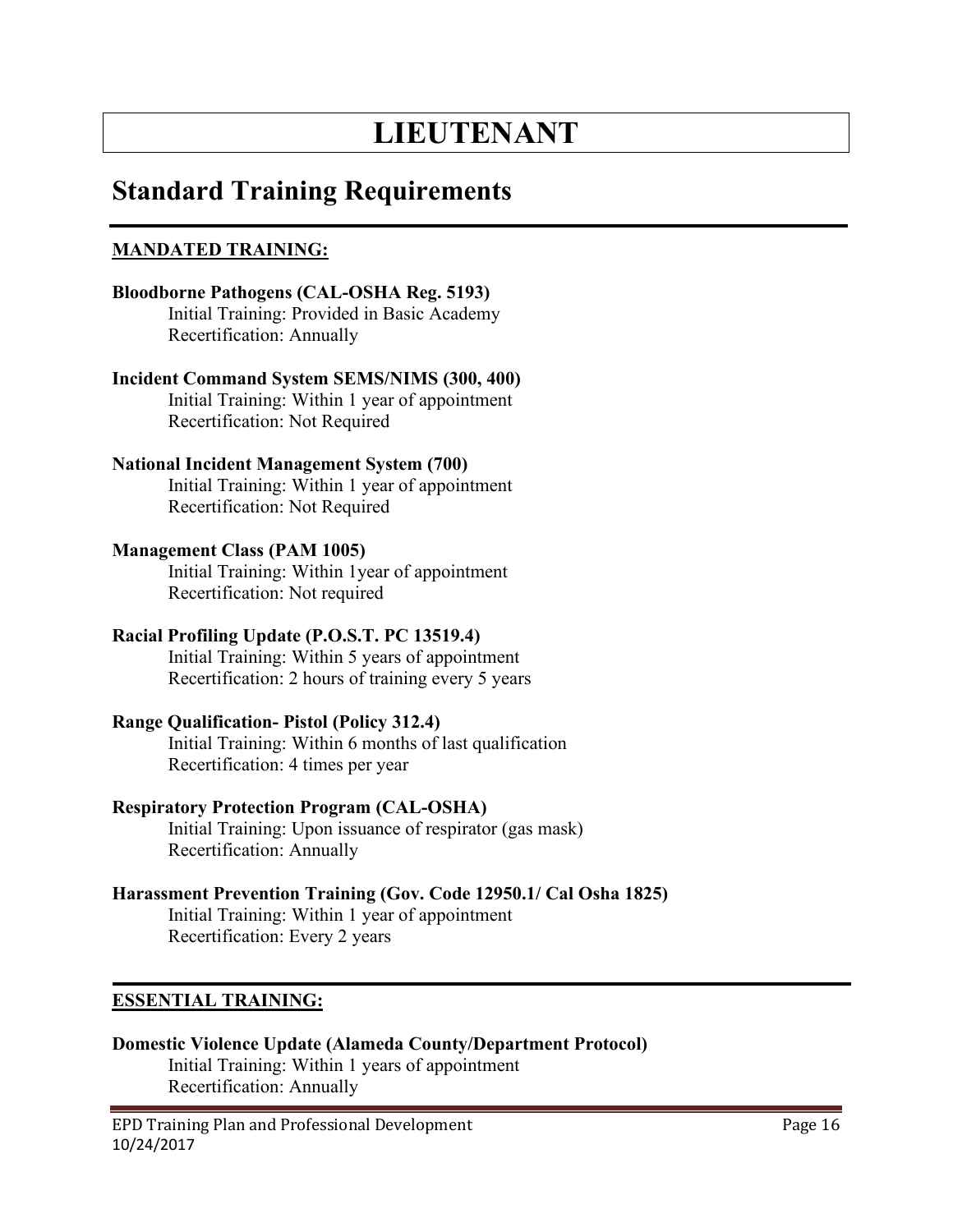#### **De-Escalation / Tactical Communication**

Initial Training: Within 1 years of appointment Recertification: Annually

#### **Fair and Impartial Policing**

Initial Training: Within 1 years of appointment Recertification: Annually

#### **Management/Supervision of Officer Involved Shooting Investigations**

Initial Training: Within 2 years of appointment Recertification: Not required

#### **Public Records Act**

Initial Training: Within 2 years of appointment Recertification: Not required

#### **Media Relations**

Initial Training: Not required Recertification: Not required

#### **DESIRABLE TRAINING:**

#### **Budget Preparation Course**

Initial Training: Within 2 years of appointment Recertification: Not required

#### **FBI National Academy**

Initial Training: Not required Recertification: Not required

#### **First Aid/CPR**

Initial Training: Within 1 year of appointment Recertification: Every 3 years

#### **Law Enforcement Response to Terrorism (LERT)**

Initial Training: Not required Recertification: Not required

#### **Alameda County Chiefs' of Police Conference**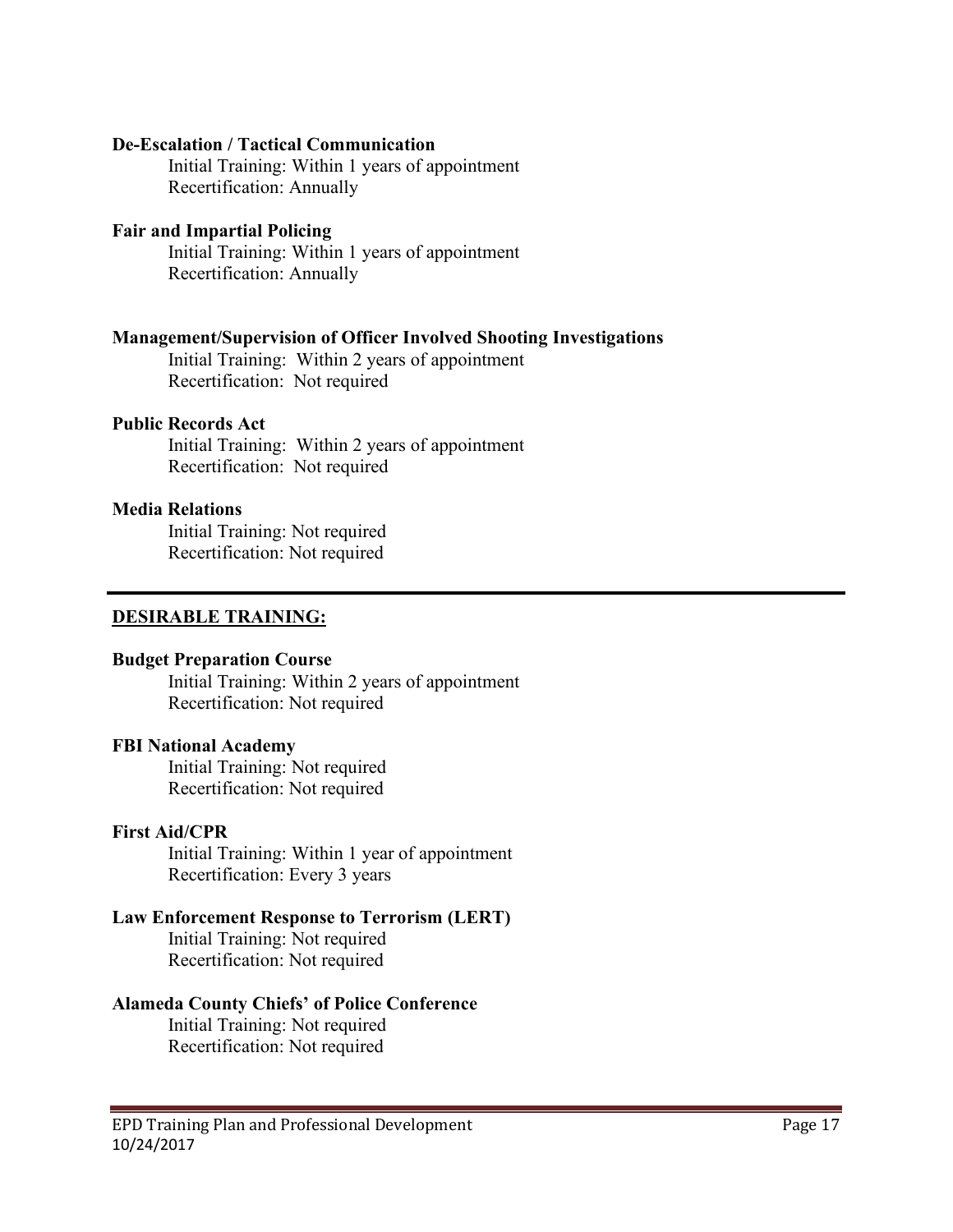#### **Perishable Skills Program (PSP) (P.O.S.T.)**

The two year cycle begins January 1 of the year following being added to the Department roster**.**

> o Perishable skills are defined as Driver Training, Tactical Firearms, Arrest and Control and Communications.

#### **POST Command College**

Initial Training: Not required Recertification: Not required

#### **Senior Management Institute for Police (SMIP)**

Initial Training: Not required Recertification: Not required

#### **The Role of the Police Chief**

Initial Training: Not required Recertification: Not required

#### **WestPoint Leadership**

Initial Training: Not required Recertification: Not required

#### **Worker's Compensation / Disability Retirement Issues**

Initial Training: Within 2 years of appointment Recertification: Not required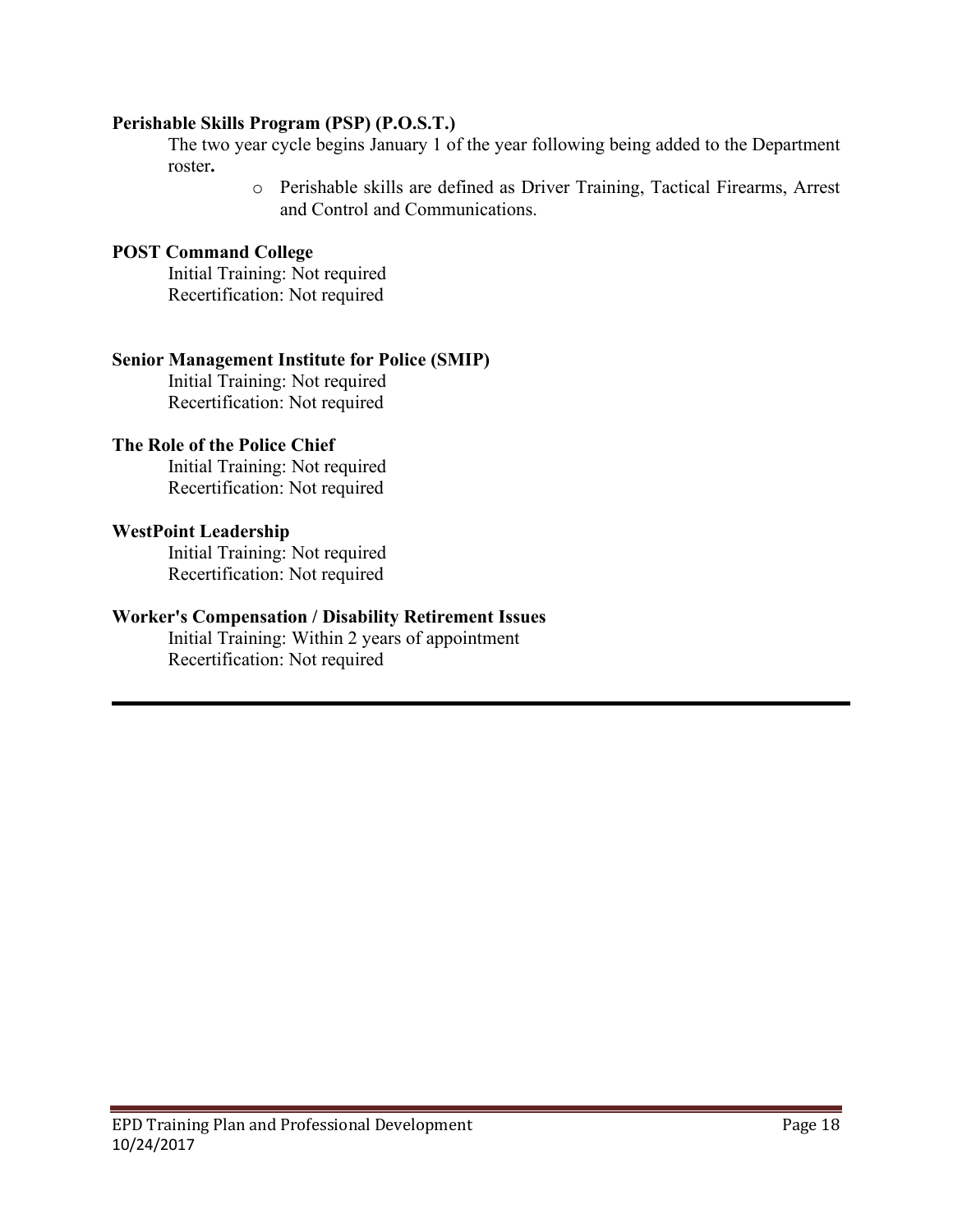# **SERGEANT**

### **Standard Training Requirements:**

#### **MANDATED TRAINING:**

#### **Bloodborne Pathogens (CAL-OSHA Reg. 5193)**

Initial Training: Provided in Basic Academy Recertification: Annually

#### **CLETS/NCIC -Less than Full Access Operator**

Initial Training: During Orientation Phase Recertification: Every other year

#### **Respiratory Protection Program (CAL-OSHA)**

Initial Training: Upon issuance of respirator gas mask Recertification: Annually

#### **Continued Professional Training (CPT) (P.O.S.T.)**

Initial Training: 24 hours of P.O.S.T. certified training every two years

o The two year cycle begins January 1 of the year following being added to the Department roster

Recertification: New cycle begins every 2 years

#### **Domestic Violence Update (P.O.S.T. PC 13519)**

Initial Training: Within 1 years of appointment Recertification: 2 hours of training every 2 years

#### **Human Trafficking (POST PC 13519.14)**

Initial Training: During Orientation Recertification: Not required

#### **Harassment Prevention Training (Gov. Code 12950.1 /Cal Osha 1825)**

Initial Training: Within 1 year of appointment as a supervisor Recertification: Every 2 years and within 6 months of promotion

#### **De-Escalation / Tactical Communication**

Initial Training: Within 1 years of appointment Recertification: Annually

#### **Fair and Impartial Policing**

Initial Training: Within 1 years of appointment Recertification: Annually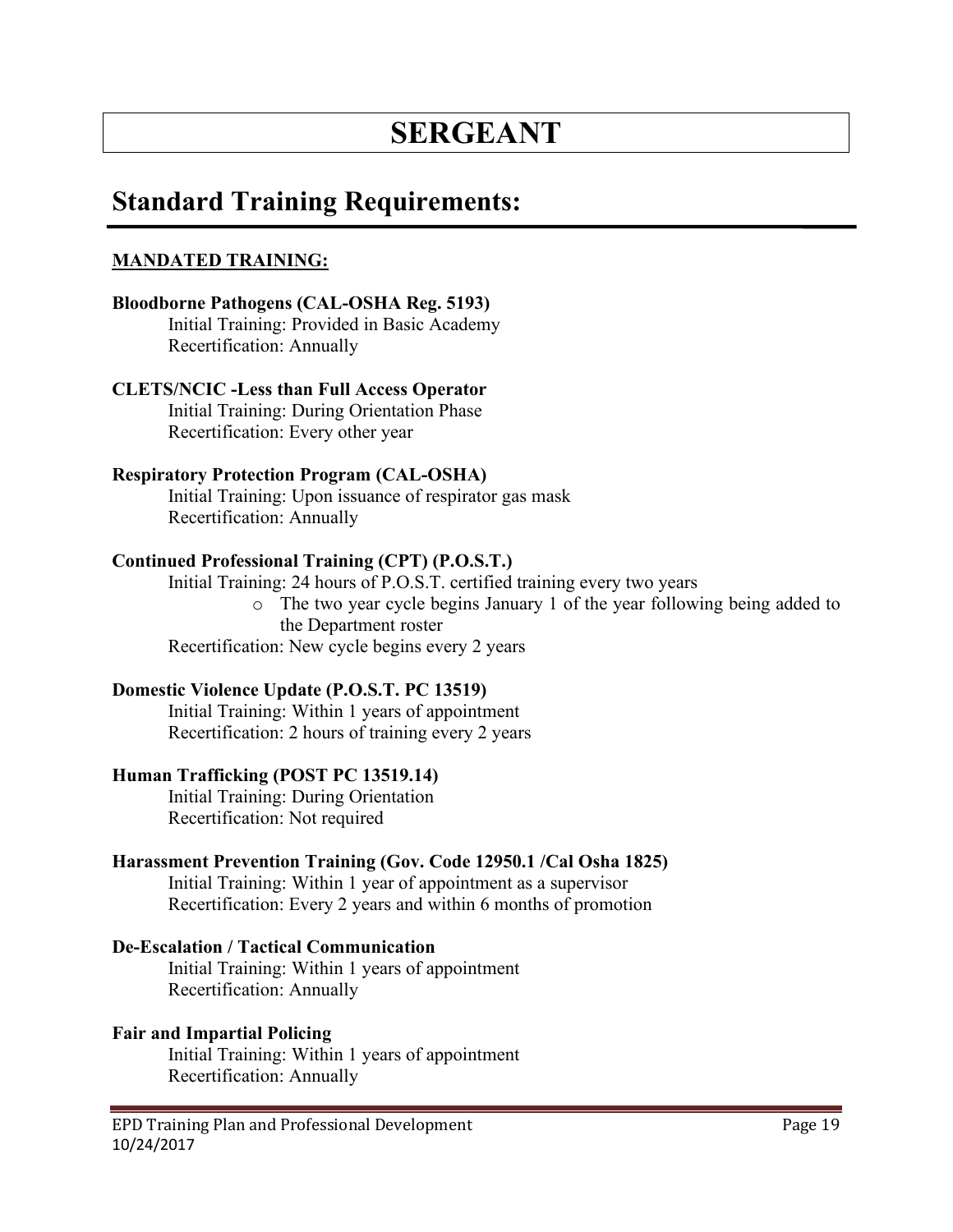#### **First Aid/CPR (P.O.S.T. PC 13518 (a))**

Initial Training: Provided in Basic Academy Recertification: Every 3 years

#### **High Technology Crimes (P.O.S.T. PC 1315.55)**

Initial Training: Within 18 months of appointment (2 hrs.) Recertification: Not required

#### **Incident Command System (100, 200, 300, 400)**

Initial Training: Within 1 year of appointment Recertification: Not Required

#### **Perishable Skills Program (PSP) (P.O.S.T.)**

The two-year cycle begins January 1 of the year following being added to the Department roster**.**

- 12 hours of Perishable Skills training is required every two years.
	- o Perishable skills are defined as Driver Training, Tactical Firearms, Arrest and Control and Communications.

#### **Racial Profiling Update (P.O.S.T. PC 13519.4)**

Initial Training: Within 5 years of appointment Recertification: 2 hours of training every 5 years

#### **Range Qualification-Pistol (Policy 312.4)**

Initial Training: During Orientation Phase Recertification: Once a quarter (3 times a year) \* 1 must be nighttime/low-light conditions

#### **Range Qualification-Less-Lethal Shotgun (Policy 308)**

Initial Training: During Orientation Phase Recertification: 2 times per year \*1 should be nighttime/low-light conditions

#### **Range Qualification-Rifle (Policy 432.5 )**

Initial Training: During Orientation Phase Recertification: 1 times per year

#### **Arrest and Control (PSP)**

Initial Training: During Orientation Phase Recertification: Minium1 time per year

#### **Supervisory Course (PAM 1005)**

Initial Training: Within 1 year of appointment Recertification: Not required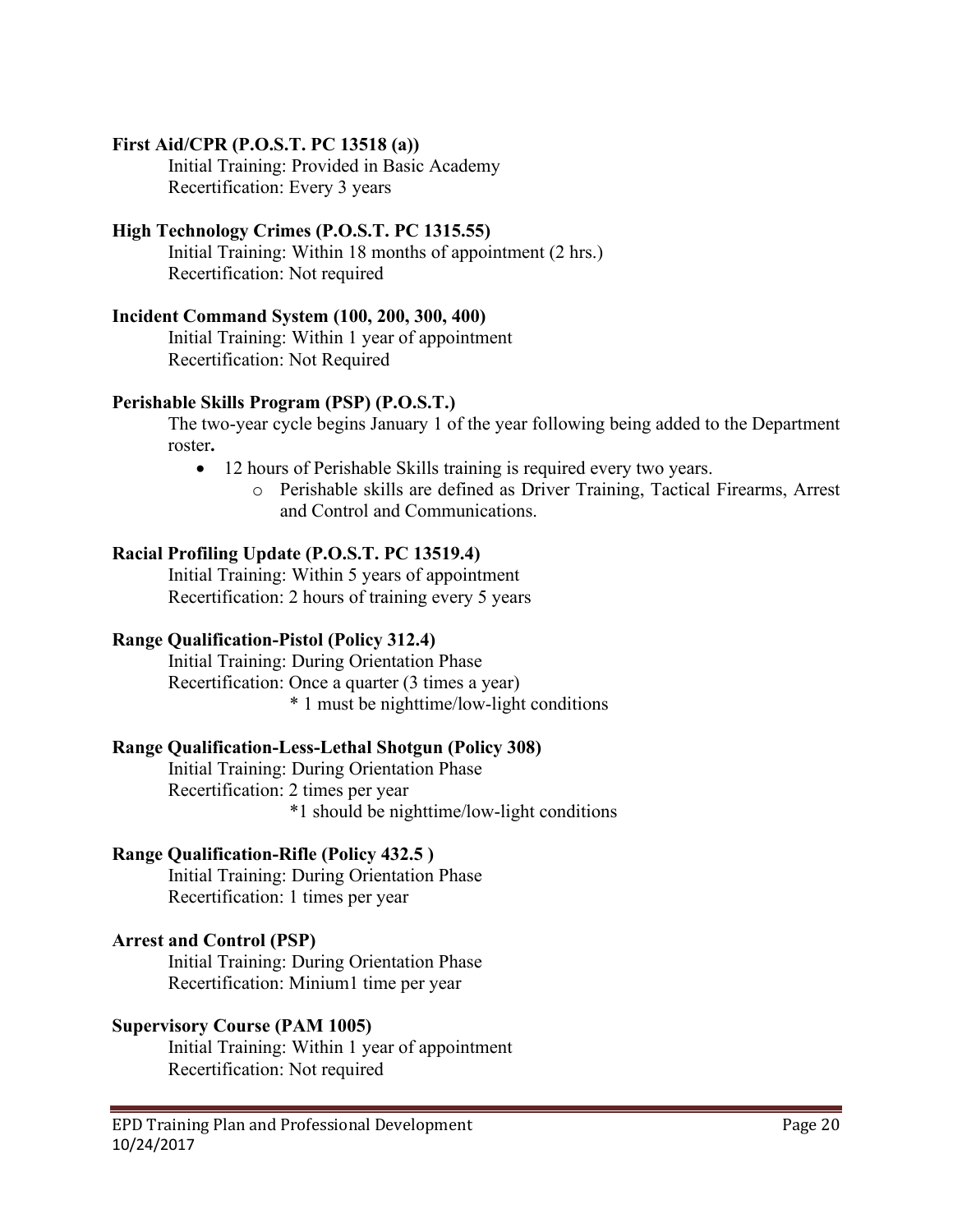#### **Conducted Energy Device (Policy 309)**

Initial Training: During Orientation Phase Recertification: Every Year

#### **Vehicle Pursuit Policy Review (P.O.S.T. PC 13519.8)**

Initial Training: During the academy Recertification: Every 2 years

#### **Use of Force Review (Policy 300)**

Initial Training: During Orientation Phase Recertification: Every year

#### **Crisis Intervention Training (CIT)**

Initial Training: Not required Recertification: Not required

#### **ESSENTIAL TRAINING:**

#### **Supervisory Leadership Institute (SLI)**

Initial Training: After completion of 2 years of supervisory experience Recertification: Not required

#### **Internal Affairs**

Initial Training: Within 1 year of appointment Recertification: Not required

#### **Officer Involved Shooting Investigations-Management/Supervision**

Initial Training: Within 2 years of appointment Recertification: Not required

#### **Interview and Interrogation**

Initial Training: Within 2 years of completion of probation Recertification: Not required

#### **Drug Influence-11550 H&S**

Initial Training: Not required Recertification: Not required

#### **Fair and Impartial Policing**

Initial Training: Within 1 years of appointment Recertification: Annually

#### **Media Relations**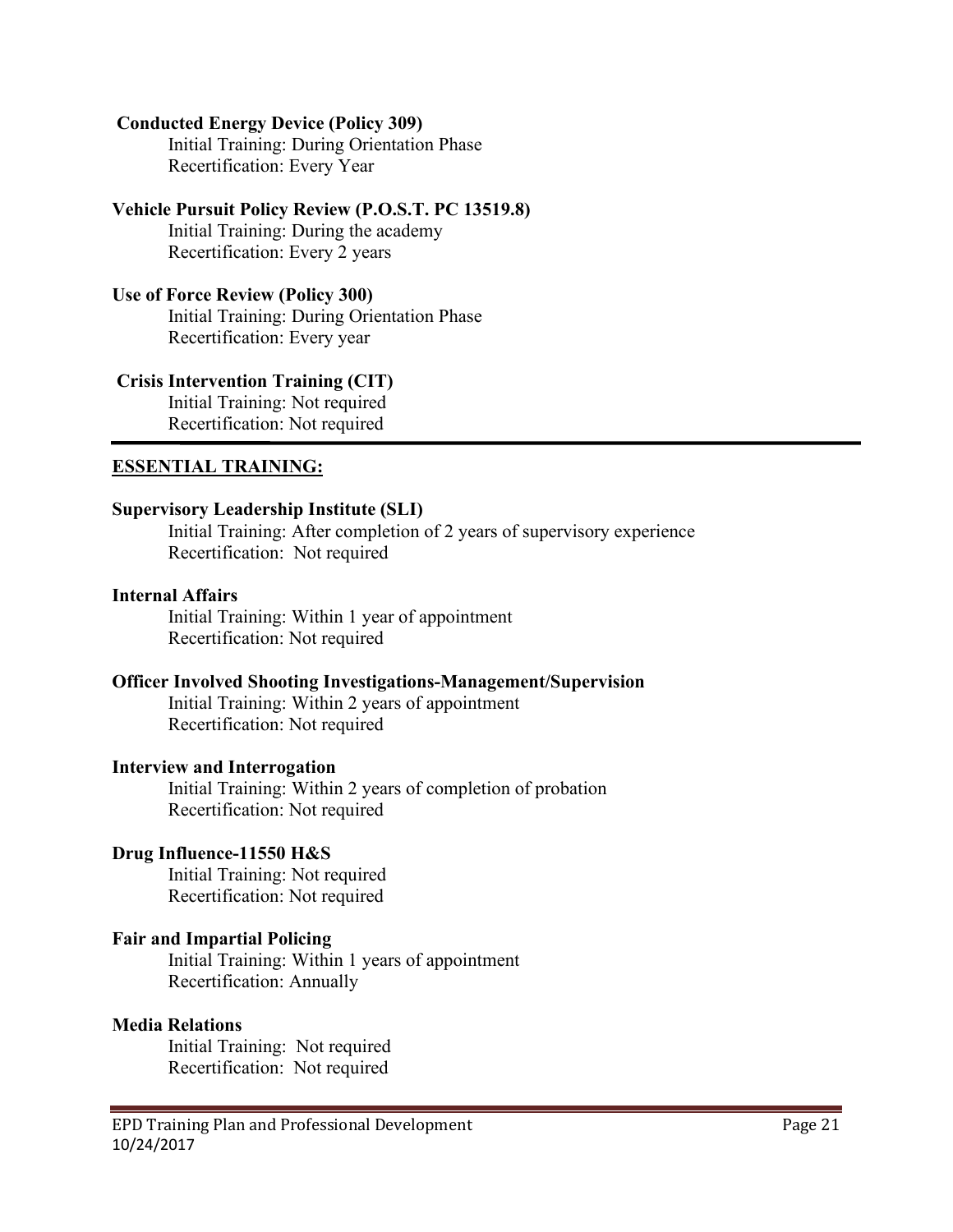#### **Search Warrants for Patrol**

Initial Training: Not required Recertification: Not required

#### **DESIRABLE TRAINING:**

#### **Assertive Supervision**

Initial Training: Within 2 years of appointment Recertification: Not required

#### **Law Enforcement Response to Terrorism (LERT) (on-line 1 hour)**

Initial Training: Not required Recertification: Not required

#### **Legislative Legal Update**

Initial Training: Not required Recertification: Not required

#### **Radar/Lidar Operator/ PAS**

Initial Training: Within 1 year of appointment Recertification: Not required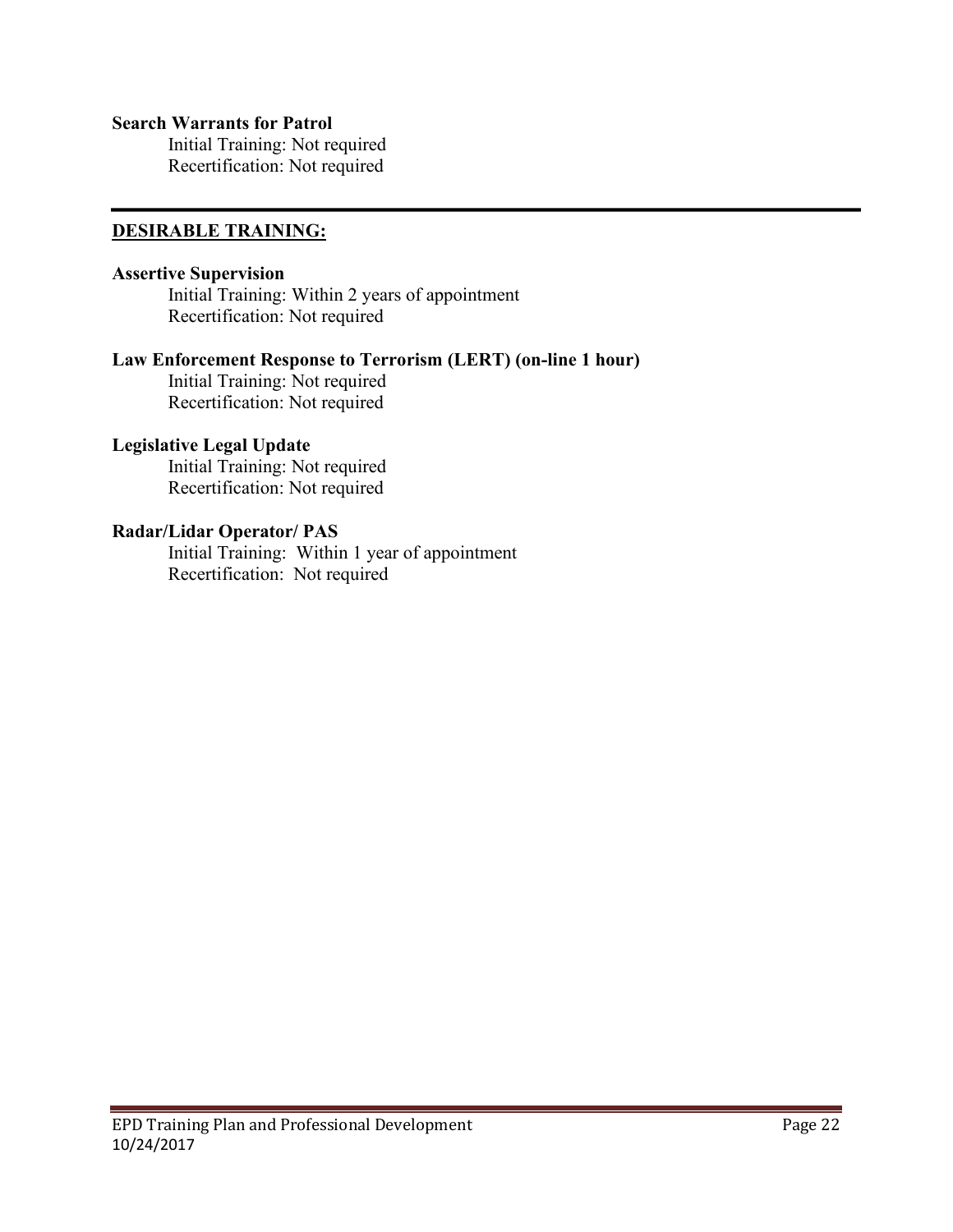# **Acting Sergeant**

### **Standard Training Requirements**

#### **MANDATED TRAINING:**

#### **Bloodborne Pathogens (CAL-OSHA Reg. 5193)** Initial Training: Provided in Basic Academy Recertification: Annually

#### **CLETS/NCIC - Less than Full Access Operator**  Initial Training: During Orientation Phase

Recertification: Every other year

#### **Continued Professional Training (CPT) (P.O.S.T.)**

Initial Training: 24 hours of P.O.S.T. certified training every two years o The two year cycle begins January 1 of the year following being added to the Department roster Recertification: New cycle begins every 2 years

#### **Domestic Violence Update (P.O.S.T. PC 13519)**

Initial Training: Within 2 years of appointment Recertification: 2 hours of training every 2 years

#### **Domestic Violence Update (Alameda County Protocol)**

Initial Training: Within 1 years of appointment Recertification: Annually

#### **Elder/Dependent Adult Abuse (P.O.S.T. PC 13515)**

Initial Training: 2 hours within 18 months of appointment Recertification: Not required

#### **First Aid/CPR (P.O.S.T. PC 13518 (a))**

Initial Training: Provided in Basic Academy Recertification: Every 3 years

#### **Incident Command System (100, 200)**

Initial Training: Within 1 year of appointment Recertification: Not Required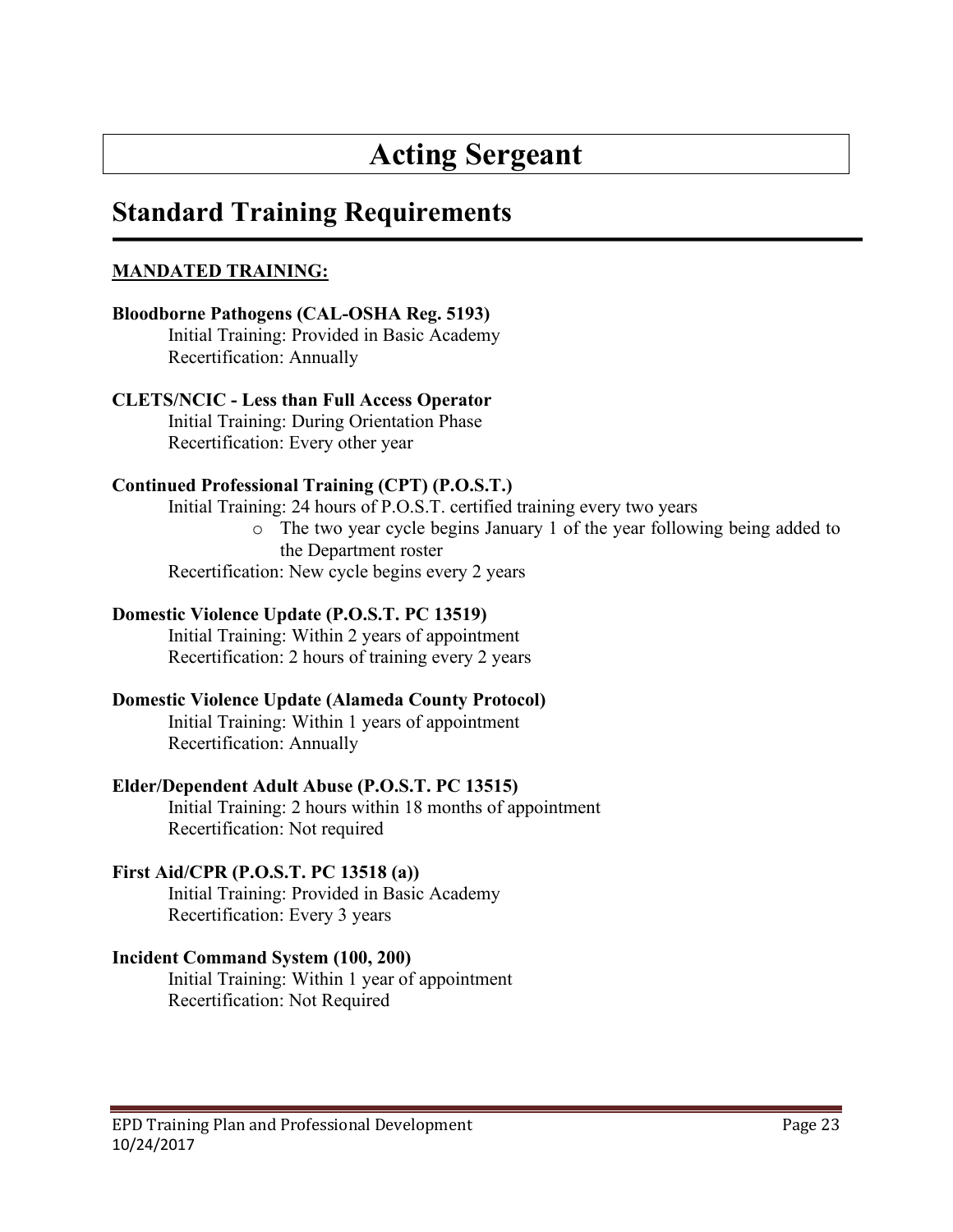#### **Perishable Skills Program (PSP) (P.O.S.T.)**

The two year cycle begins January 1 of the year following being added to the Department roster**.**

- 12 hours of Perishable Skills training is required every two years.
	- o Perishable skills are defined as Driver Training, Tactical Firearms, Arrest and Control and Communications.

#### **Racial Profiling Update (P.O.S.T. PC 13519.4)**

Initial Training: Within 5 years of appointment Recertification: 2 hours of training every 5 years

#### **Range Qualification-Pistol (Policy 312.4)**

Initial Training: During Orientation Phase Recertification: Once a quarter (3 times a year) \* 1 must be nighttime/low-light conditions

#### **Range Qualification-Less-Lethal Shotgun (Policy 308)**

Initial Training: During Orientation Phase Recertification: 2 times per year \*1 should be nighttime/low-light conditions

#### **Range Qualification-Rifle (Policy 432.5)**

Initial Training: During Orientation Phase Recertification: 1 times per year

#### **Range Qualification-Less Lethal (Policy 308)**

Initial Training: During Orientation Phase Recertification: 1 times per year

#### **Respiratory Protection Program (CAL-OSHA)**

Initial Training: Upon issuance of respirator gas mask Recertification: Annually

#### **Harassment Prevention Training (Gov. Code 12950.1 / Cal Osha1825)**

Initial Training: Within 1 year of appointment as a supervisor Recertification: Every 2 years and within 6 months of promotion

#### **Conducted Energy Device (Policy 309)**

Initial Training: During Orientation Phase Recertification: Only required if not carries for 6+ months

#### **Vehicle Pursuit Policy Review (P.O.S.T. PC 13519.8)**

Initial Training: During the academy Recertification: Every 2 years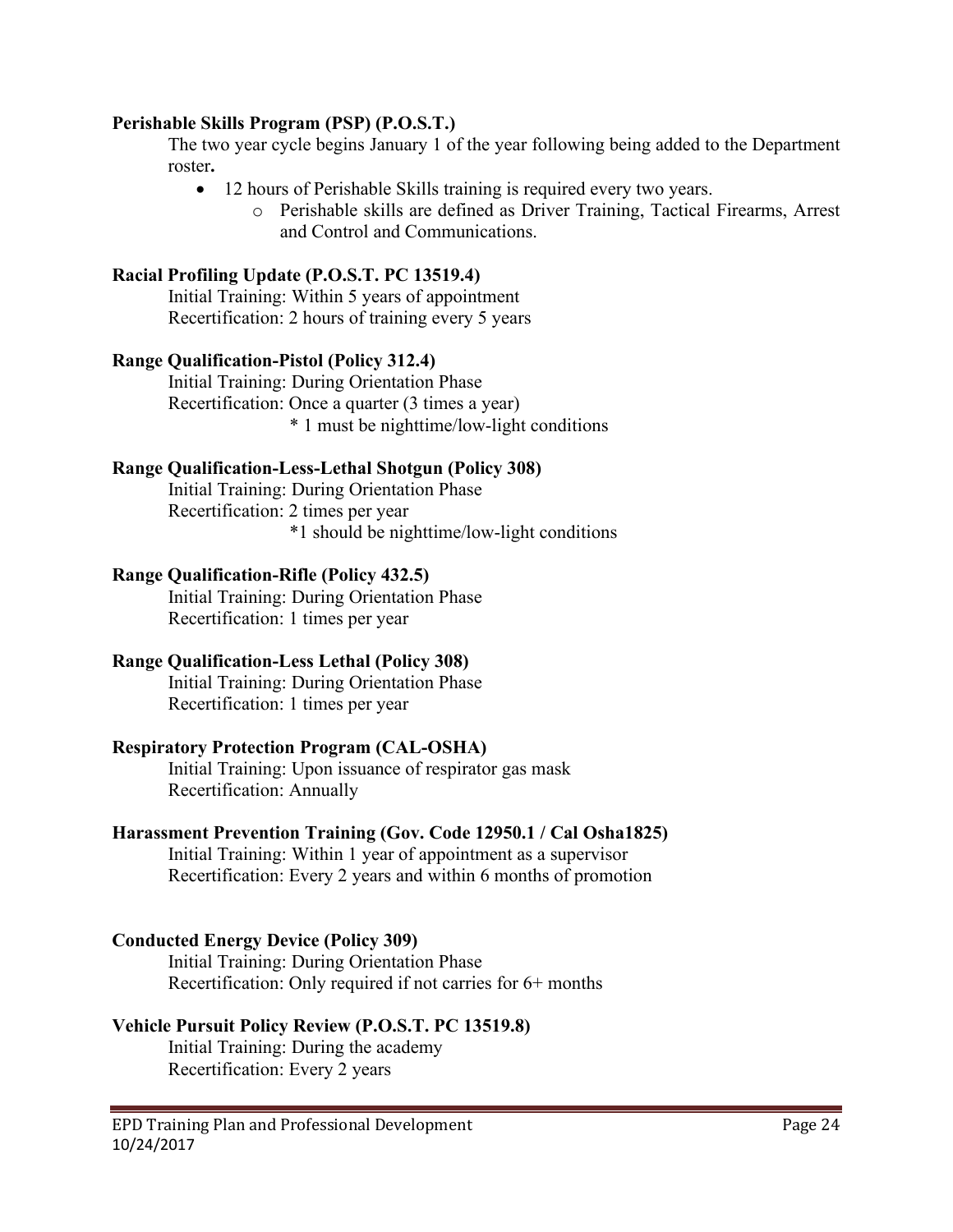#### **ESSENTIAL TRAINING:**

#### **Drug Influence-11550 H&S**

Initial Training: Not required Recertification: Not Required

#### **Interview and Interrogation**

Initial Training: Within 2 years of completion of probation Recertification: Not required

#### **Officer Involved Shooting Investigations-Management/Supervision**

Initial Training: Within 2 years of appointment Recertification: Not required

#### **Search Warrants Training**

Initial Training: Not required Recertification: Not required

#### **DESIRABLE TRAINING:**

#### **Assertive Supervision**

Initial Training: Within 2 years of appointment Recertification: Not required

#### **Supervisory Course (POST reg 1005)**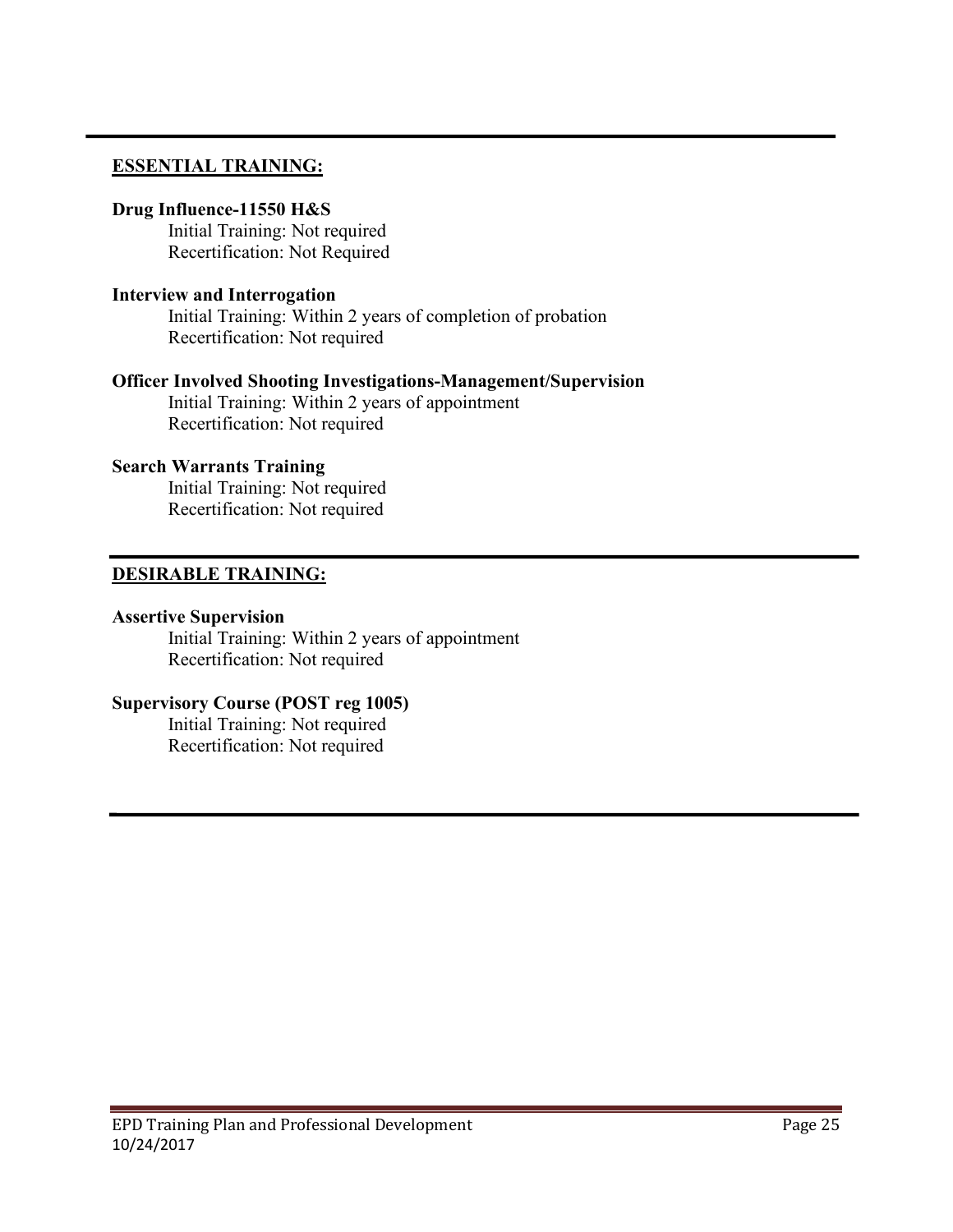# **POLICE OFFICER**

### **Standard Training Requirements**

#### **MANDATED TRAINING:**

**Emeryville Police Department Field Training Program** Initial Training: Prior to solo patrol Recertification: Situation Specific

#### **Bloodborne Pathogens (CAL-OSHA Reg. 5193)**

Initial Training: During Orientation Phase Recertification: Annually

#### **Aerosol Transmissible Disease (CAL OSHA 5199)**

Initial Training: During Orientation Phase Recertification: Annually

#### **Harassment Prevention Training Non- Supervisors (Cal Osha 1343)**

Initial Training: During Orientation Phase Recertification: Every 2 years

#### **Respiratory Protection Program (CAL-OSHA)**

Initial Training: Upon issuance of respirator gas mask Recertification: Annually

#### **CLETS/NCIC -Less than Full Access Operator**

Initial Training: During Orientation Phase Recertification: Every other year

#### **Continued Professional Training (CPT) (P.O.S.T.)**

*The two year cycle begins January 1 of the year following being added to the Department roster* Initial Training: 24 hours of P.O.S.T. certified training every two years Recertification: New cycle begins every 2 years

#### **Control Devices/Weaponless Defense (Policy 309)**

Initial Training: During Orientation Phase Recertification: Every other year

#### **Domestic Violence Update (P.O.S.T. PC 13519)**

Initial Training: Within 2 years of appointment Recertification: 2 hours of training every 2 years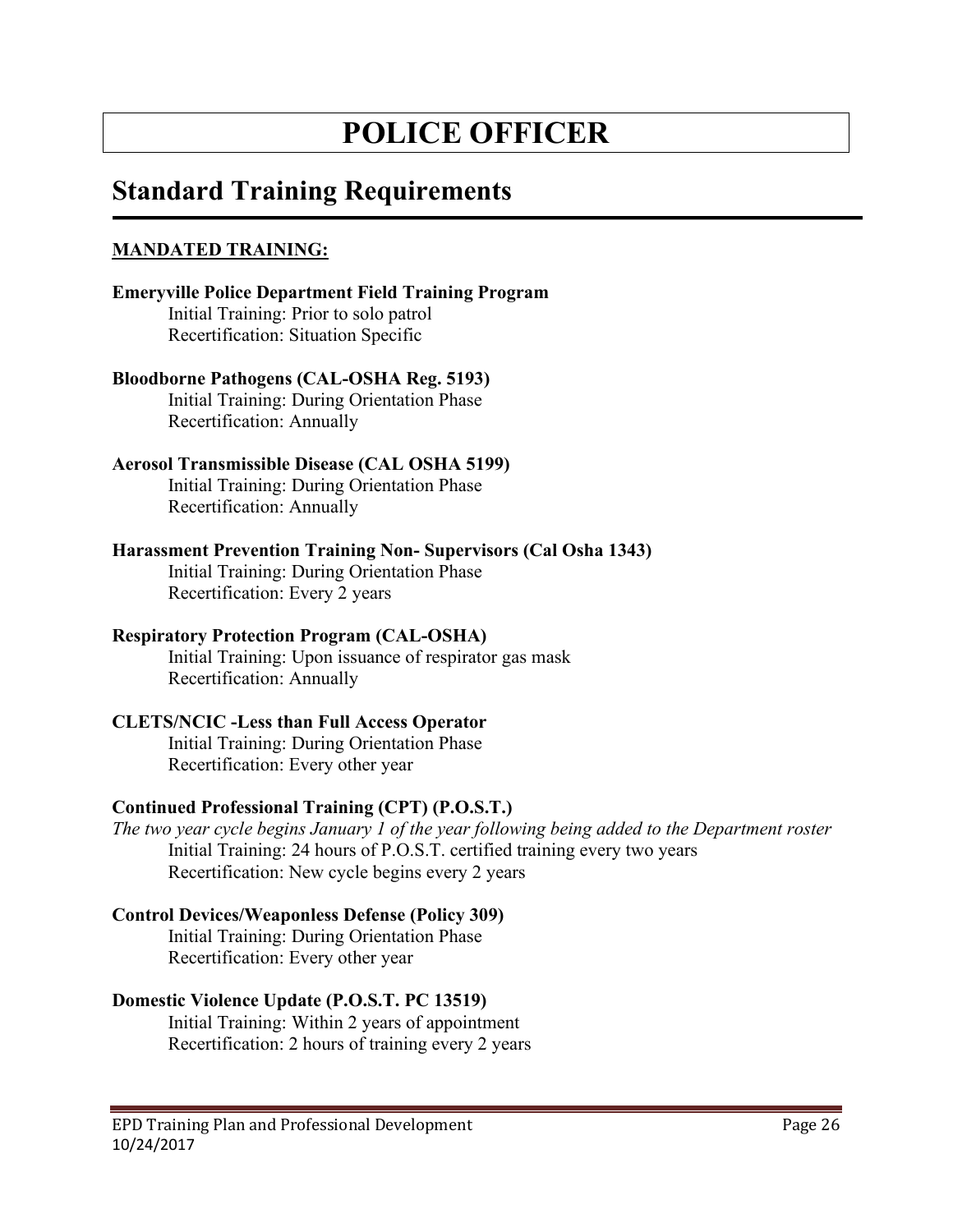#### **Domestic Violence Update (Alameda County Protocol)**

Initial Training: Within 1 year of appointment Recertification: Annually

#### **Elder/Dependent Adult Abuse (P.O.S.T. PC 13515)**

Initial Training: 2 Hours within 18 months of appointment Recertification: Not required

#### **Human Trafficking (POST PC 13519.14)**

Initial Training: During Orientation Recertification: Not required

#### **First Aid/CPR (P.O.S.T. PC 13518)**

Initial Training: Provided in Basic Academy Recertification: Every 2 years

#### **Incident Command System (700, 100, 200)**

Initial Training: Within 1 year of appointment Recertification: Not Required

#### **Perishable Skills Program (PSP) (P.O.S.T.)**

*The two year cycle begins January 1 of the year following being added to the Department roster.*

- 24 hours are required every two years
- 12 hours of Perishable Skills is required every two years.
	- o Perishable skills are defined as Driver Training, Tactical Firearms, Arrest and Control and Communications.

#### **Racial Profiling Update (P.O.S.T. PC 13519.4)**

Initial Training: Within 5 years of appointment Recertification: 2 hours of training every 5 years

#### **Range Qualification-Pistol (Policy 312.4 )**

Initial Training: During Orientation Phase Recertification: Once a quarter (3 times a year) \* 1 must be nighttime/low-light conditions

#### **Range Qualification-Less-Lethal Shotgun (Policy 308)**

Initial Training: During Orientation Phase Recertification: 2 times per year \*1 should be nighttime/low-light conditions

#### **Range Qualification-Rifle (Policy 432.5)**

Initial Training: During Orientation Phase Recertification: 1 times per year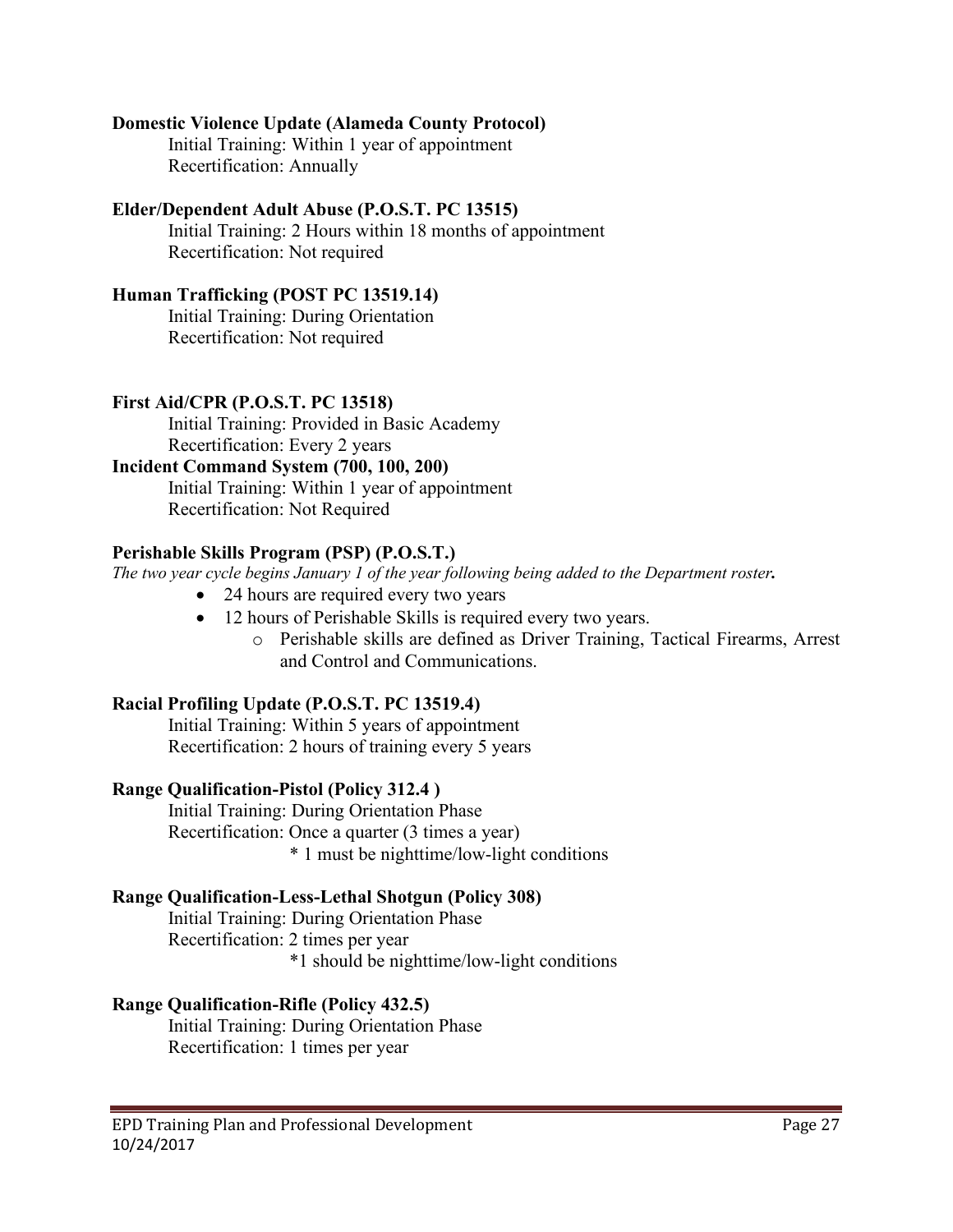#### **Arrest and Control (PSP)**

Initial Training: During Orientation Phase Recertification: Minium1 time per year

#### **Electronic Control Device (Policy 309)**

Initial Training: During Orientation Phase Recertification: Every Year

#### **Use of Force Review (Policy 300)**

Initial Training: During Orientation Phase Recertification: Every year

#### **Emergency Vehicle Operation ( Policy 314 )**

Initial Training: During the academy Recertification: Every 2 years

#### **Vehicle Pursuit Policy Review (P.O.S.T. PC 13519.8 )**

Initial Training: During Orientation Phase Recertification: Annual

#### **Crisis Intervention Training (CIT)**

Initial Training: Not required Recertification: Not required

#### **ESSENTIAL TRAINING:**

#### **Basic Traffic Collision**

Initial Training: Not required Recertification: Not required

#### **Domestic Violence for the First Responder**

Initial Training: Not required Recertification: Not required

#### **Drug Influence-11550 H&S**

Initial Training: Not required Recertification: Not Required

#### **DUI/SFST Investigation**

Initial Training: Not required Recertification: Not required

## **Forensic Breath Alcohol Analysis Training**

Initial Training: Within 2 year of appointment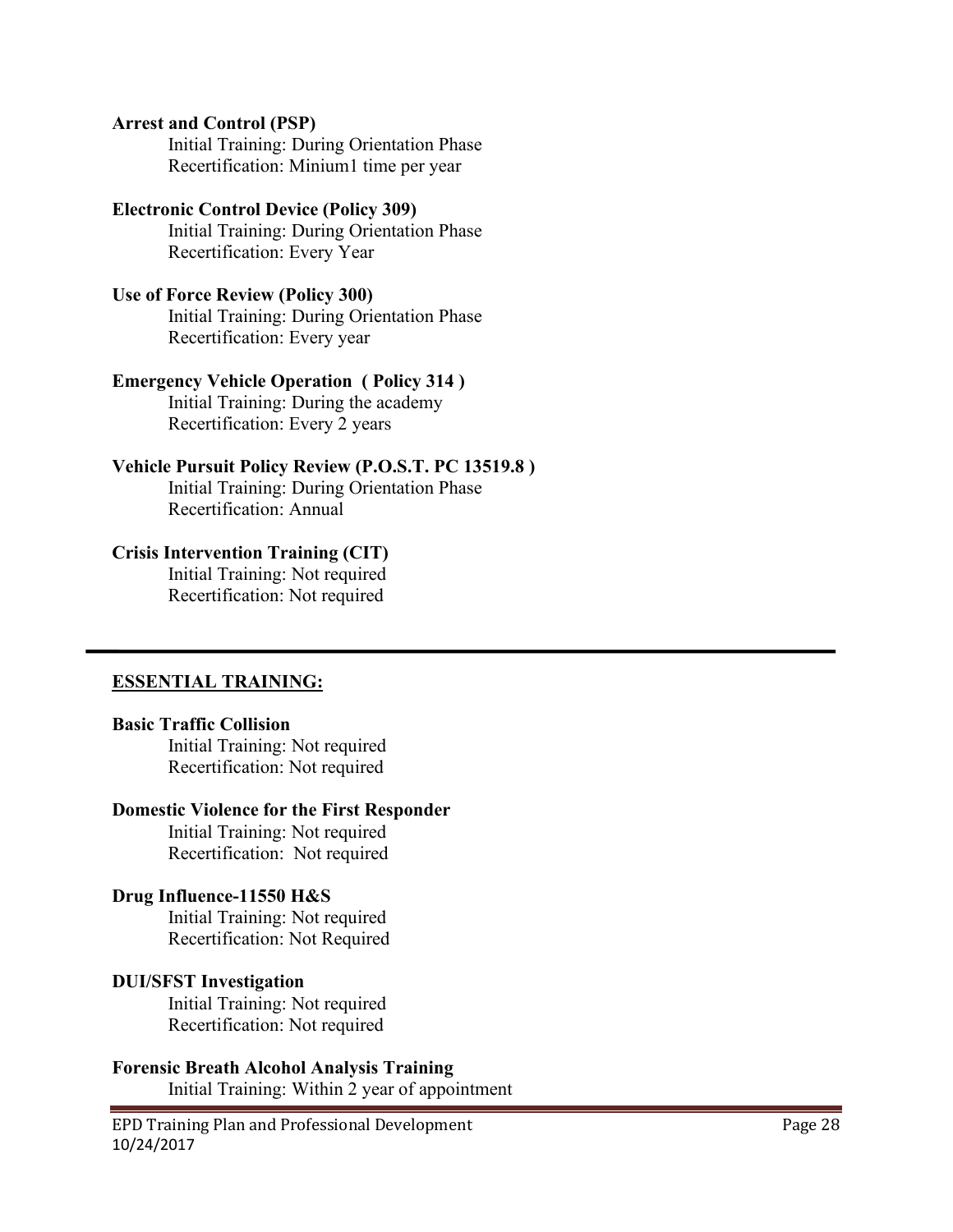Recertification: Not required

#### **Interview and Interrogation**

Initial Training: Within 2 years of completion of probation Recertification: Not required

#### **Search Warrant Training**

Initial Training: Not required Recertification: Not required

#### **Sexual Assault for the First Responder**

Initial Training: Not required Recertification: Not required

#### **Patrol Rifle ( POST PC 33220(b)(1)**

Initial Training: Minimum 16 hours Recertification: Not required

#### **DESIRABLE TRAINING:**

#### **PAS**

Initial Training: Not required Recertification: Not required

#### **Legislative Legal Update**

Initial Training: Not required Recertification: Not required

#### **Rapid Deployment (Active Shooter)**

Initial Training: Not required Recertification: Not required

#### **Fair and Impartial Policing**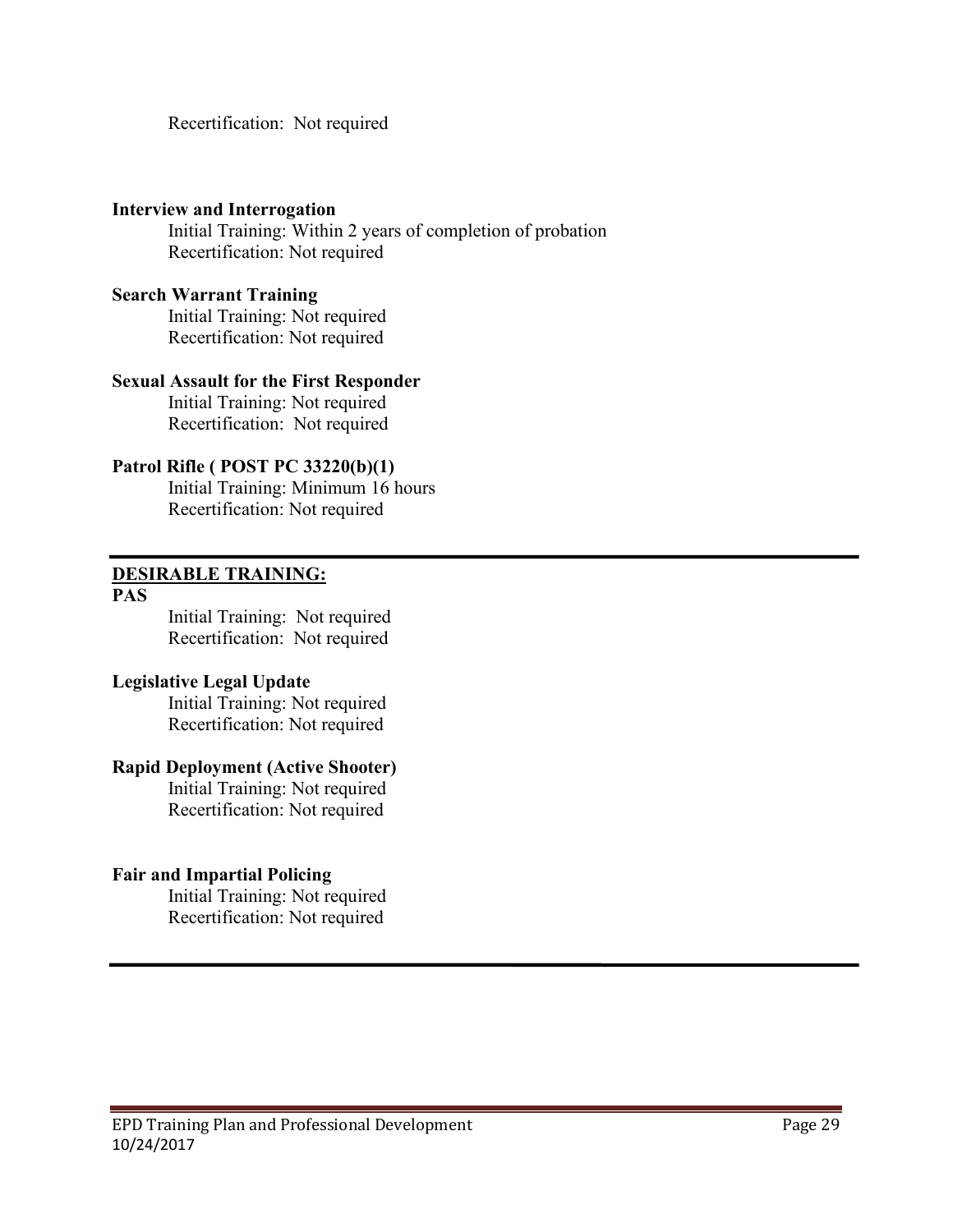### **SECTION 2 PROFESSIONAL STAFF**

# **Rank/Position Assignment Non-Sworn Personnel**

| • RECORDS/COMMUNICATIONS SUPERVISOR31 |  |
|---------------------------------------|--|
| • ADMINISTRATIVE AIDE 33              |  |
| • EVIDENCE CLERK34                    |  |
| • PARKING ENFORCEMENT OFFICER35       |  |
|                                       |  |
|                                       |  |
|                                       |  |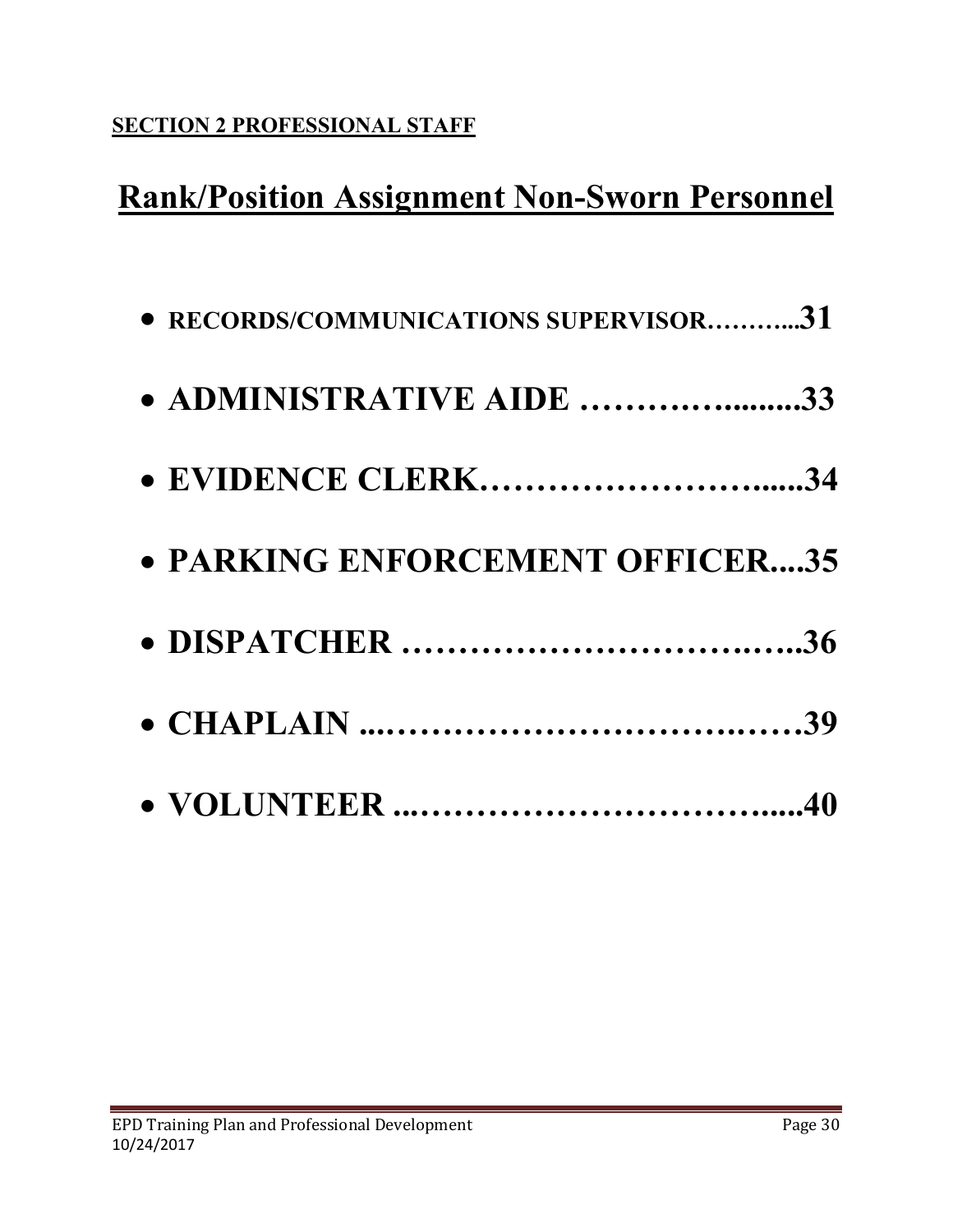# **COMMUNICATIONS/RECORDS SUPERVISOR**

### **Standard Training Requirements**

#### **MANDATED TRAINING:**

#### **Harassment Prevention Training (Cal Osha 1825)**

Initial Training: During Orientation Phase Recertification: Not required

#### **CLETS/NCIC -Less than Full Access Operator (Policy 812)**

Initial Training: During orientation phase Recertification: Every other year

#### **Basic Records**

Initial Training: Within 1year of appointment Recertification: Not required

#### **Public Records Act**

Initial Training: Within 1 year of appointment Recertification: Not required

#### **Records Supervisor Course**

Initial Training: Within 1 year of appointment Recertification: Not required

#### **DOJ CLETS Training**

Initial Training: Within 1 year of appointment Recertification: Every 2 years

#### **Bloodborne Pathogens (CAL-OSHA Reg. 5193)**

Initial Training: During Orientation Phase Recertification: Annually

#### **Aerosol (CAL-OSHA Reg. 5199)**

Initial Training: During Orientation Phase Recertification: Annually

#### **Crisis Intervention Training (CIT)**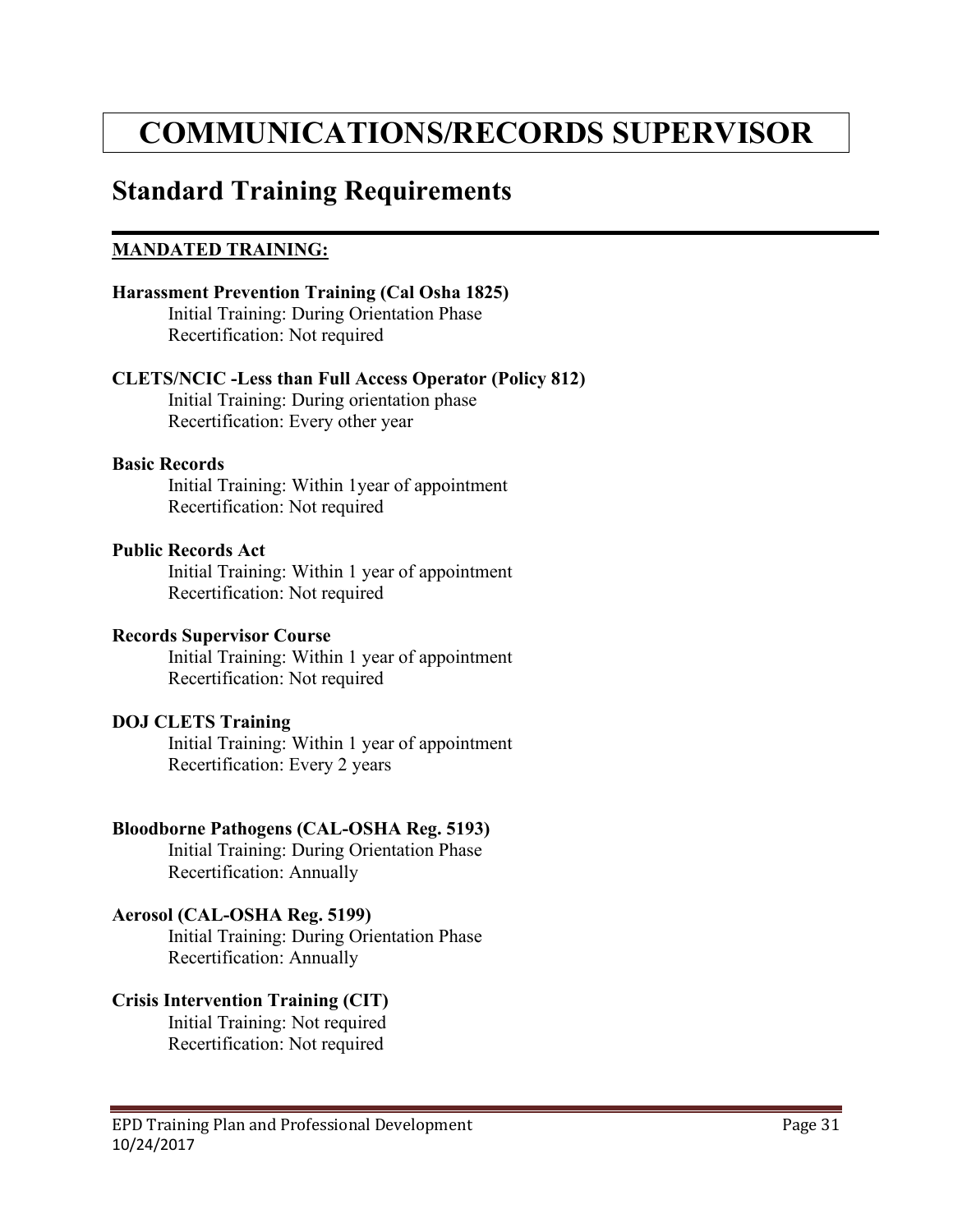#### **ESSENTIAL TRAINING:**

#### **CLEARS Training Meetings**

Initial Training: Within 3 months of appointment Recertification: Not required

#### **Assertive Supervision**

Initial Training: Within 2 years of appointment Recertification: Not required

#### **Microsoft Office Suite (Word, Excel, Powerpoint, Access)**

Initial Training: Not required Recertification: Not required

#### **DESIRABLE TRAINING:**

#### **Annual CLEARS Conference**

Initial Training: Not required Recertification: Not required

#### **CPR/FIRST AID**

Initial Training: Within 1year of appointment Recertification: Every 3 Years

#### **ACPMG (Alameda County Police Manager's Group)**

Initial Training: Not required Recertification: Not required

#### **Certificate Requirements:**

POST Records Supervisor Certificate: Within 2 years of appointment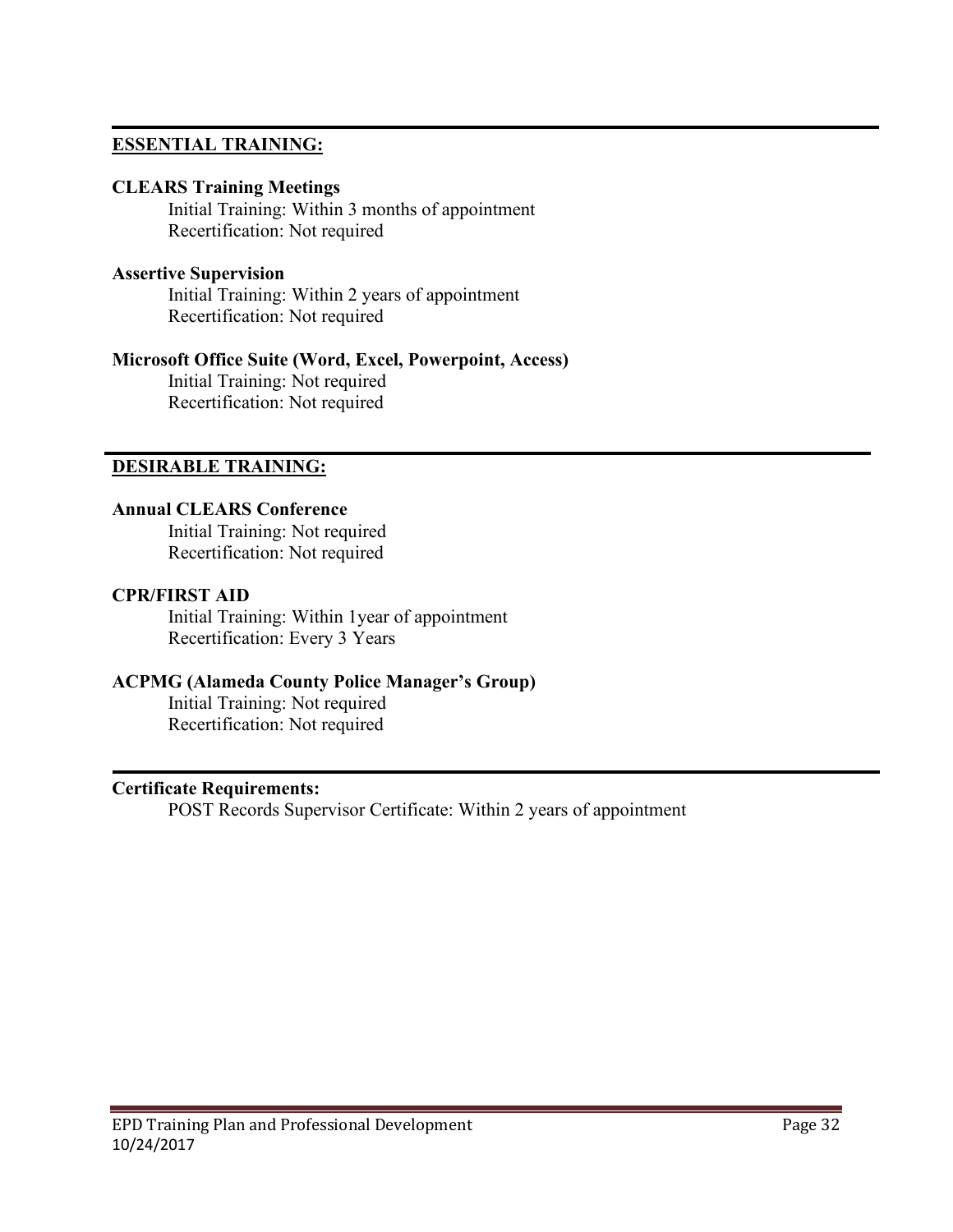# **ADMINISTRATIVE AIDE**

### **Standard Training Requirements**

#### **MANDATED TRAINING:**

#### **Basic Records**

Initial Training: Within 1year of appointment Recertification: Not required

#### **Harassment Prevention Training (Cal Osha 1343)**

Initial Training: During Orientation Phase Recertification: Every 2 Years

#### **CLETS/NCIC-Less than Full Access Operator**

Initial Training: Within 1 year of appointment Recertification: Every other year

#### **Executive Assistance**

Initial Training: Within 1 year of appointment Recertification: Not required

#### **ESSENTIAL TRAINING:**

#### **CPR/FIRST AID**

Initial Training: Within 1year of appointment Recertification: Every 3 Years

#### **Public Records Act**

Initial Training: Within 1 year of appointment Recertification: Not required

#### **Police Budget**

Initial Training: Within 1 year of appointment Recertification: Not required

#### **Personnel File Management**

Initial Training: Within 1 year of appointment Recertification: Not required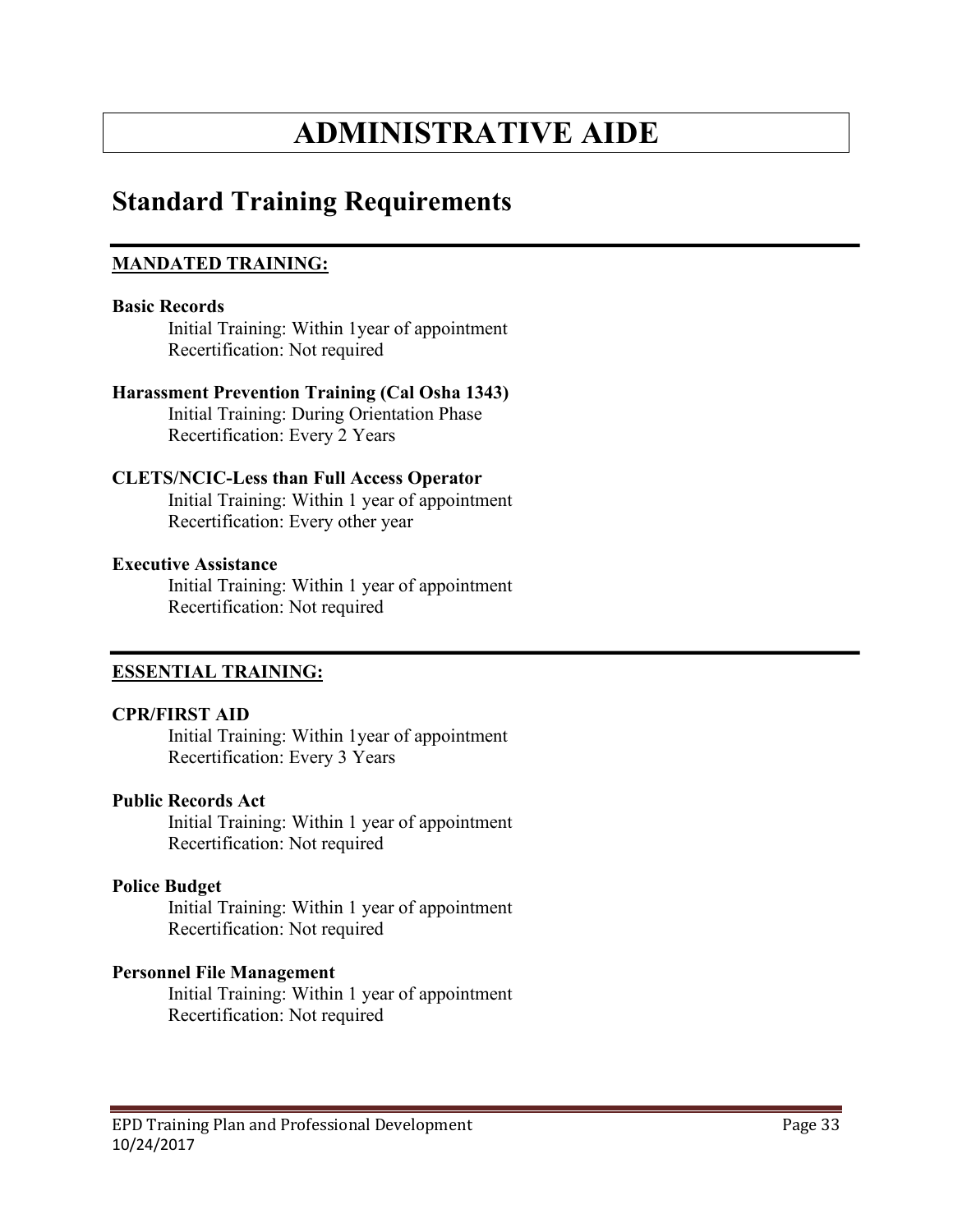#### **DESIRABLE TRAINING:**

#### **Advanced Microsoft Office (Word, Excel, PowerPoint, Access)** Initial Training: Not required Recertification: Not required

# **EVIDENCE CLERK**

### **Standard Training Requirements**

#### **MANDATED TRAINING:**

#### **Property Room Management**

Initial Training: Within 1 year of appointment Recertification: Not required

#### **Bloodborne Pathogens (CAL-OSHA Reg. 5193)**

Initial Training: Orientation Recertification: Annually

#### **Aerosol (CAL-OSHA Reg. 5199)**

Initial Training: Orientation Recertification: Annually

#### **Harassment Prevention Training (Cal Osha 1343)**

Initial Training: During Orientation Phase Recertification: Every 2 years

#### **CLETS/NCIC -Less than Full Access Operator**

Initial Training: During Orientation Phase Recertification: Every other year

#### **ESSENTIAL TRAINING:**

#### **DESIRABLE TRAINING:**

#### **California Association for Property & Evidence (CAPE) Conference** Initial Training: Annually Recertification: Not required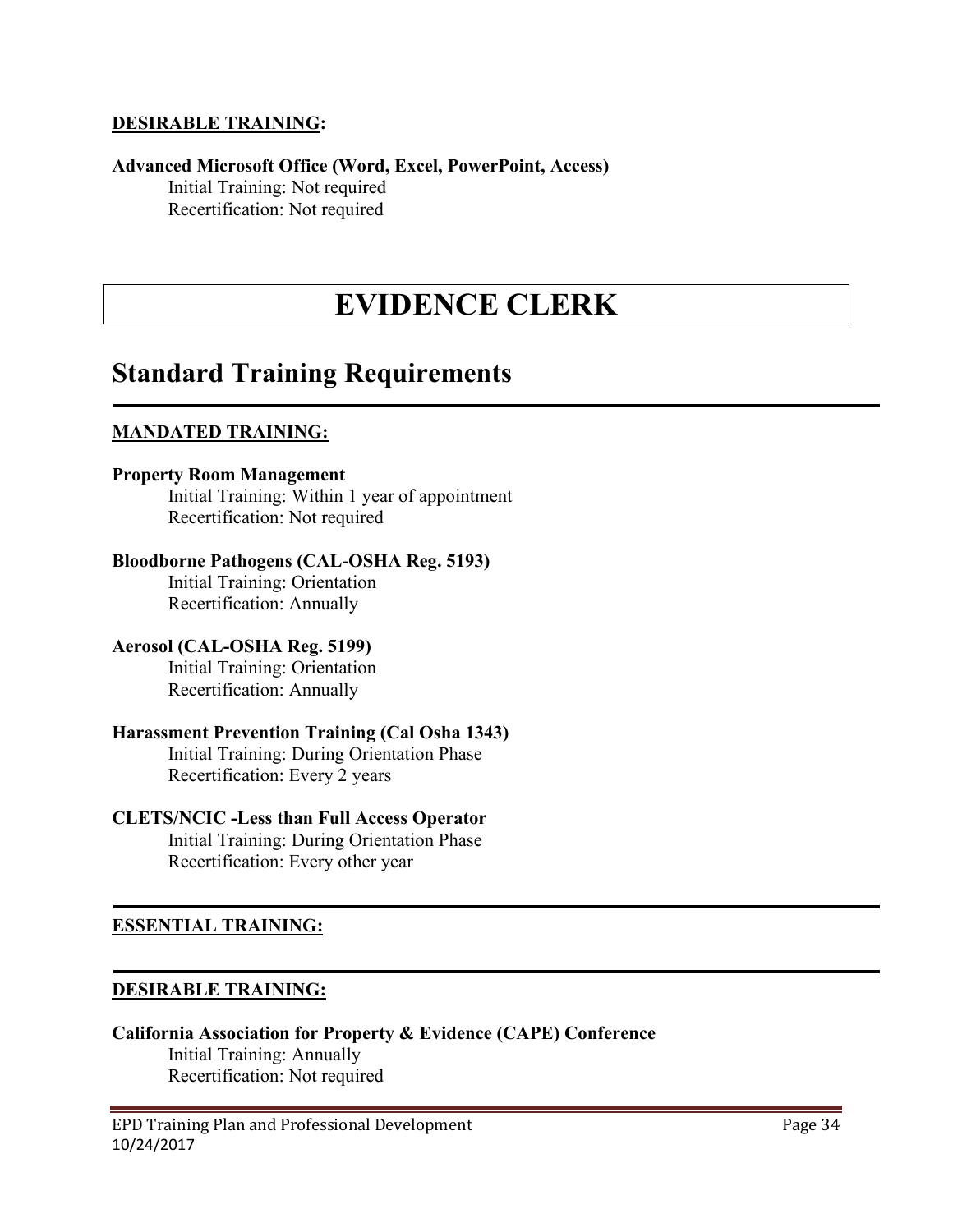#### **CAPE Training Meetings**

Initial Training: Not required Recertification: Not required

#### **APE Property Course**

Initial Training: Not required Recertification: Not required

# **PARKING ENFORCEMENT OFFICER**

### **Standard Training Requirements**

#### **MANDATED TRAINING:**

#### **Harassment Prevention Training (Cal Osha 1343)**

Initial Training: During Orientation Phase Recertification: Not required

#### **CLETS/NCIC-Less than Full Access Operator**

Initial Training: Within 1 year of appointment Recertification: Every other year

#### **CPR/FIRST AID**

Initial Training: Within 1 year of appointment Recertification: Every 3 Years

#### **Bloodborne Pathogens (CAL-OSHA Reg. 5193)**

Initial Training: Provided in Basic Academy Recertification: Annually

#### **Aerosol (CAL-OSHA Reg. 5199)**

Initial Training: Orientation Recertification: Annually

#### **ESSENTIAL TRAINING:**

#### **Vehicle Code Update**

Initial Training: Annually Recertification: Not require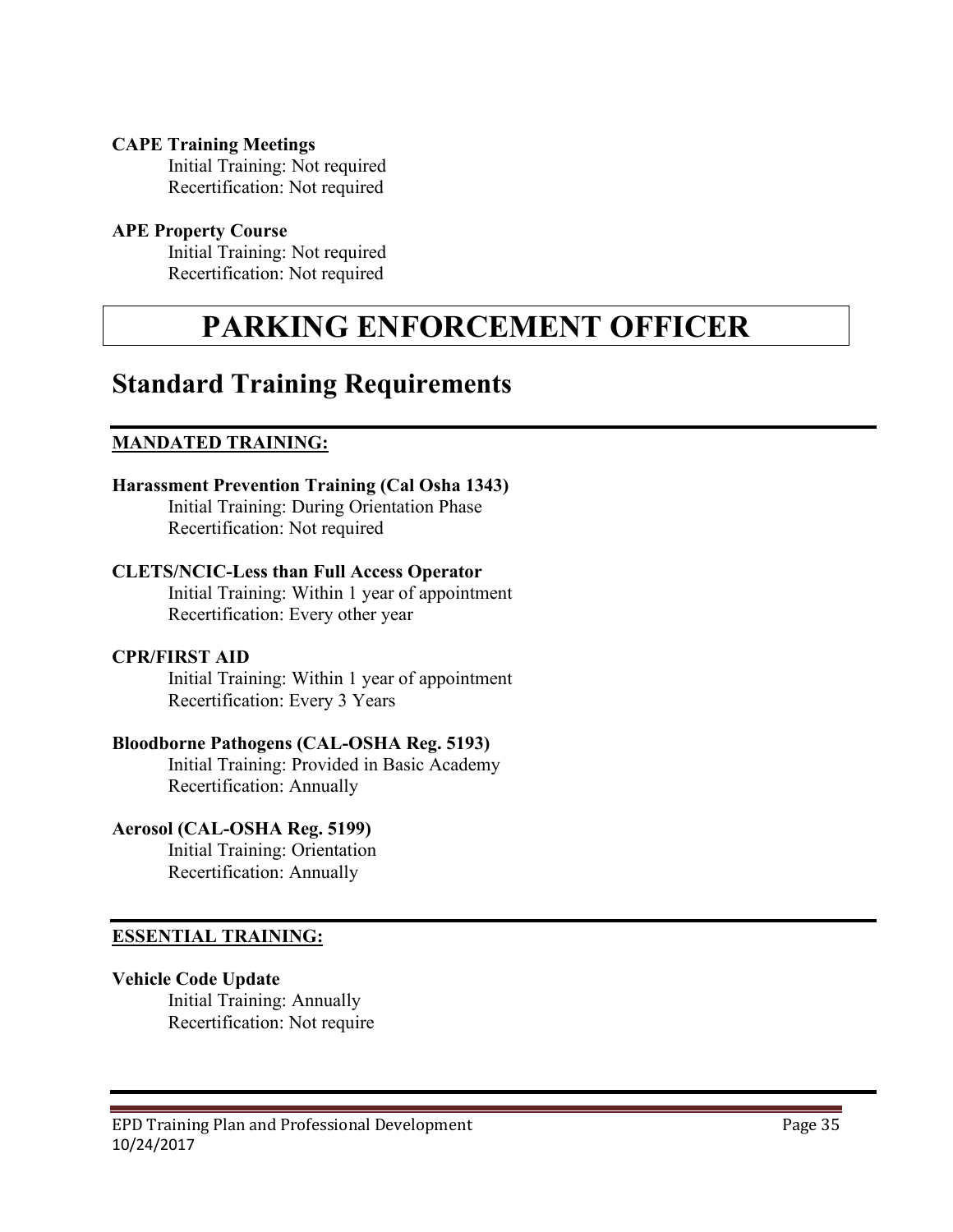#### **DESIRABLE TRAINING:**

#### **Tactical Communication**

Initial Training: Not required Recertification: Not required

#### **License / Certificate Requirements:**

California Driver's License: Upon appointment

# **DISPATCHER**

### **Standard Training Requirements**

#### **MANDATED TRAINING:**

#### **Basic POST Dispatch Academy** Initial Training: Prior to hiring

#### **Tactical Communication**

Initial Training: First year Recertification: Not required

#### **Harassment Prevention Training (Cal Osha 1343)**

Initial Training: During Orientation Phase Recertification: Not required

#### **CLETS/NCIC -Less than Full Access Operator (Policy 812)**

Initial Training: During orientation phase Recertification: Every other year

#### **DOJ CLETS Training for Trainers**

Initial Training: Within 1 year of appointment Recertification: Not required

#### **Bloodborne Pathogens (CAL-OSHA Reg. 5193)**

Initial Training: Orientation Recertification: Annually

#### **Aerosol (CAL-OSHA Reg. 5199)**

Initial Training: Orientation Recertification: Annually

#### **Back safety Cal OSHA 5110**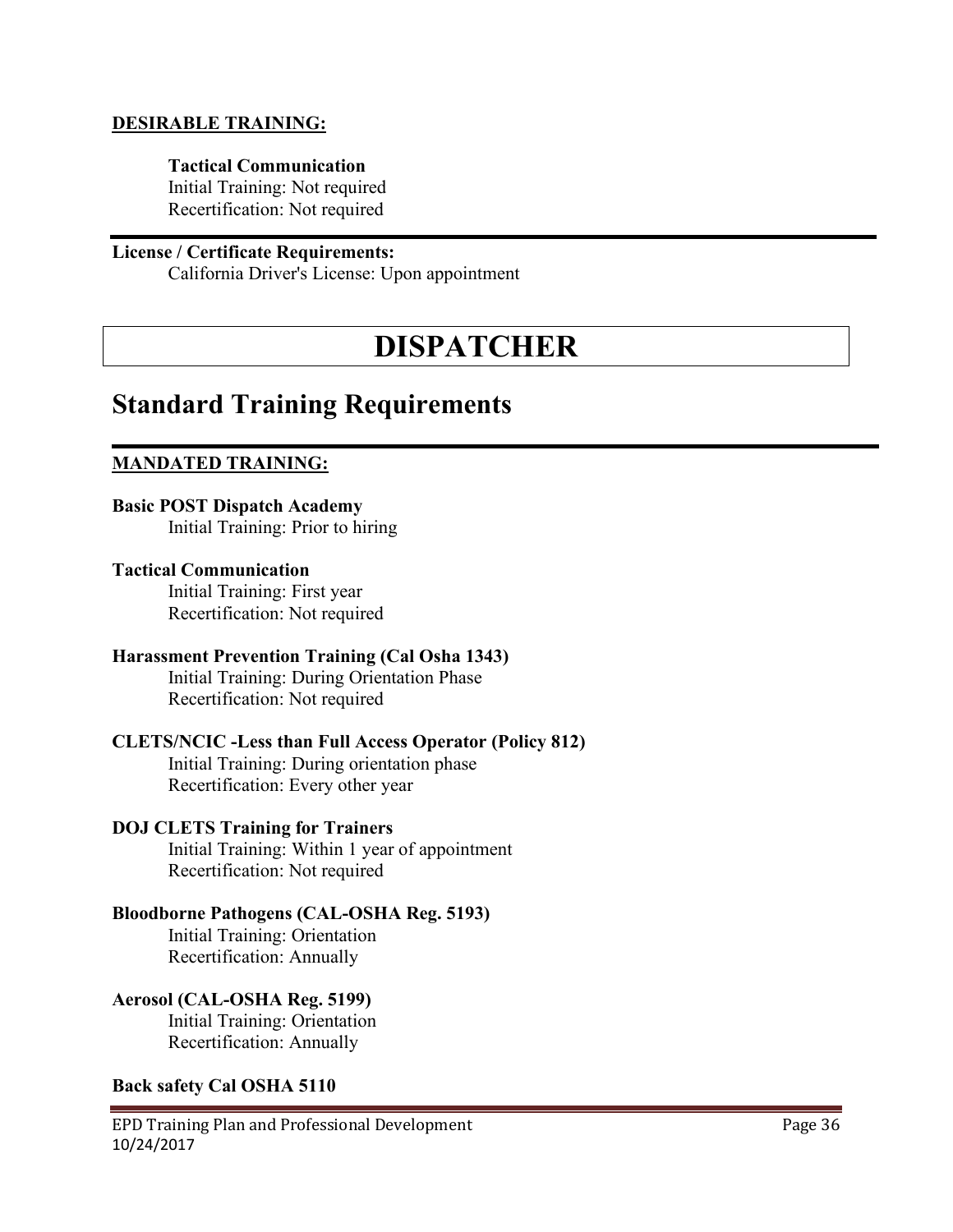Initial Training: Orientation Recertification: Annually

#### **CPR/FIRST AID**

Initial Training: Within 1year of appointment Recertification: Every 3 Years

#### **Hazard Communications/ Hazardous Waste**

Initial Training: Orientation Recertification: Annually

#### **Workplace Violence**

Initial Training: Orientation Recertification: Annually

#### **CLETS/NCIC -Less than Full Access Operator**

Initial Training: During Orientation Phase Recertification: Every other year

#### **Crisis Intervention Training (CIT)**

Initial Training: Within 2 years of hire date Recertification: Not required

#### **ESSENTIAL TRAINING:**

#### **Tactical Dispatching**

Initial Training: Second year Recertification: Not required

#### **CLEARS Training Meetings**

Initial Training: Within 3 months of appointment Recertification: Not required

#### **Dispatcher Wellness:**

Initial Training: Not required Recertification: Not required

#### **Active Shooter:**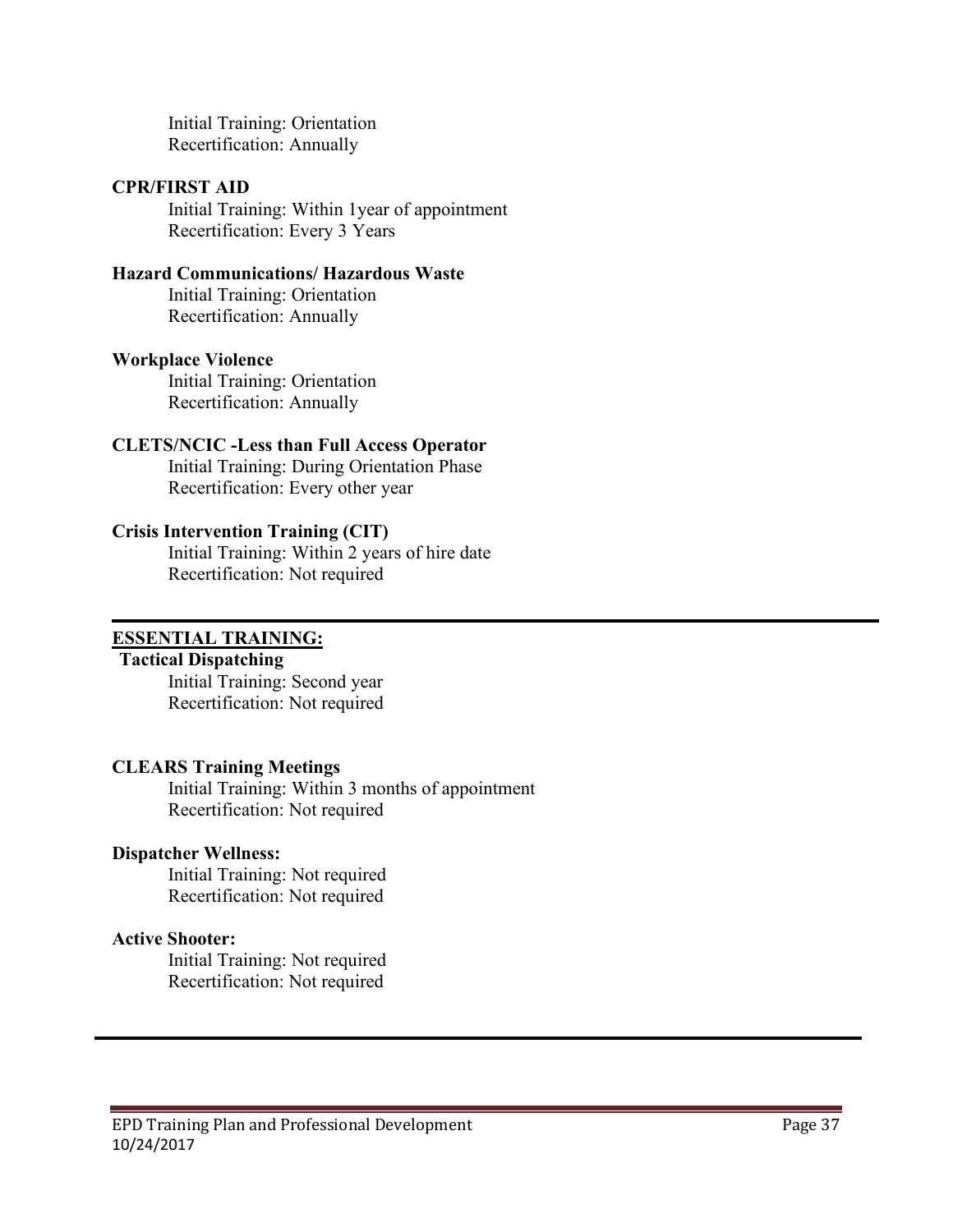#### **DESIRABLE TRAINING:**

#### **Annual CLEARS Conference**

Initial Training: Not required Recertification: Not required

#### **POST Basic Records Clerk Training**

Initial Training: Within 1year of appointment Recertification: Not required

#### **Microsoft Office Suite (Word, Excel, Powerpoint, Access)**

Initial Training: Not required Recertification: Not required

#### **Tactical Communication**

Initial Training: Not required Recertification: Not required

#### **CCJWSA (California Criminal Justice Warrant Services Association) Training Workshop \*Warrant Clerk**

Initial Training: Not required Recertification: Not required

#### **License/Certificate Requirements:**

POST Records Supervisor Certificate: Within 2 years of appointment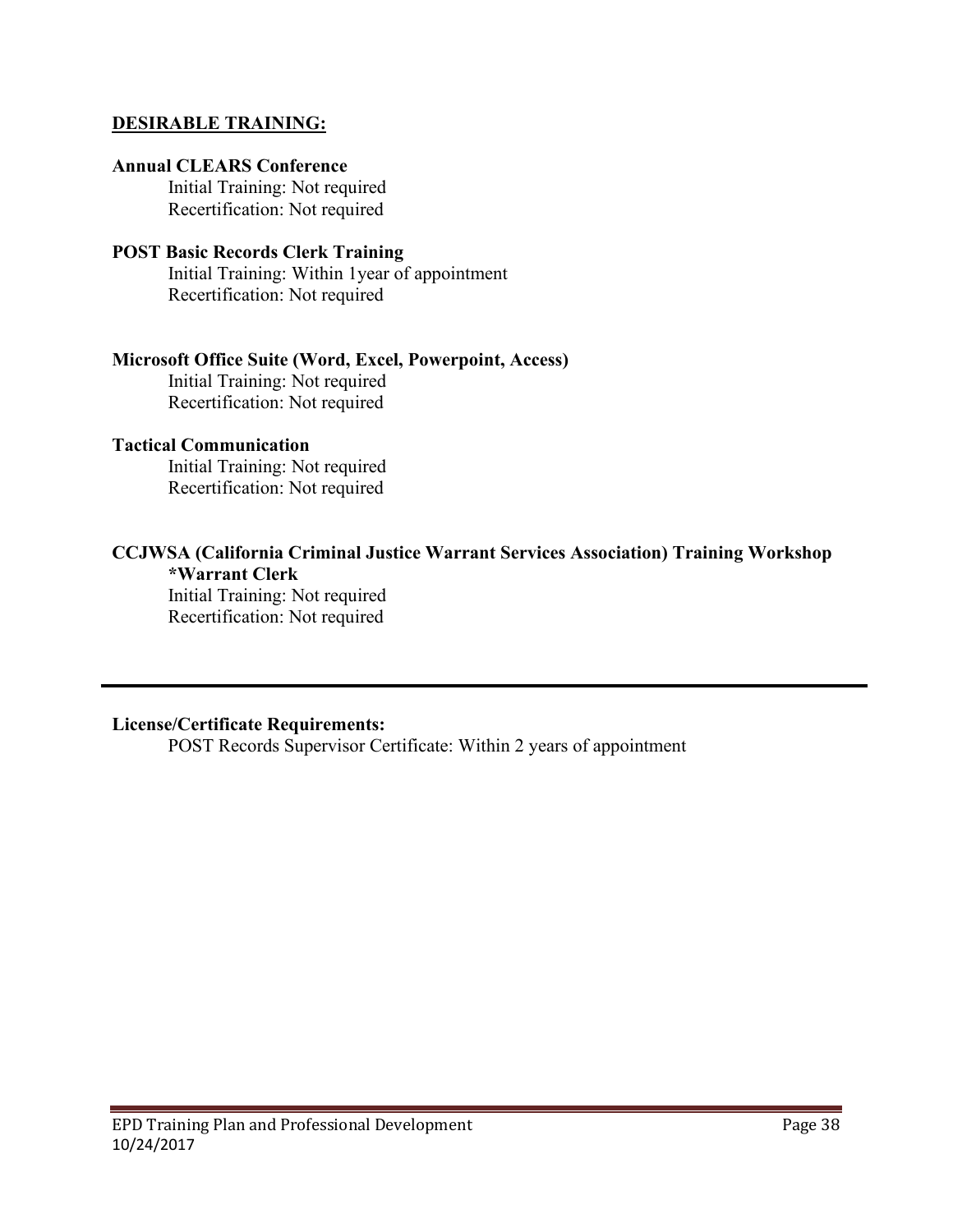# **CHAPLAIN**

### **Standard Training Requirements**

#### **MANDATED TRAINING:**

#### **ESSENTIAL TRAINING:**

#### **Basic Law Enforcement Chaplain Course**

Initial Training: Within one year of appointment Recertification: Not required

#### **DESIRABLE TRAINING:**

#### **Chaplain Conference:**

Initial Training: Not required Recertification: Not required

#### **Chaplain Seminar:**

Initial Training: Not required Recertification: Not required

#### **Crisis Intervention Team:**

Initial Training: Not required Recertification: Not required

#### **License/Certificate Requirements:**

California Driver's License: Upon appointment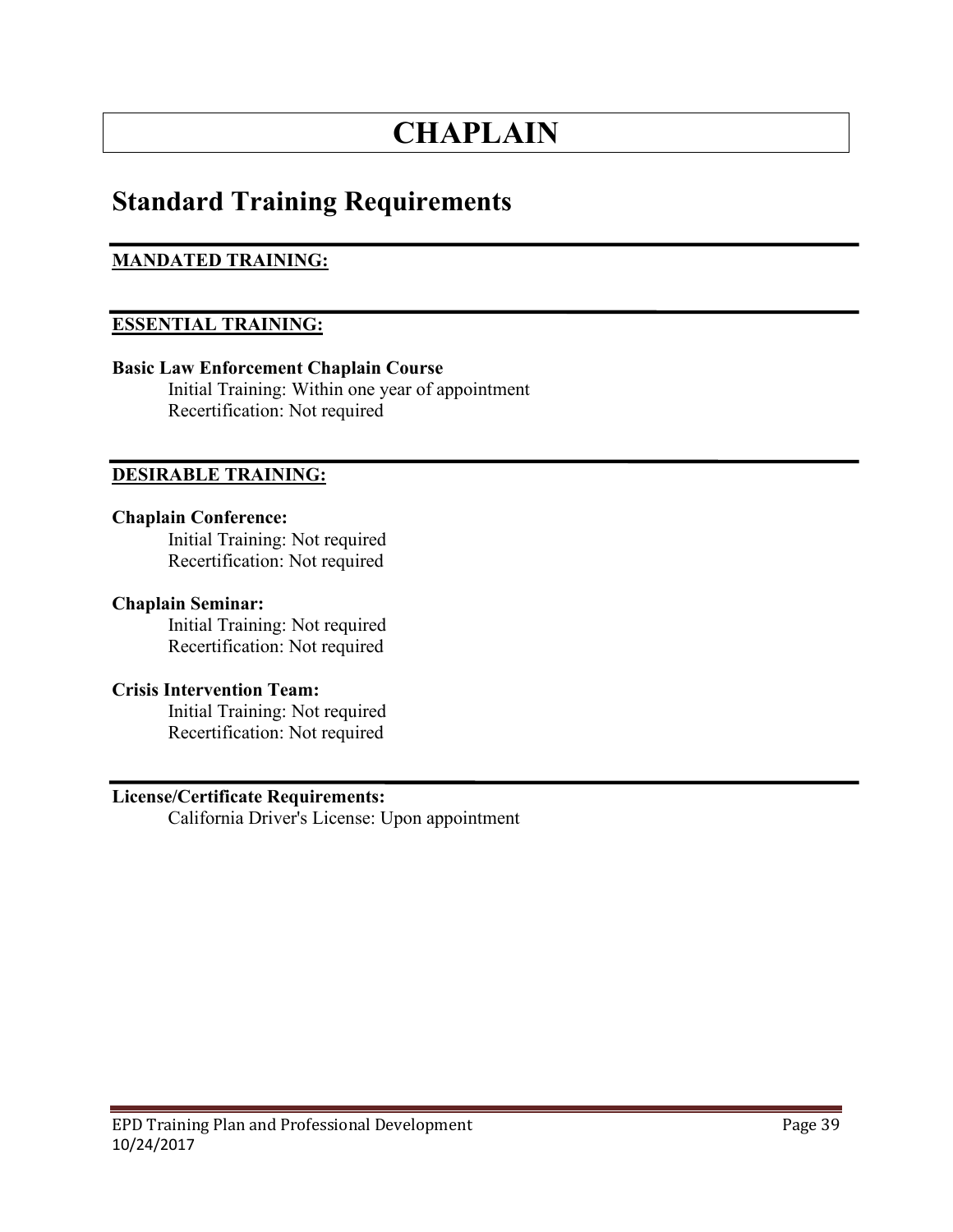# **VOLUNTEER**

### **Standard Training Requirements**

#### **MANDATED TRAINING:**

#### **ESSENTIAL TRAINING:**

#### **Citizen's Police Academy**

Initial Training: Prior to becoming a volunteer Recertification: Not required

#### **CPR/FIRST AID**

Initial Training: Within 1 year of appointment Recertification: Every 3 Years

#### **DESIRABLE TRAINING:**

#### **Tactical Communication**

Initial Training: Not required Recertification: Not required

#### **Volunteers in Police Service Conference**

Initial Training: Not required Recertification: Not required

#### **License / Certificate Requirements:**

California Driver's License: Upon appointment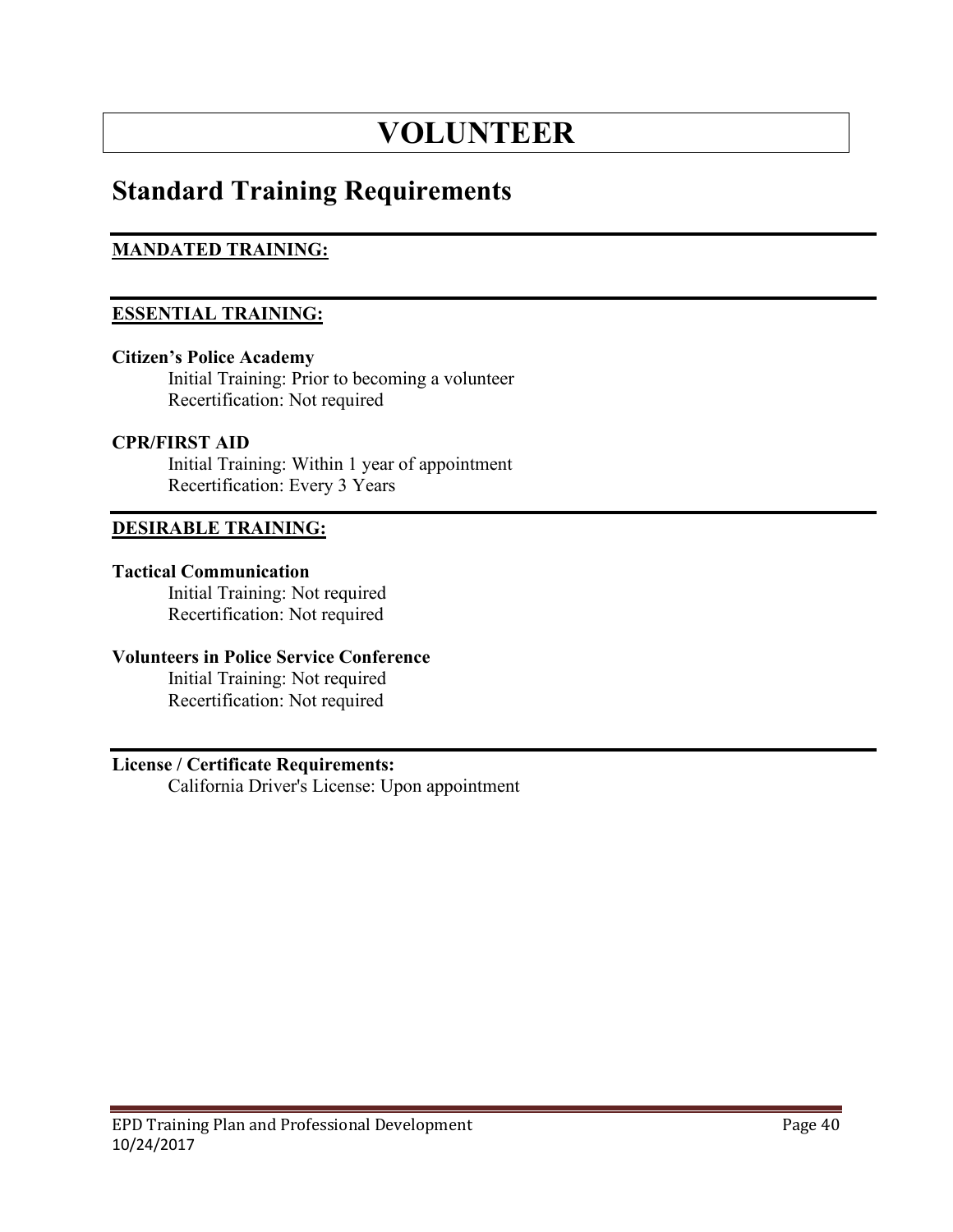# **Specialty Assignment**

| • DEFENSIVE TACTICS INSTRUCTOR44 |  |
|----------------------------------|--|
|                                  |  |
| • FIELD EVIDENCE TECHNICIAN49    |  |
| • FIELD TRAINING OFFICER50       |  |
|                                  |  |
|                                  |  |
|                                  |  |
|                                  |  |
| • MENTAL HEALTH/CIT56            |  |
|                                  |  |
| · TERRORIST LIAISON OFFICER 58   |  |
|                                  |  |
|                                  |  |
|                                  |  |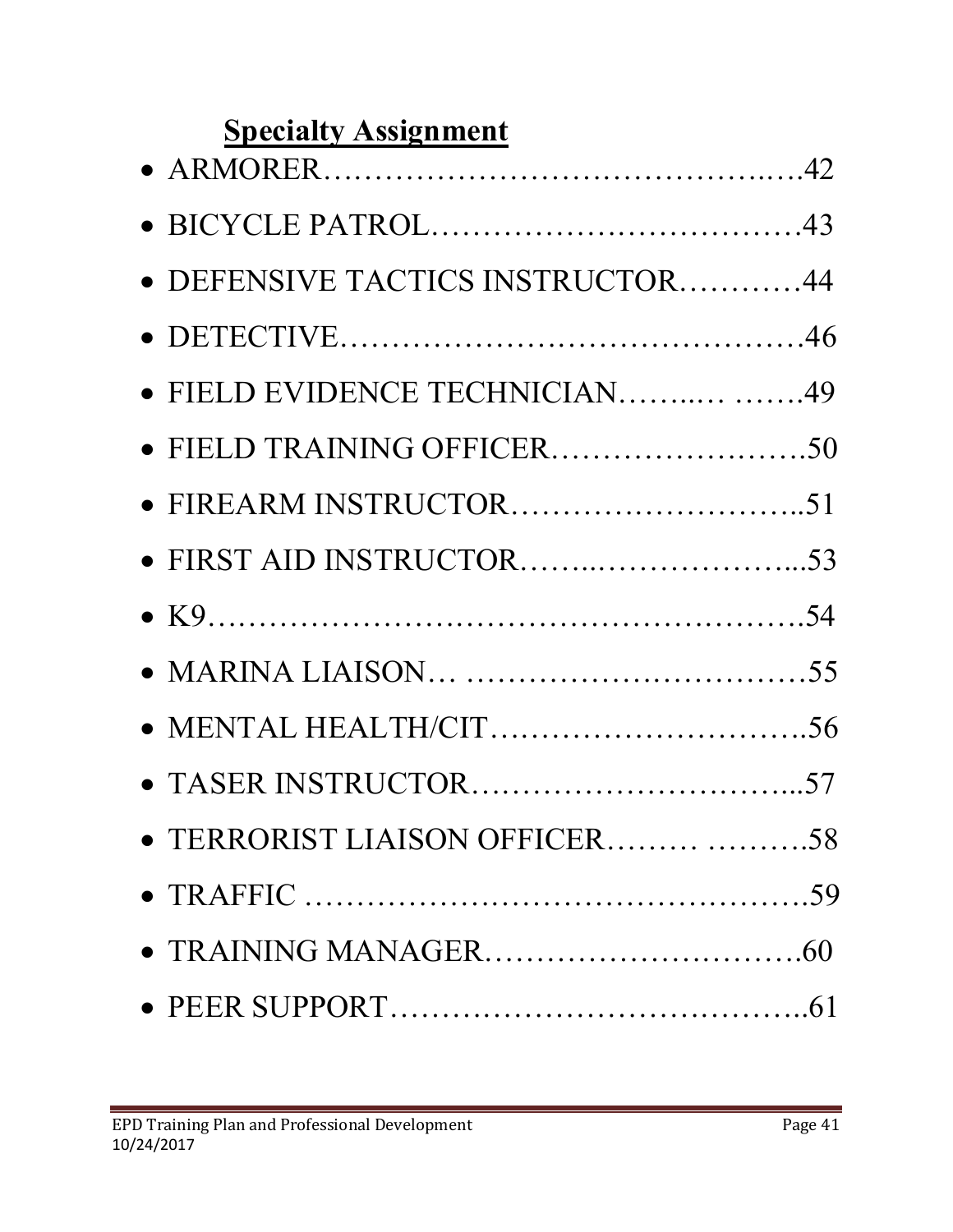# **ARMORER**

### **Standard Training Requirements:**

#### **MANDATED TRAINING:**

**AR-15 Armorer** Initial Training: Within 1 year of appointment Recertification: Every 3 years

**Armorer (SIG, S&W, Glock)** Initial Training: Within 1 year of appointment Recertification: Every 3 years

#### **ESSENTIAL TRAINING:**

**Remington 870 Armorer (Less Lethal)** Initial Training: Not required Recertification: Not required

**DESIRABLE TRAINING:**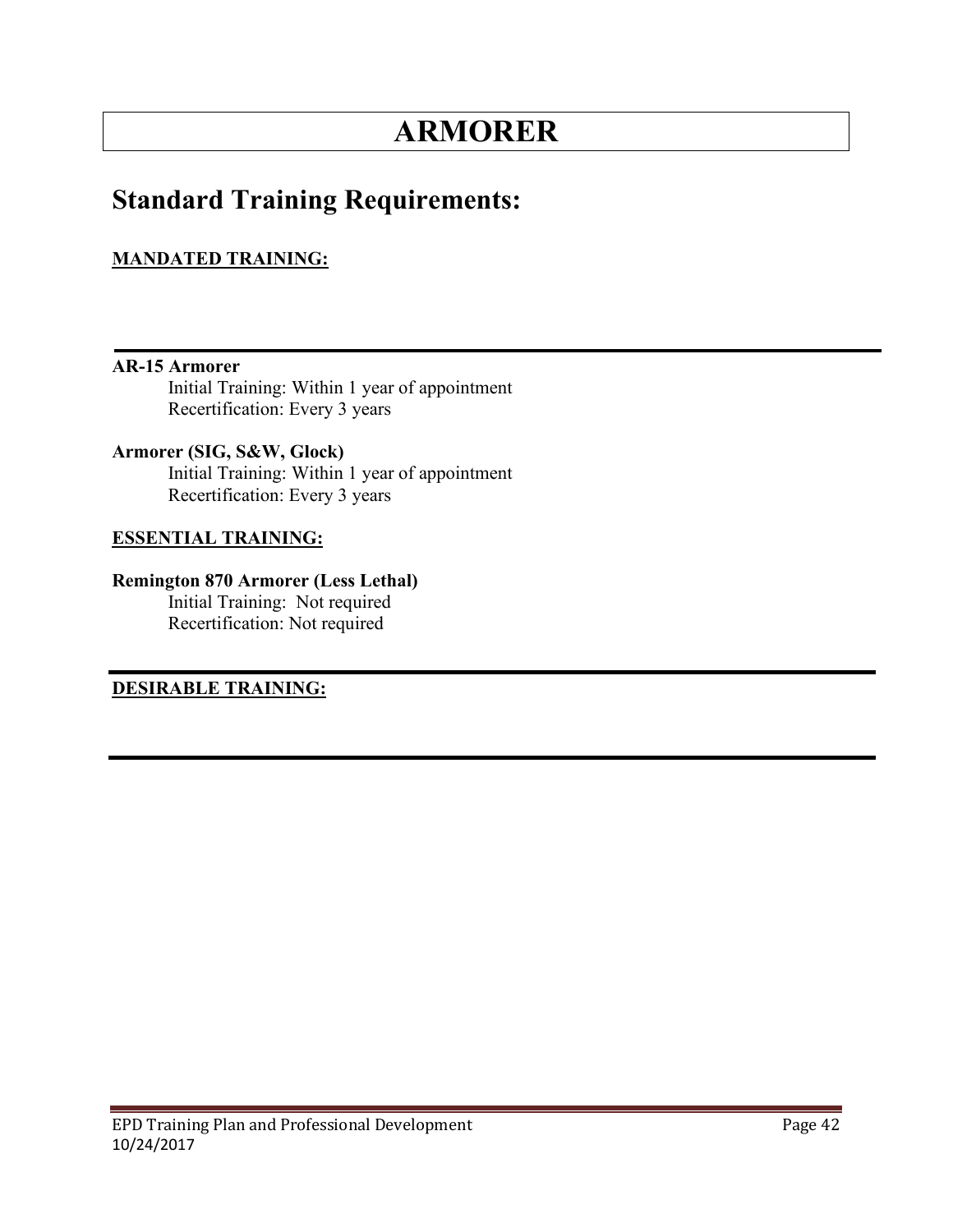# **BICYCLE PATROL**

### **Standard Training Requirements:**

#### **MANDATED TRAINING:**

#### **Bicycle Patrol - Basic**

Initial Training: Immediately after appointment Recertification: Not Required

• POST training not required

#### **ESSENTIAL TRAINING:**

#### **DESIRABLE TRAINING:**

#### **Bicycle Patrol - Advanced**

Initial Training: Not required Recertification: Not required

#### **Bicycle Patrol Instructor**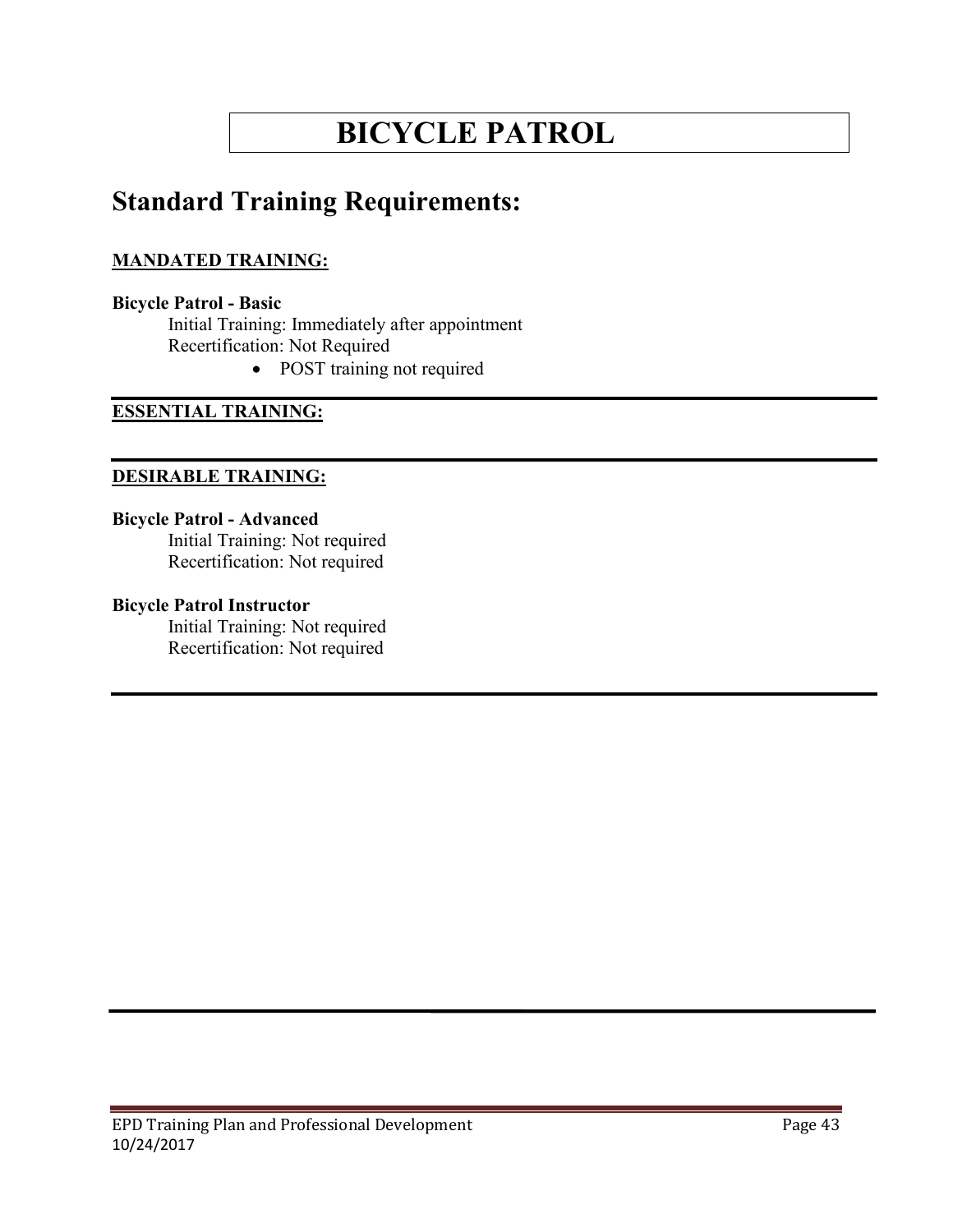# **DEFENSIVE TACTICS INSTRUCTOR**

### **Standard Training Requirements**

#### **MANDATED TRAINING:**

#### **Defensive Tactics Instructor**

Initial Training: Immediately Recertification: Not required

#### **Baton/Impact Weapons**

Initial Training: Immediately Recertification: Not required

#### **ESSENTIAL TRAINING:**

#### **Defensive Tactics Instructor Update**

Initial Training: Every 2 years Recertification: Not required

#### **Baton/Impact Weapons Update**

Initial Training: Every 2 years Recertification: Not required

#### **Ground Control Instructor**

Initial Training: Not required Recertification: Every 3 years

#### **Chemical Agents**

Initial Training: Not required Recertification: Not required

#### **Crowd Control**

Initial Training: Not required Recertification: Not required

#### **Tactical De-escalation**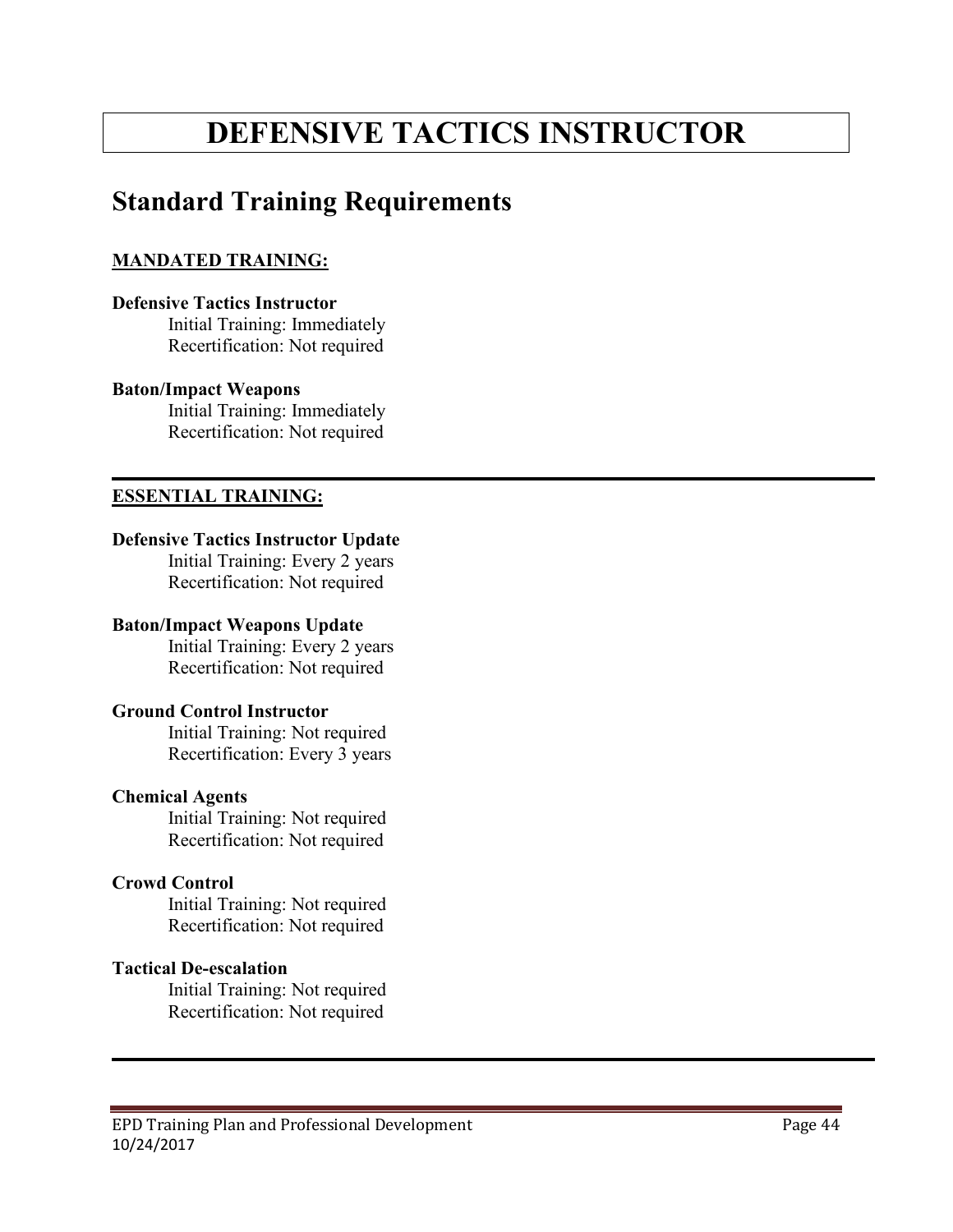#### **DESIRABLE TRAINING:**

#### **Arrest and Control Tactics Instructor**

Initial Training: Not required Recertification: Not required

#### **Situation Awareness**

Initial Training: Not required Recertification: Not required

#### **Spear System**

Initial Training: Not required Recertification: Not required

#### **Instructor Development**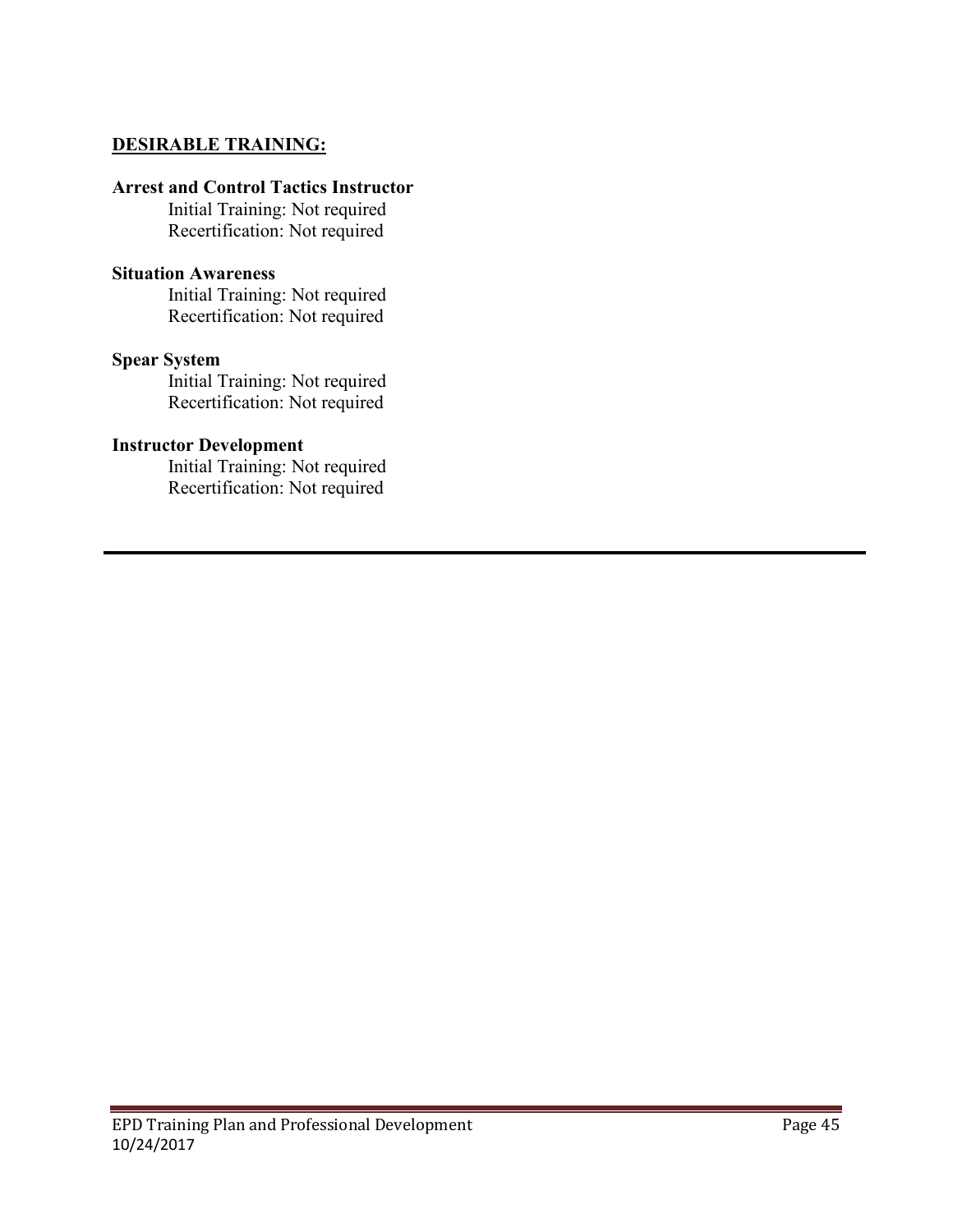# **DETECTIVE**

### **Standard Training Requirements**

#### **MANDATED TRAINING:**

#### **Criminal Investigation ICI Core Course**

Initial Training: Within 1 year of appointment Recertification: Not Required

#### **Search/ Arrest Warrant Course**

Initial Training: Within 1 year of appointment Recertification: Not Required

#### **ESSENTIAL TRAINING:**

#### **Criminal Investigation ICI Specialty Course**

Initial Training: Within 1 year of ICI core course Recertification: Not Required

#### **ICI Specialty courses include:**

#### **Homicide Investigation (lCI)**

Initial Training: Not required Recertification: Not Required

#### **Identity Theft (lCI)**

Initial Training: Not required Recertification: Not required

#### **Robbery Investigation (ICI)**

Initial Training: Not required Recertification: Not required

#### **Domestic Violence (lCI)**

Initial Training: Not required Recertification: Not required

#### **Computers Crime (ICI)**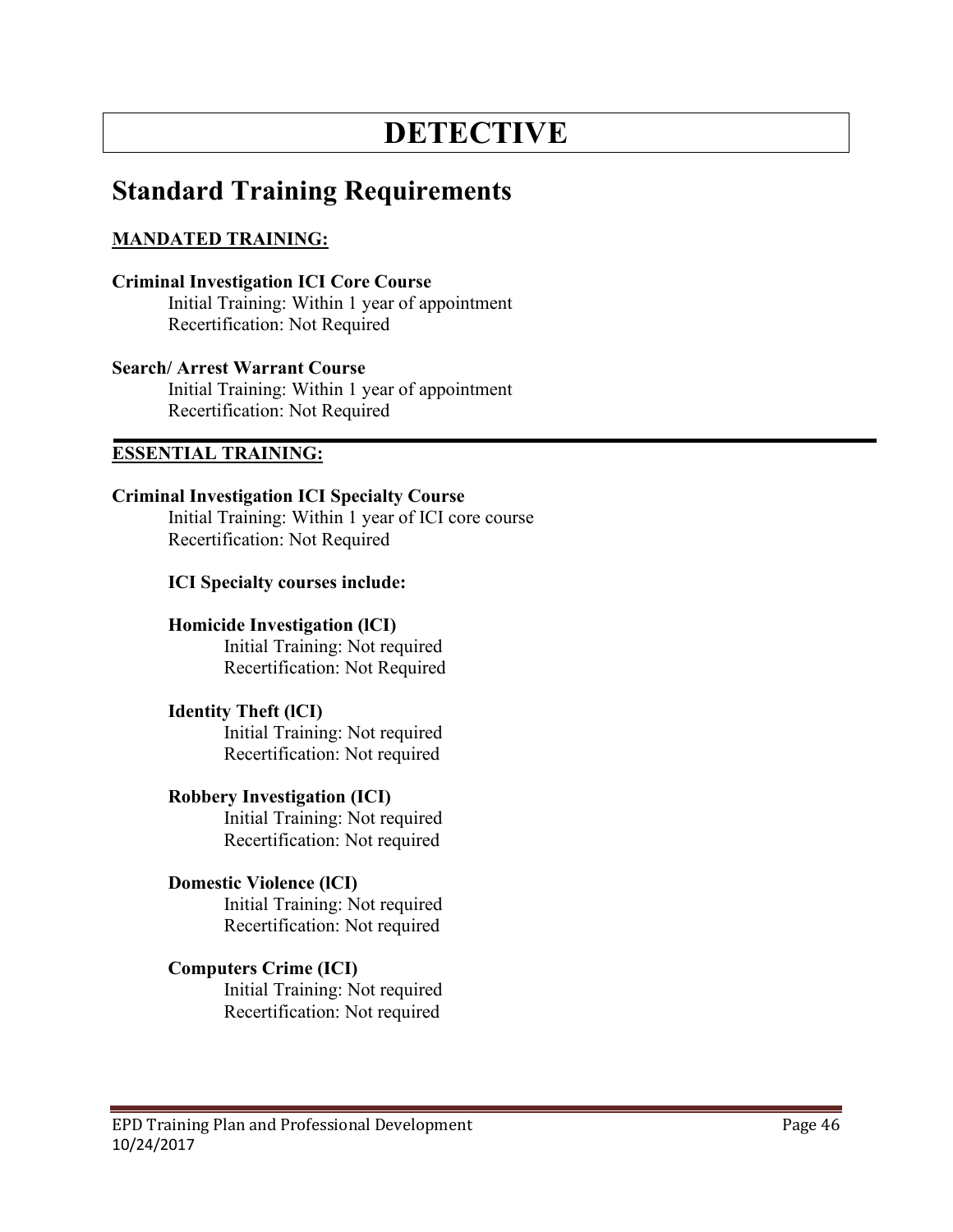#### **Child Abuse Investigation (ICI)**

Initial Training: Not required Recertification: Not required

#### **Homicide Investigation (lCI)**

Initial Training: Within 2 years of appointment Recertification: Not Required

#### **Gang Investigation (ICI)**

Initial Training: Not required Recertification: Not required

#### **Crime Scene Investigations**

Initial Training: Not required Recertification: Not required

#### **Property and Evidence Management**

Initial Training: Within 2 years of appointment Rectification: Not required

#### **Sexual Assault Investigation (PC 13516)**

Initial Training: Not required Recertification: Not required

#### **DNA for Investigators**

Initial Training: Not required Recertification: Not required

#### **DESIRABLE TRAINING:**

#### **Social Media Investigation**

Initial Training: Not required Recertification: Not required

#### **VICE (lCI)**

Initial Training: Not required Recertification: Not required

#### **Human Trafficking**

Initial Training: Not required Recertification: Not required

#### **Evidence Crime Scene Tech and Forensic Photography**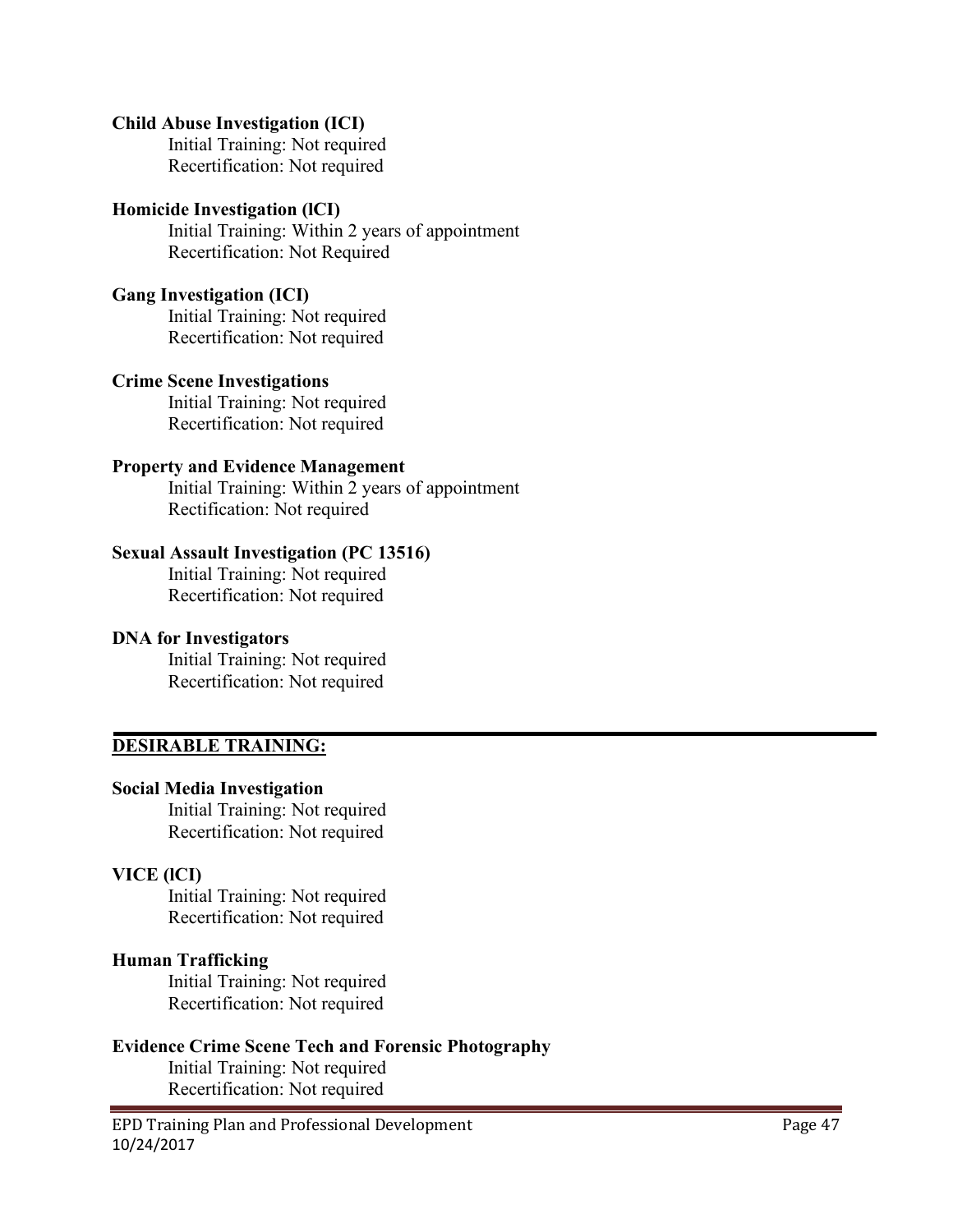#### **Wire tapping**

Initial Training: Not required Recertification: Not required

#### **Dark Web**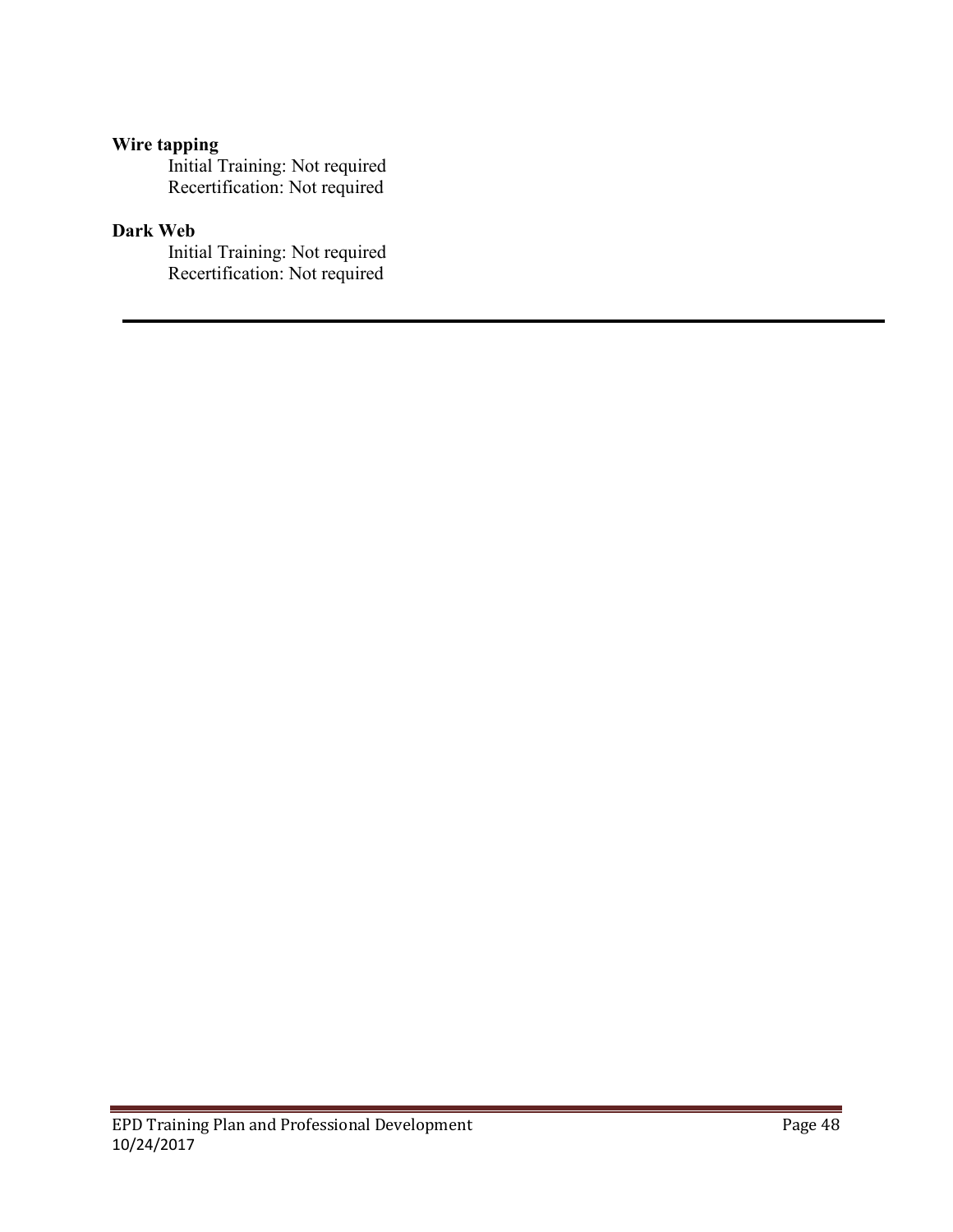# **FIELD EVIDENCE TECHNICIAN**

### **Standard Training Requirements**

#### **MANDATED TRAINING:**

**BASIC FIELD EVIDENCE TECHNICIAN** 

Initial Training: Immediately Recertification: Not required

#### **ESSENTIAL TRAINING:**

#### **BASIC FINGERPRINTING**

Initial Training: Not required Recertification: Not required

#### **BLOOD STAIN PATTERN ANALYSIS**

Initial Training: Not required Recertification: Not required

#### **DEATH INVESTIGATION**

Initial Training: Not required Recertification: Not required

#### **FORENSIC PHOTOGRAPHY**

Initial Training: Not required Recertification: Not required

#### **DNA FOR FIRST RESPONDERS AND INVESTIGATION**

Initial Training: Not required Recertification: Not required

#### **DESIRABLE TRAINING:**

#### **ADVANCED FIELD EVIDENCE TECHNICIAN**

Initial Training: Not required Recertification: Not required

#### **BOMB SCENE INVESTIGATION**

Initial Training: Not required Recertification: Not required

#### **ARSON SCENE INVESTIGATION**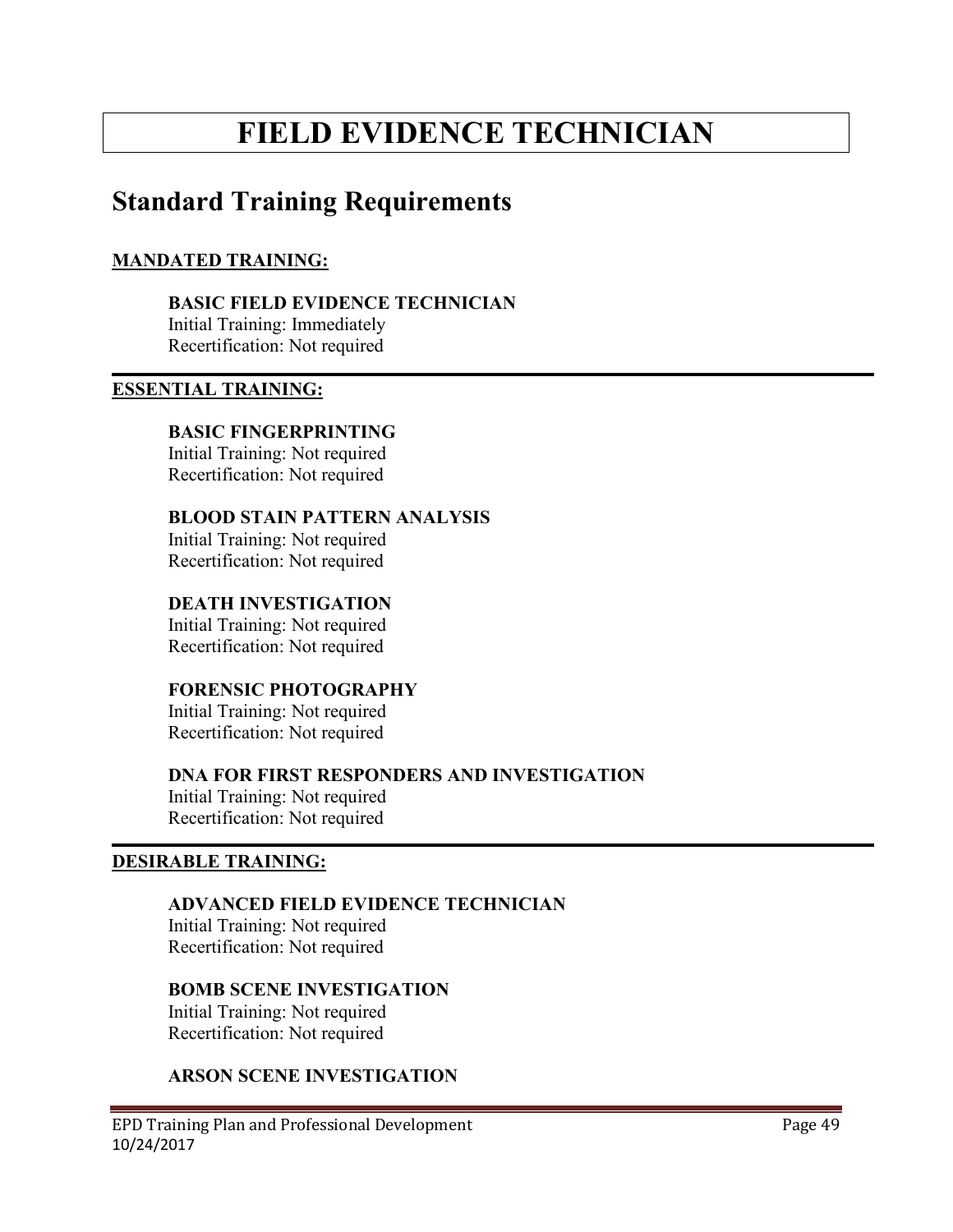# **FIELD TRAINING OFFICER**

## **Standard Training Requirements**

#### **MANDATED TRAINING:**

#### **Field Training Officer**

Initial Training: Within 6 months of appointment, prior to  $1<sup>st</sup>$  Trainee Recertification: See below

#### **Field Training Officer Update**

Initial Training: Within 3 years of basic FTO Course Recertification: every 3 years

#### **Harassment Prevention Supervisors (Cal Osha 1825)**

Initial Training: Within 1 year of appointment Recertification: Every 2 years

#### **Crisis Intervention Per PC 13515.28(a) (1)**

Initial Training: Prior to first trainee Recertification: Not required

#### **DESIRABLE TRAINING:**

#### **Interview and Interrogation**

Initial Training: Not required Recertification: Not required

#### **Legislative Legal Update**

Initial Training: Not required Recertification: Annually

#### **P.O.S.T. Instructor Development**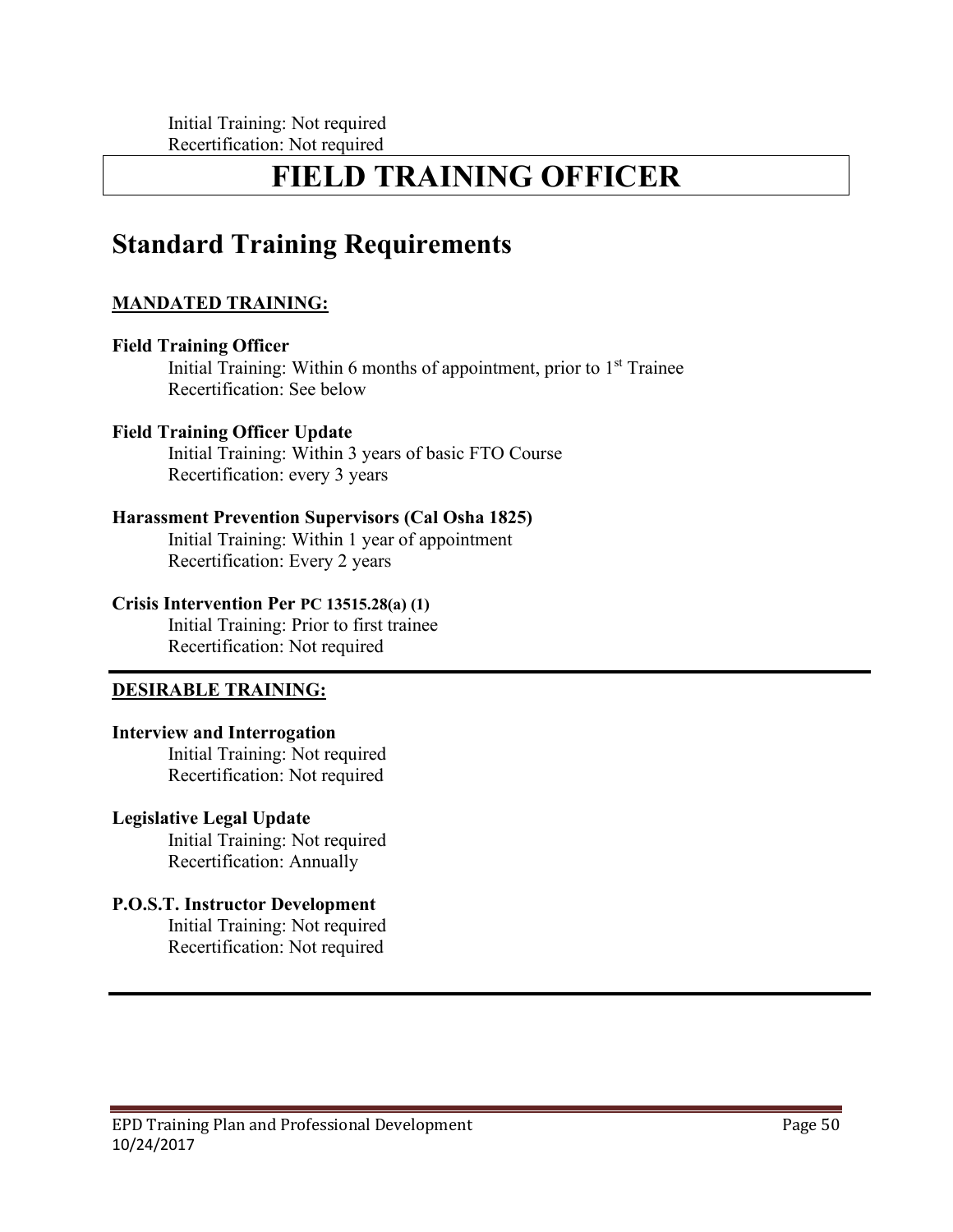# **FIREARMS INSTRUCTOR**

### **Standard Training Requirements**

#### **MANDATED TRAINING:**

#### **Firearms Instructor**

Initial Training: Within 1 year of appointment Recertification: Not required

#### **Patrol Rifle Instructor**

Initial Training: Within 1 year of appointment Recertification: Not required

#### **ESSENTIAL TRAINING:**

#### **Active Shooter Instructor**

Initial Training: Not required Recertification: Not required

#### **Firearms Instructor Update**

Initial Training: Within 3 years of basic instructor course Recertification: Every 2 years (as recommended by POST)

#### **School and Community Response for Active Shooter**

Initial Training: Not required Recertification: Not required

#### **Tactical De-escalation**

**Initial Training: Not required Recertification: Not required**

#### **Instructor Development**

Initial Training: Not required Recertification: Not required

#### **Less Lethal Weapons Instructor**

Initial Training: Within 1 year of appointment Recertification: Every 3 years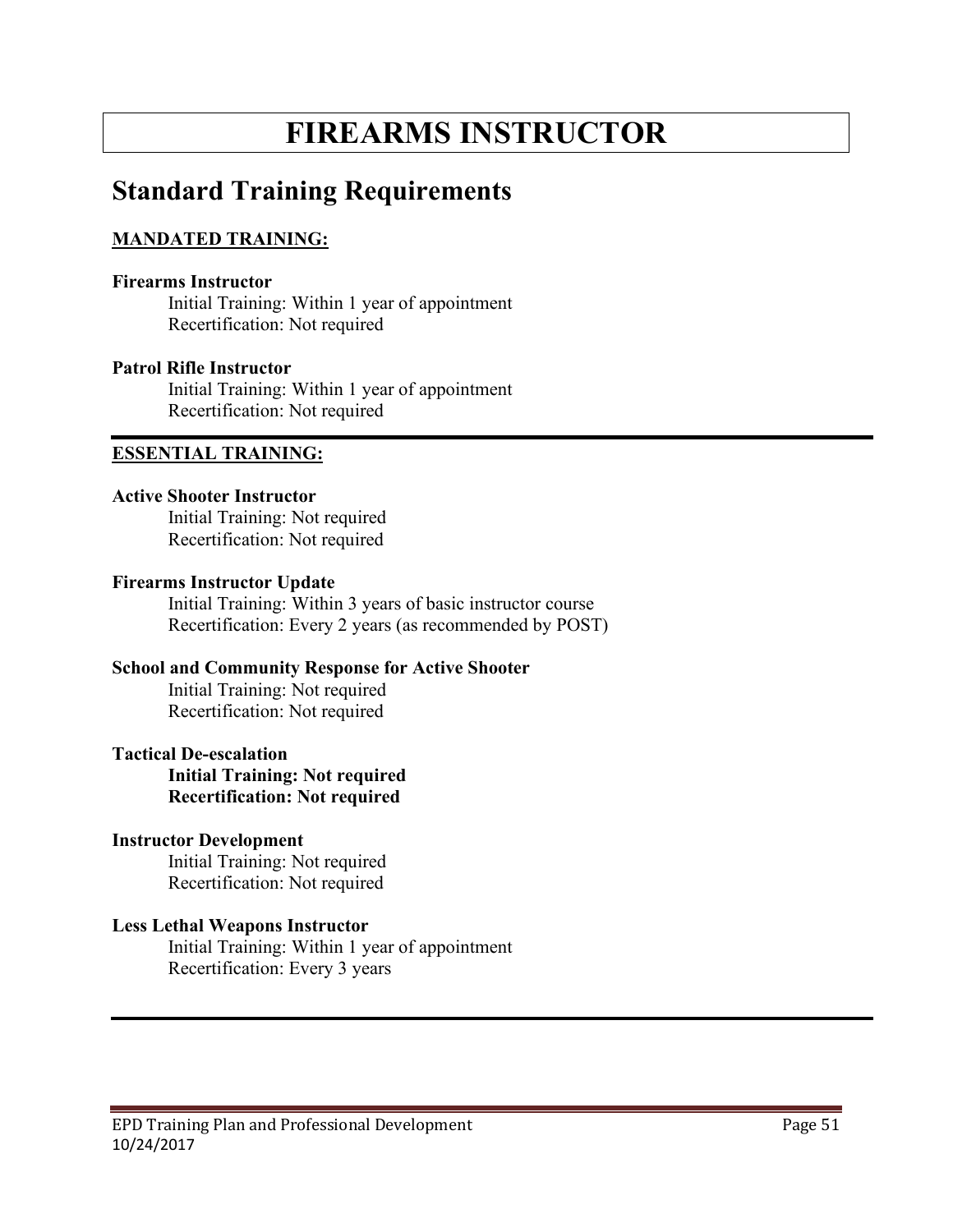#### **DESIRABLE TRAINING:**

#### **AR-15 Armorer School**

Initial Training: Not required Recertification: 'Not required

#### **Armorer School**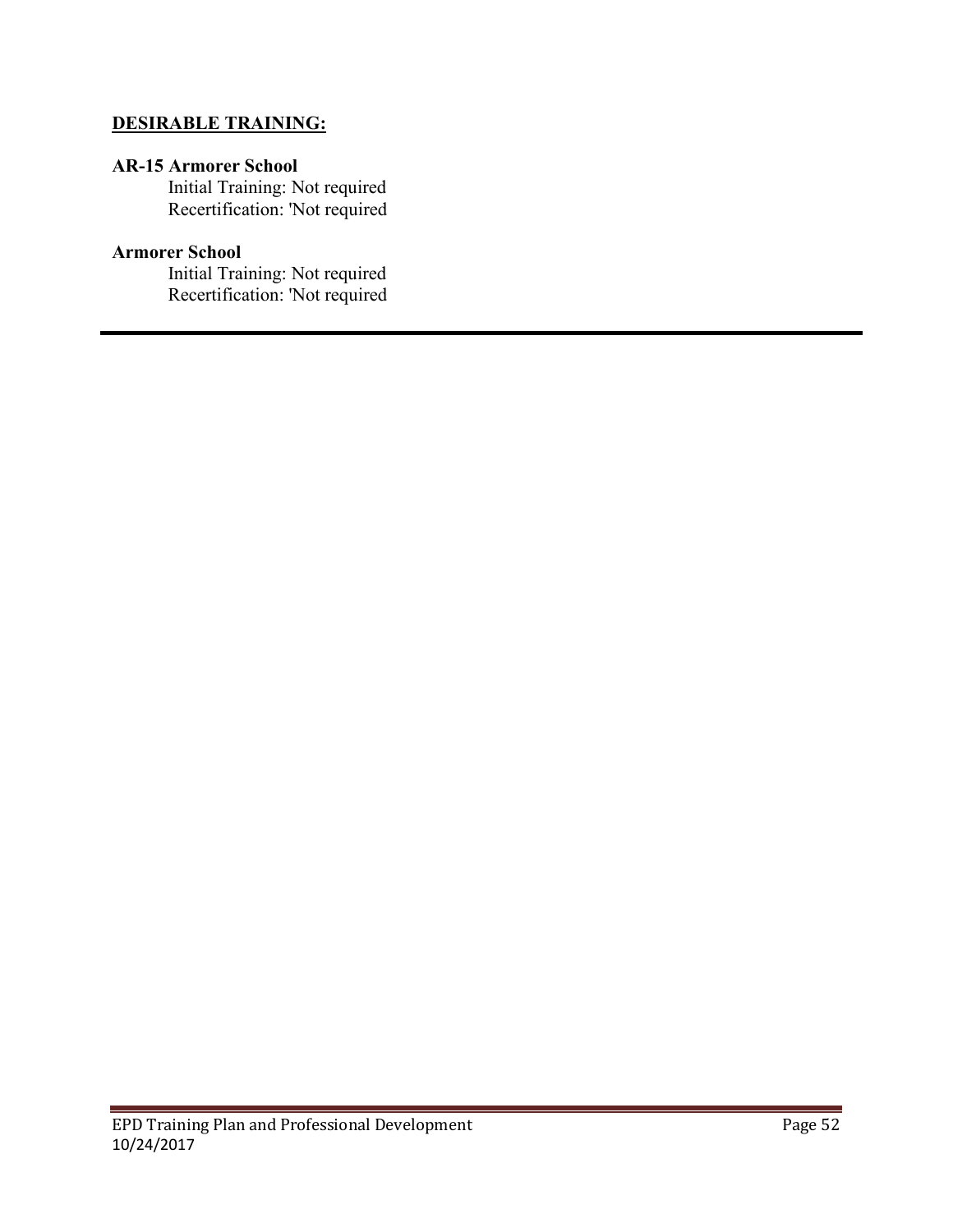# **Frist Aid Instructor**

# **Standard Training Requirements**

#### **MANDATED TRAINING:**

#### **Basic First Aid/ CPR Instructor**

Initial Training: Immediately Recertification: Not required

#### **First Aid/CPR Instructor Transition**

Initial Training: Immediately Recertification: Not required

#### **ESSENTIAL TRAINING:**

#### **DESIRABLE TRAINING:**

#### **Tactical Emergency Casualty Care**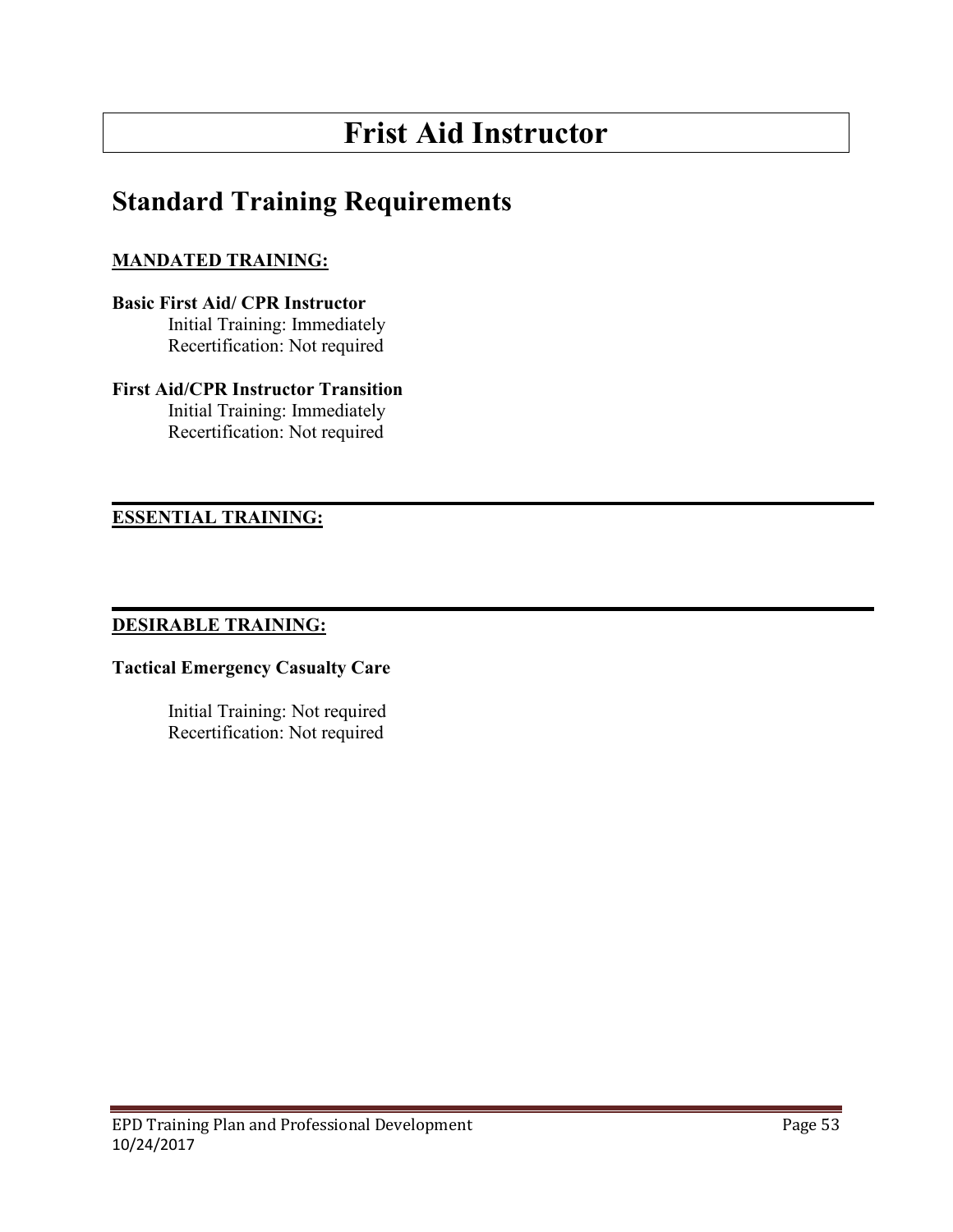# **K9 OFFICER**

### **Standard Training Requirements**

#### **MANDATED TRAINING:**

**Basic K9 school** Initial Training: Immediately Recertification: Monthly maintenance training minimum 18 hours

#### **ESSENTIAL TRAINING:**

#### **K9 FIRST AIDE:**

Initial Training: Within one year of appointment Recertification: Not required

#### **K9 Legal Update**

Initial Training: Yearly Recertification: Not required

#### **DESIRABLE TRAINING:**

**EVIDENCE AND RECOVERY**  Initial Training: Not required Recertification: Not required

#### **HUMAN TRACKING**

Initial Training: Within one year of appointment Recertification: Not required

#### **NARCOTICS**

Initial Training: Within one year of appointment Recertification: Not required

#### **TACTICAL DE-ESCALATION**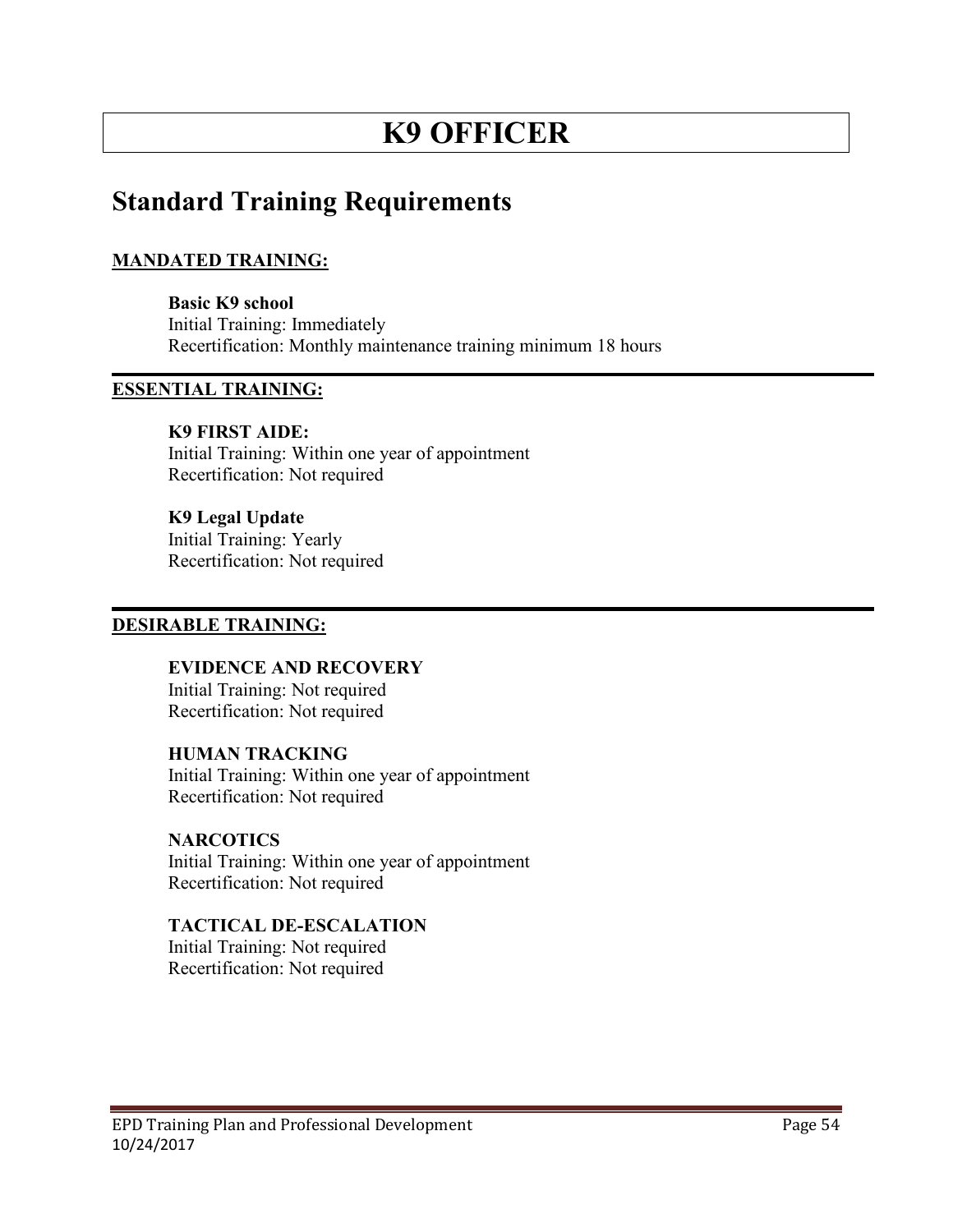# **MARINA OFFICER**

### **Standard Training Requirements**

#### **MANDATED TRAINING:**

#### **ESSENTIAL TRAINING:**

**Boating Safety and Enforcement**  Initial Training: Not required Recertification: Not required

**Basic Maritime Officers Course**  Initial Training: Not required Recertification: Not required

**Boat Accident Investigation**  Initial Training: Not required Recertification: Not required

**DESIRABLE TRAINING:**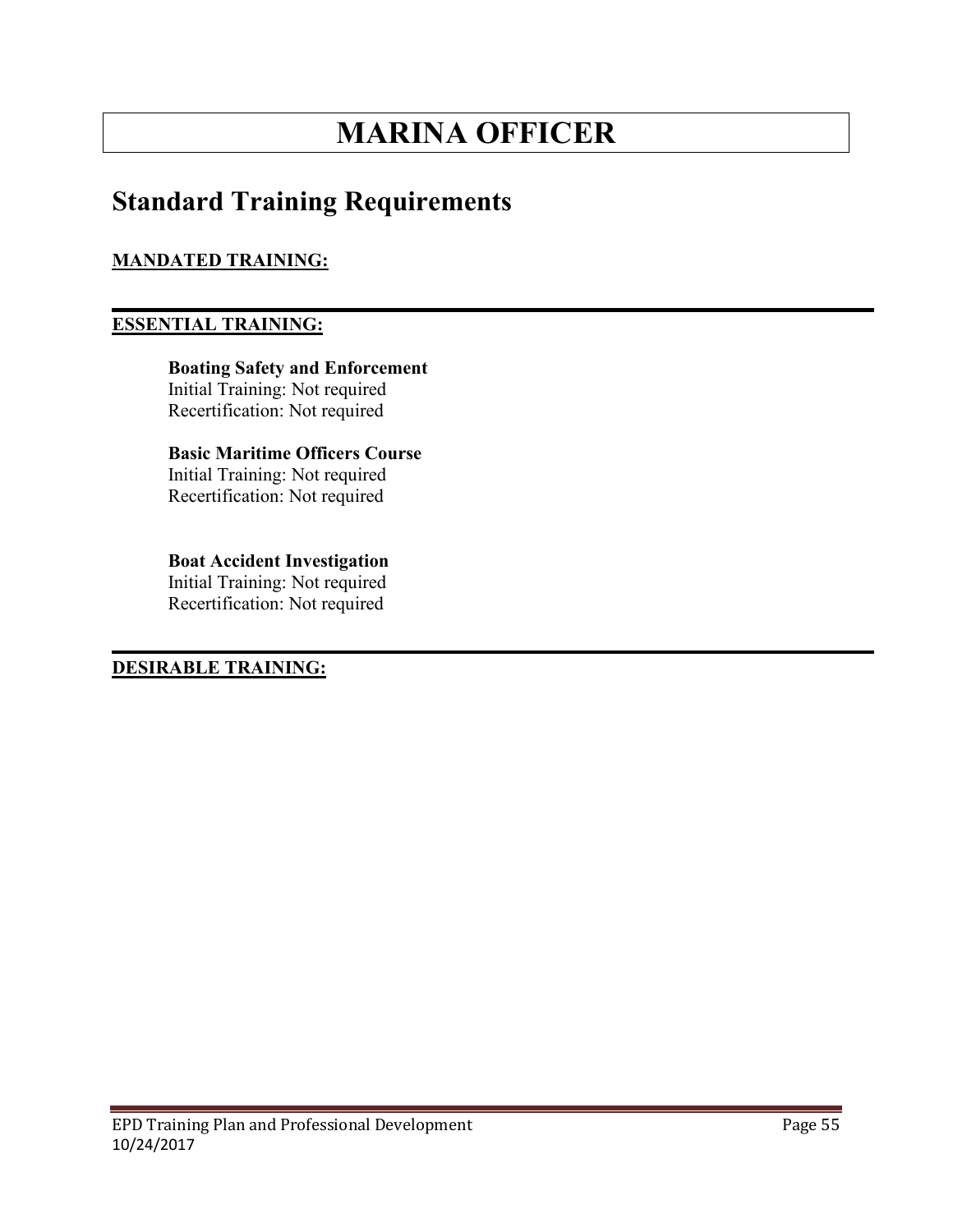# **MENTAL HEALTH / CIT**

## **Standard Training Requirements**

#### **MANDATED TRAINING:**

**Crisis Intervention Training (CIT)**  Initial Training: Immediately after appointment Recertification: Not required

#### **ESSENTIAL TRAINING:**

#### **Developmental Disabilities/Mental Illness**

Initial Training: Within 2 years of appointment Recertification: Not required

#### **DESIRABLE TRAINING:**

#### **Crisis Negotiation**

Initial Training: Not required Recertification: Not required

#### **Forensic Mental Health Conference**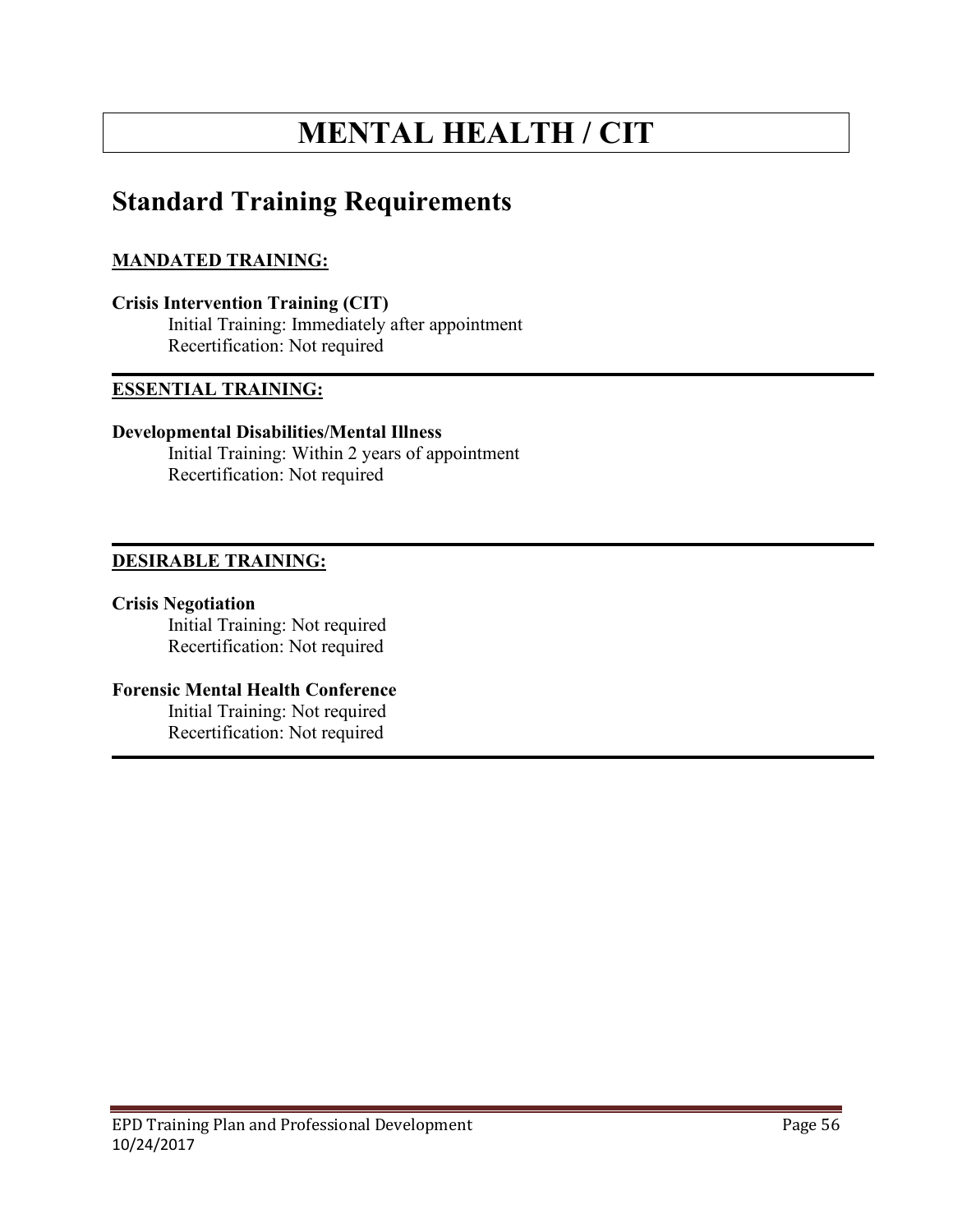# **TASER INSTRUCTOR**

### **Standard Training Requirements**

#### **MANDATED TRAINING:**

#### **Taser Instructor**

Initial Training: Immediately after appointment Recertification: Every two years

#### **ESSENTIAL TRAINING:**

#### **DESIRABLE TRAINING:**

#### **Tactical De-escalation**

Initial Training: Not required Recertification: Not required

#### **Instructor Development**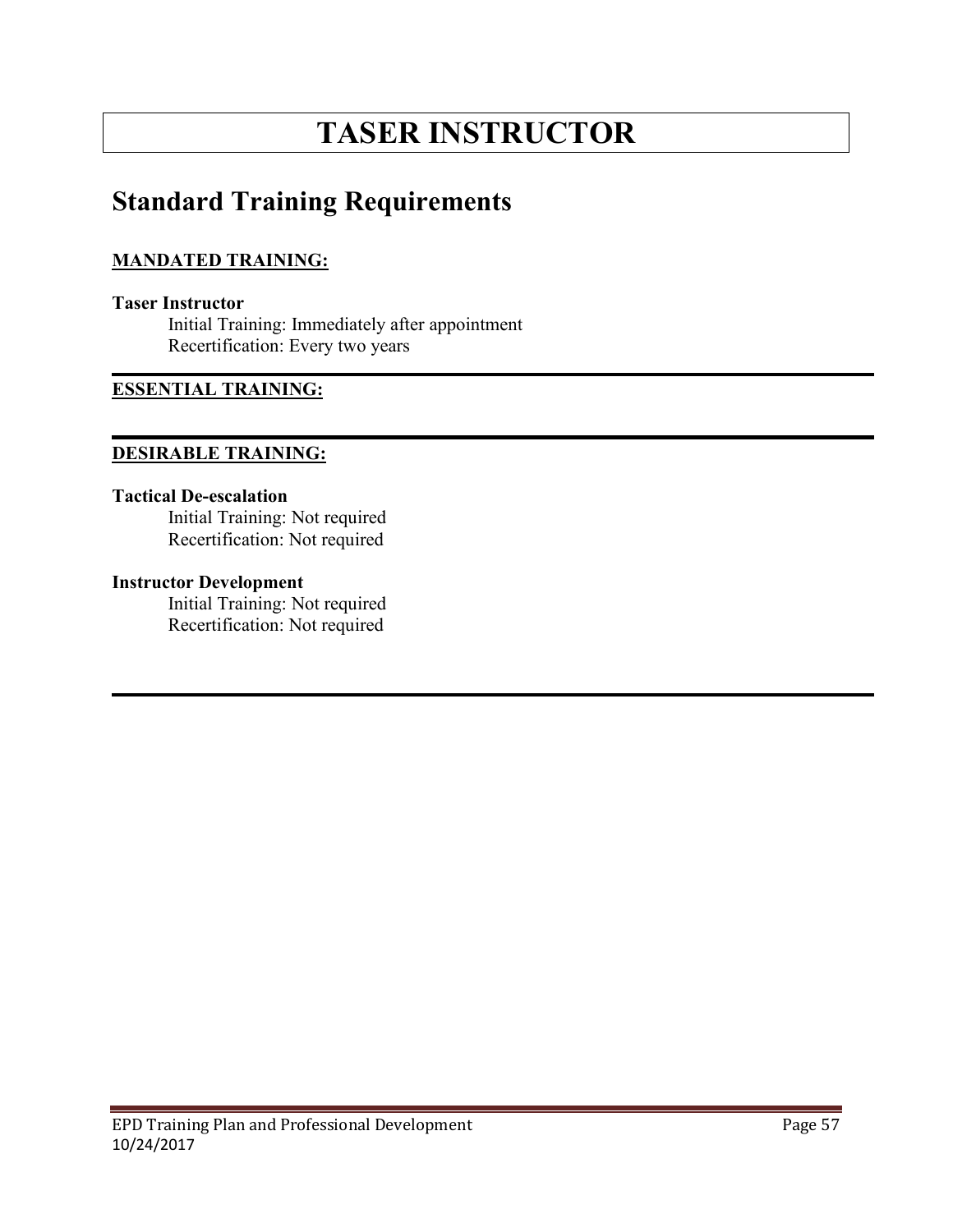# **TERRORIST LIAISON OFFICER (TLO)**

## **Standard Training Requirements**

#### **MANDATED TRAINING:**

**Basic Terrorism Liaison Officer** Initial Training: Within one year of appointment Recertification: Not required

#### **ESSENTIAL TRAINING:**

#### **Intermediate Terrorism Officer**

Initial Training: Not required Recertification: Not required

#### **DESIRABLE TRAINING:**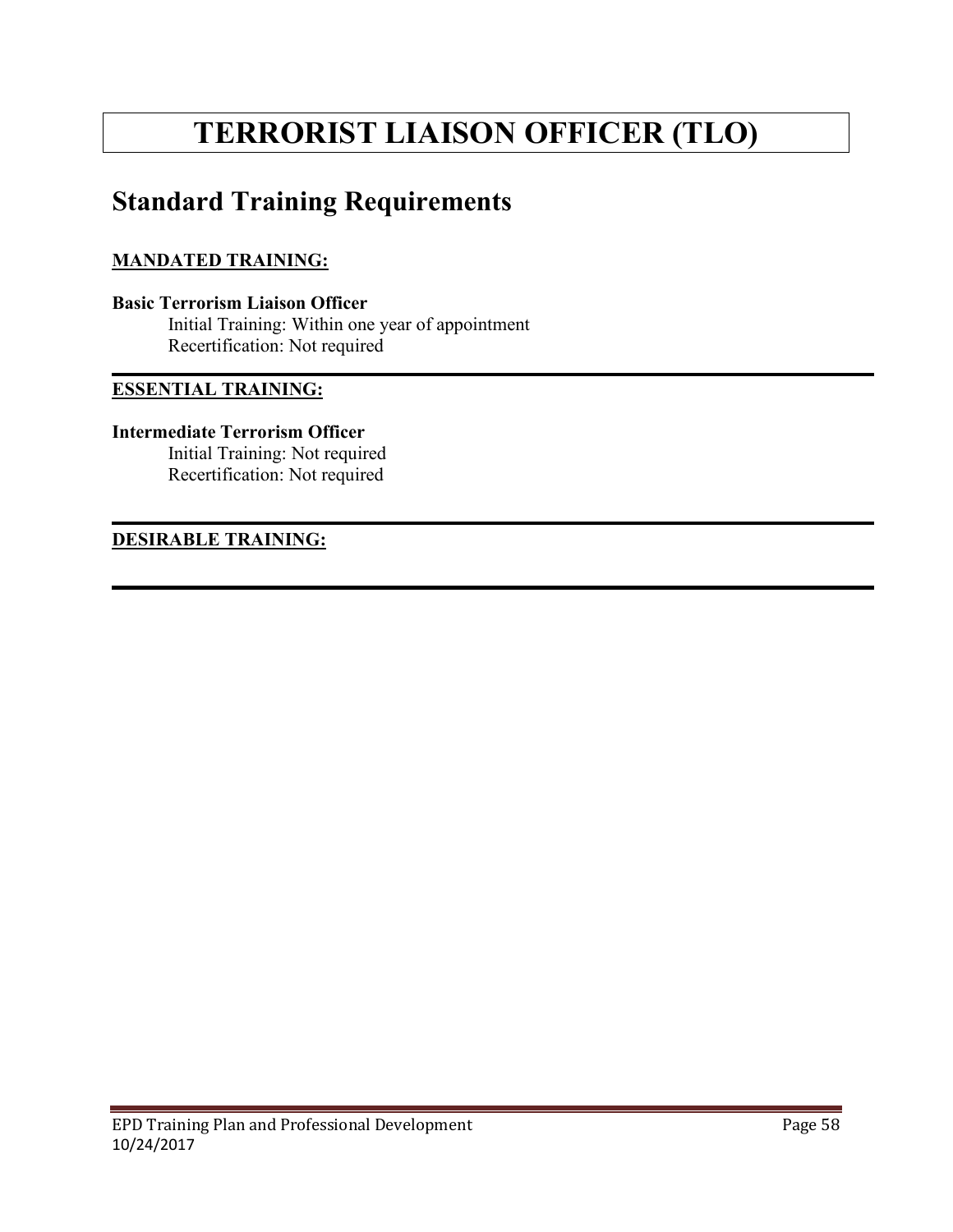# **TRAFFIC/ MOTOR OFFICER**

## **Standard Training Requirements**

#### **MANDATED TRAINING:**

#### **Basic Traffic Collision Investigations**  Initial Training: Immediately

Recertification: Not required

#### **Intermediate Traffic Collision Investigations**

Initial Training: Within one year of appointment Recertification: Not required

#### **Motorcycle Training**

Initial Training: Within one year of appointment Recertification: Not required

#### **ESSENTIAL TRAINING:**

#### **Advanced Traffic Collision Investigations**

Initial Training: Within two years of appointment Recertification: Not required

#### **Motorcycle Training Advanced**

Initial Training: Within three years of appointment Recertification: Not required

#### **DESIRABLE TRAINING:**

#### **Traffic Collision Scene Reconstruction 1**

Initial Training: Not required Recertification: Not required

#### **Traffic Collision Scene Reconstruction 2**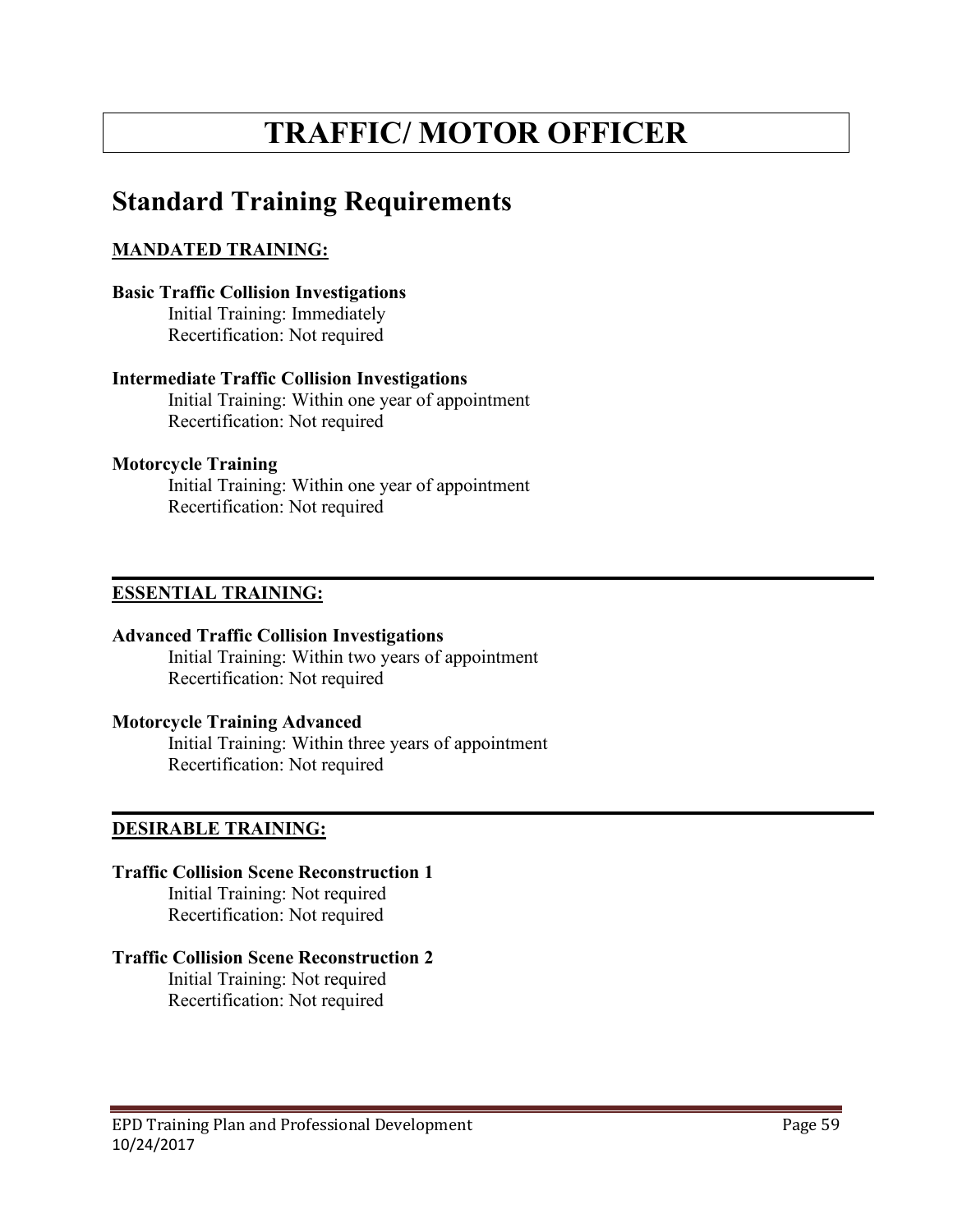# **TRAINING MANAGER**

### **Standard Training Requirements**

#### **MANDATED TRAINING:**

#### **Training Manager**

Initial Training: Within 1 year of appointment Recertification: Not required

#### **ESSENTIAL TRAINING:**

#### **P.O.S.T. Course Coordinators Course**

Initial Training: Within 1 year of appointment Recertification: Not required

#### **Training Management System Software Training**

Initial Training: Within 1 year of appointment Recertification: Not required

#### **DESIRABLE TRAINING:**

#### **Background Investigator**

Initial Training: Within 1 year of appointment Recertification: Not required

#### **Background Investigator Update**

Initial Training: Within 3 years of appointment Recertification: Not required

#### **Alameda Training Managers Meetings**

Initial Training: Within 2 months of appointment Recertification: Monthly

#### **Recruitment Techniques and Methods**